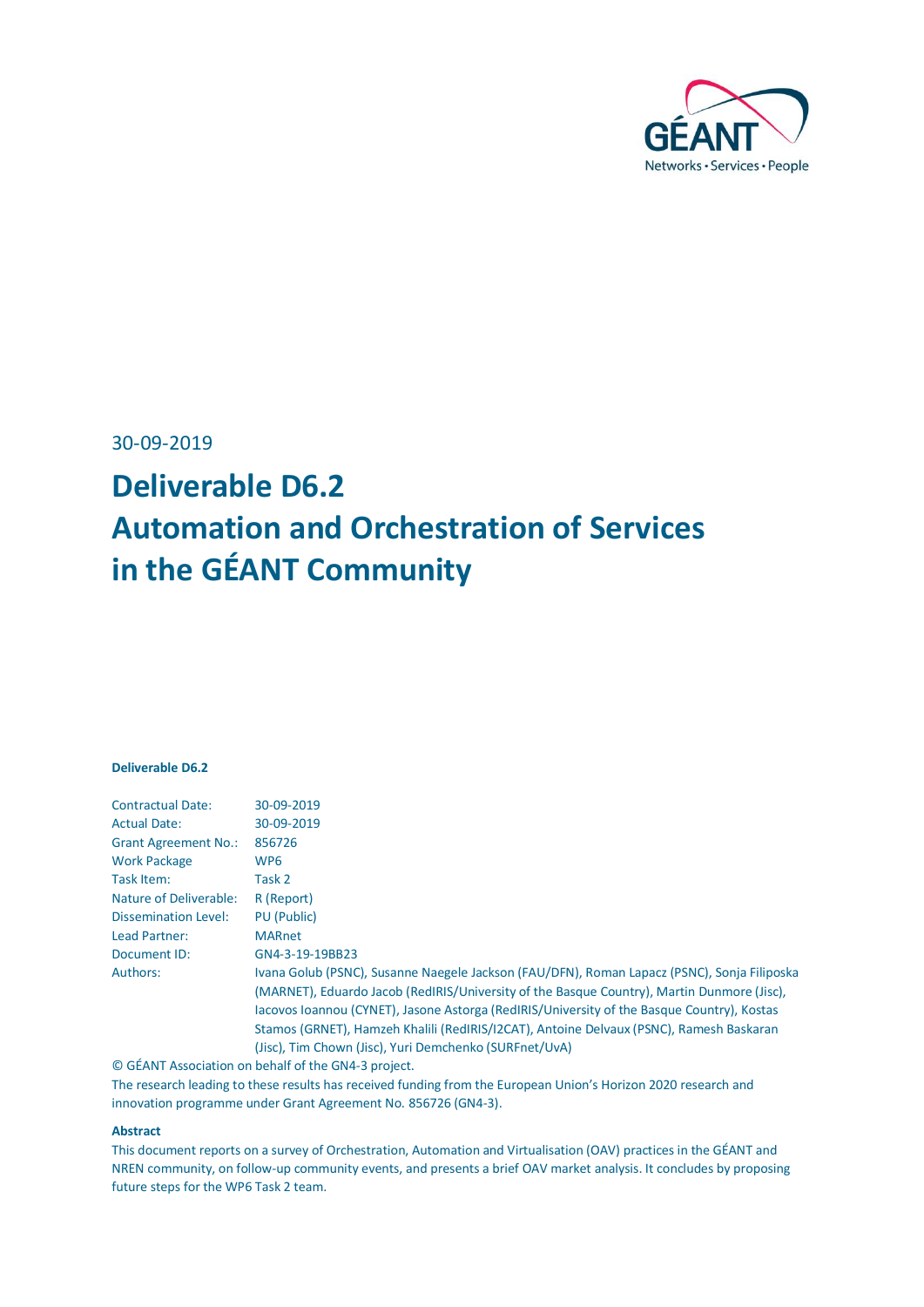

# **Table of Contents**

|   | <b>Executive Summary</b> |                                                            | 1              |
|---|--------------------------|------------------------------------------------------------|----------------|
| 1 |                          | Introduction                                               | $\overline{2}$ |
| 2 |                          | The GÉANT Project's OAV Work                               | 4              |
|   | 2.1                      | Integration with Other e-Infrastructures                   | 4              |
|   | $2.2\phantom{0}$         | Service Provider Architecture                              | 4              |
|   | 2.3                      | General Connection Service (GCS) (formerly CCS)            | 5              |
|   | 2.4                      | <b>GÉANT Testbeds Service</b>                              | 5              |
|   | 2.5                      | Network Management as a Service                            | 6              |
|   | 2.6                      | perfSONAR                                                  | 6              |
|   | 2.7                      | Network Services Evolution and Development Task Objectives | $\overline{7}$ |
| 3 |                          | Survey on OAV in the GÉANT Community                       | 8              |
|   | 3.1                      | <b>Existing Network and Services Platforms</b>             | 9              |
|   | 3.2                      | <b>Current OAV Use Cases and Services</b>                  | 10             |
|   | 3.3                      | <b>OAV Priorities and Challenge</b>                        | 13             |
|   | 3.4                      | <b>Future OAV Use Cases and Services</b>                   | 14             |
|   | 3.5                      | The GÉANT Community and the GÉANT Project's Role           | 16             |
|   | 3.6                      | <b>Key Survey Findings</b>                                 | 17             |
| 4 |                          | <b>OAV: GÉANT Community Discussions</b>                    | 19             |
|   | 4.1                      | GÉANT GN4-3 Future Service Strategy Workshop               | 19             |
|   | 4.2                      | TNC 2019: OAV Side Meeting                                 | 21             |
|   | 4.3                      | 17th STF: OAV Discussion                                   | 21             |
| 5 |                          | <b>OAV Market Analysis</b>                                 | 23             |
|   | 5.1                      | <b>OAV-Related Patents</b>                                 | 23             |
|   | 5.2                      | <b>OAV in Commercial Environments</b>                      | 27             |
|   |                          | <b>Commercial OAV Products</b><br>5.2.1                    | 28             |
|   | 5.3                      | Open-Source OAV Initiatives                                | 29             |
|   |                          | DevOps / NetDevOps<br>5.3.1                                | 29             |
|   |                          | 5.3.2<br>Continuous Integration, Delivery and Deployment   | 30             |
|   |                          | Infrastructure as Code<br>5.3.3                            | 31             |
|   |                          | <b>OAV Tools</b><br>5.3.4                                  | 31             |
|   | 5.4                      | OAV Standardisation Efforts and Projects                   | 32             |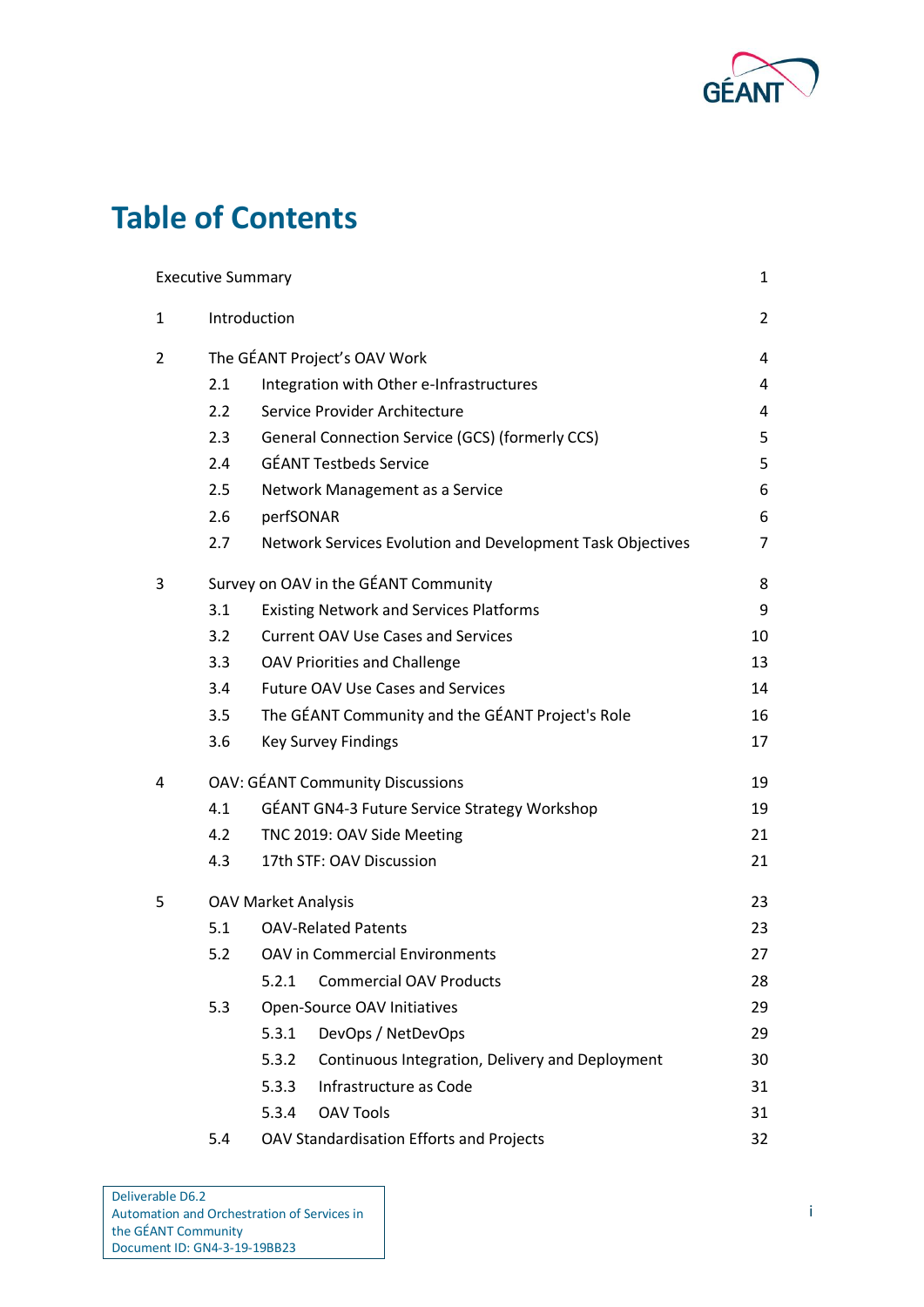Contents



| 6          | <b>Future Work</b> |                                                                     | 34 |
|------------|--------------------|---------------------------------------------------------------------|----|
| 7          | Conclusions        |                                                                     | 36 |
| Appendix A |                    | GN4-3 WP6T2 Questionnaire: Automation and orchestration in NRENs 38 |    |
|            | A.1                | Introduction                                                        | 38 |
|            | A.2                | I. Information about the NREN                                       | 39 |
|            | A.3                | II. Your Existing Network and Services Platform                     | 39 |
|            | A.4                | III. Your Current OAV Use Cases and Services                        | 40 |
|            | A.5                | IV. Your OAV Challenges and Priorities                              | 41 |
|            | A.6                | V. Your Future OAV Use Cases and Services                           | 42 |
|            | A.7                | VI. How can the GÉANT Community / the GÉANT Project help you?       | 43 |
|            | A.8                | VII. Concluding Comments                                            | 43 |
| References |                    |                                                                     | 44 |
| Glossary   |                    |                                                                     | 48 |

# **Table of Figures**

| Figure 3.1: OSS/BSS Composition                                                                    | 9  |
|----------------------------------------------------------------------------------------------------|----|
| Figure 3.2: OSS/BSS Strengths and Weaknesses                                                       | 9  |
| Figure 3.3: Use of Standard APIs                                                                   | 10 |
| Figure 3.4: Configuration Control and Management Policies                                          | 10 |
| Figure 3.5: OAV in Production                                                                      | 11 |
| Figure 3.6: OAV in Test/Development                                                                | 11 |
| Figure 3.7: OAV Software in Production                                                             | 12 |
| Figure 3.8: OAV Use cases priorities                                                               | 12 |
| Figure 3.9: OAV Service Areas in 2-year plans                                                      | 13 |
| Figure 3.10: Disaggregation from physical hardware layer                                           | 15 |
| Figure 3.11: Interest in GÉANT assistance                                                          | 16 |
| Figure 3.12: Interest in full OSS/BSS turn-key solutions provided by a third party                 | 17 |
| Figure 5.1: Number of patent titles using "network virtualization" or "virtual network" 24         |    |
| Figure 5.2: Number of patent titles using "network automation" or<br>"automatic/automated network" | 24 |
| Figure 5.3: Number of patent titles using "network orchestration" or "orchestrated                 |    |
| network"                                                                                           | 25 |
| Figure 5.4: Number of patent titles using "orchestration"                                          | 25 |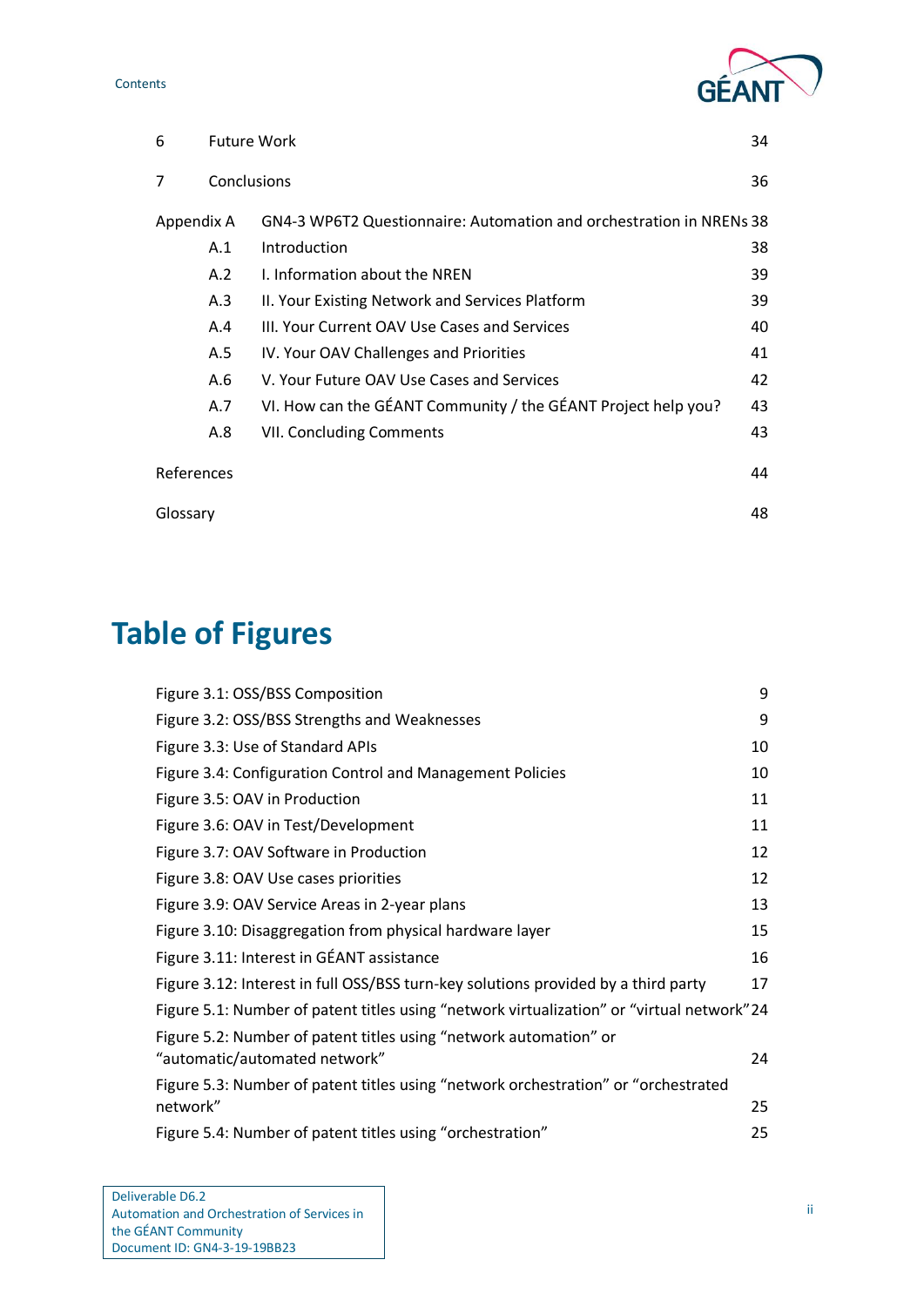#### Contents



[Figure 5.5: Comparison of OAV focus in patents and in OAV survey \(based on patent](#page-29-0)  ti[tles containing "automated/automatic network" or "network automation" for patents](#page-29-0)  [granted between 2010-2018\)](#page-29-0) 26

[Figure 5.6: Patent titles related to focus areas in recent time intervals \(based on patent](#page-29-1)  [titles containing "automated/automatic network" or "network automation" for patents](#page-29-1)  [granted between 2010-2018\)](#page-29-1) 26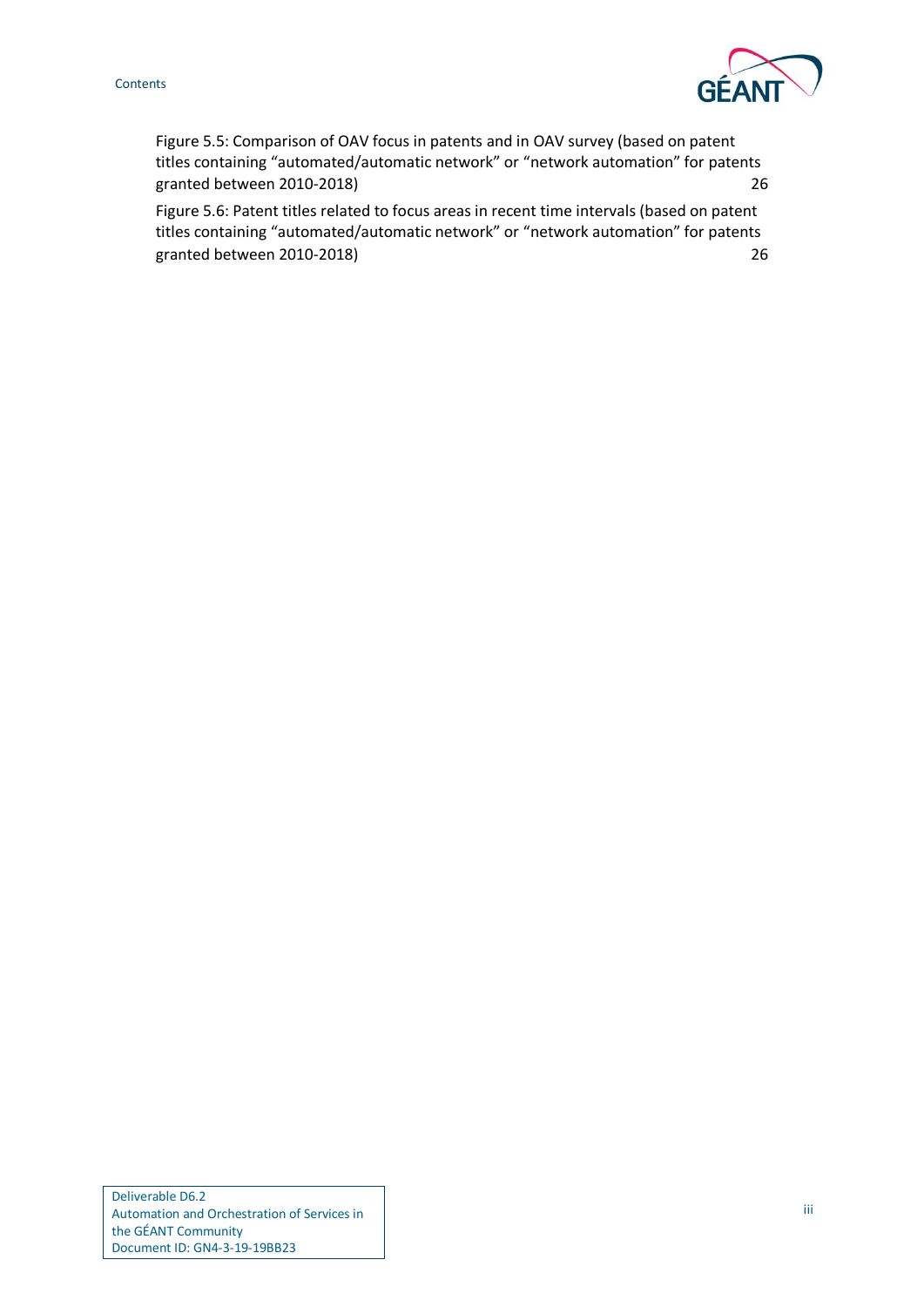

## <span id="page-4-0"></span>**Executive Summary**

Orchestration, automation and virtualisation (OAV) have become key enablers for service providers to facilitate faster, agile and more economical infrastructure and service development, deployment and provisioning. Adopting OAV principles allows organisations to make smarter use of their resources, including physical and virtual hardware and software, thus facilitating the digital transformation process.

The GÉANT and NREN community have been on this path for several years. Even though organisations are at different stages of their journey, for most of them the motivation for their work originated from an organisational perspective, focusing on the improvements within their own domains. Therefore, today, most of the work known so far is single-domain and domain-specific.

With the aim to maximise the benefits of the project endeavour, the team formed within the *Network Services Evolution and Development* task (Task 2) of the GN4-3 project's *Network Technologies and Services Development* work package (WP6) started its work on OAV with a survey among GÉANT project partners.

The OAV survey was designed to elicit the OAV work already undertaken, the platforms being built upon, current and future OAV use cases, the challenges being faced by the NRENs, and input on how the NRENs felt the GÉANT project could help them on their OAV journey. The survey showed a strong need within the community for collaboration and exchange of knowledge and expertise, rather than the development of a particular software solution. After the completion of the survey, the work of the project team continued with the community building and collaboration sessions at community events, bringing together experts from different parts of the world to present their work, use cases, results and challenges.

This document presents the activities and the results that the Task 2 team has achieved, starting with the OAV survey and the subsequent community events designed to stimulate discussion and build consensus on strategies and next steps. In addition to the survey results and the conclusions drawn from the community sessions, this document provides a brief market analysis related to the OAV topics and concludes with the planned future work for the team in the *Network Services Evolution and Development* task.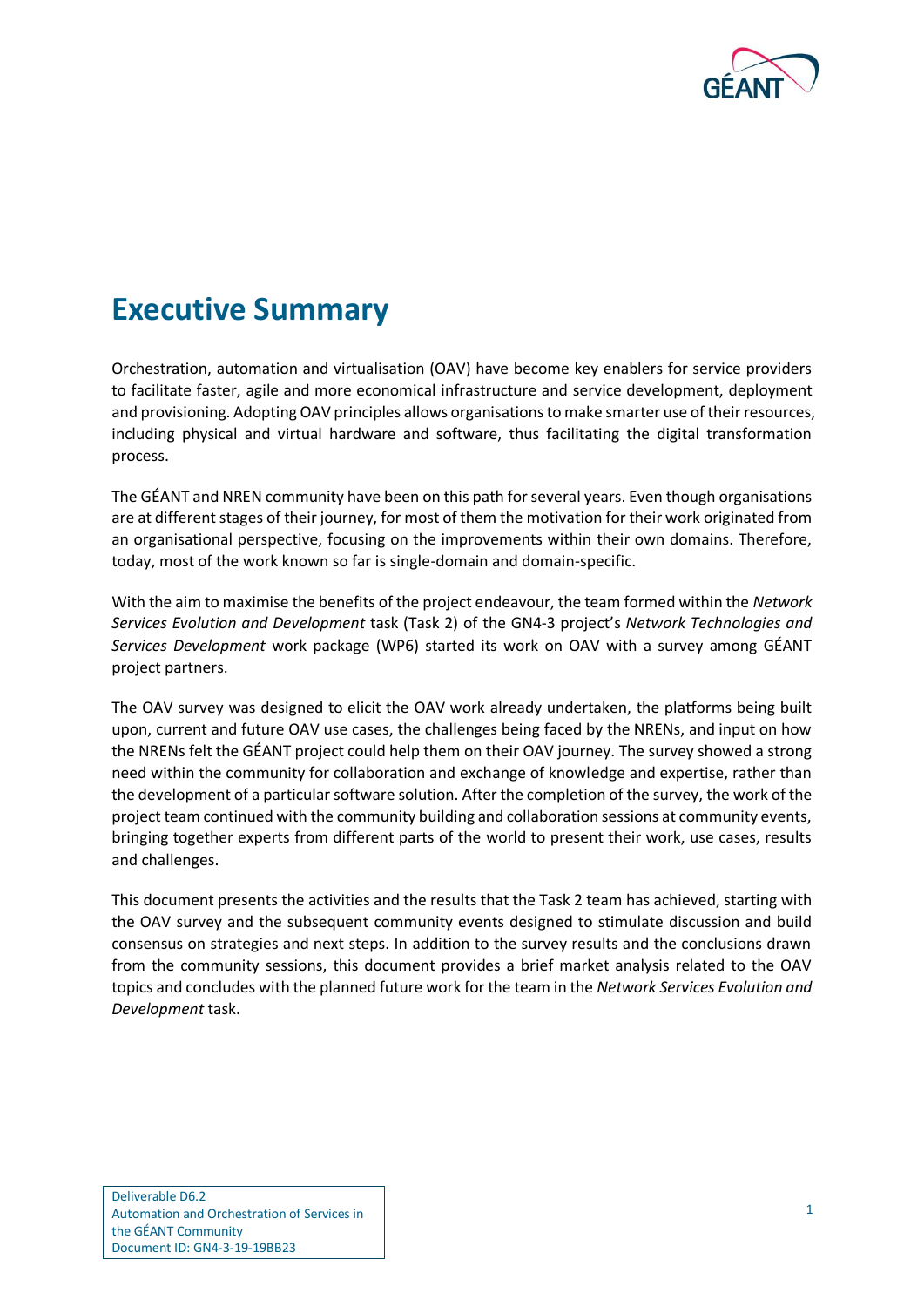

## <span id="page-5-0"></span>**<sup>1</sup> Introduction**

The area of orchestration, automation and virtualisation (OAV) is becoming increasingly important for network operators as they strive to deliver robust, efficient and flexible infrastructure and services in a responsive manner for an ever more diverse and demanding set of users and applications. In this respect, the adoption of OAV principles is as important to the NRENs in the GÉANT community and R&E institutions world-wide as it is for the large commercial communications service providers (CSPs) and content providers. The growing trend of the research, development and implementation of OAV techniques, methodologies, tools and systems is visible in the documented work of individual organisations, in the commercial or open-source market and in patents that are being filed.

Inputs received during the GN4-3 project preparation phase showed that there is interest in the community in working on OAV. It was already known that the path, the experience and expertise levels among project partners vary, and that the OAV work is mostly directed at single-domain cases, though the specific details of the progress of each NREN were not so well known. Therefore, rather than focusing on specific OAV details, it would be more important to determine a common strategy and take steps in that direction.

At the start of GN4-3, it was therefore felt that the most effective way forward would be to have a period of consensus building, in which the project would seek to determine a common strategy for NRENs, and from there agree next steps, with the goal of allowing the benefits of OAV to be applied in a hardware-agnostic, multi-domain approach. While the NRENs may have different implementations, organisational processes and systems, it would be desirable to have some common approach for future multi-domain interoperability.

With the aim to maximise the benefits of the project endeavour, the Network Services Evolution and Development task (Task 2) of the GN4-3 project's Network Technologies and Services Development work package (WP6) created a team of 12 people (working part-time on the project) from eight countries' NRENs and their third parties to learn more about the current status of OAV in the community, and to focus the work to enhance the overall OAV maturity level in the community.

The team acknowledges the OAV work from the previous generations of GÉANT projects (see Section 2). As a starting point for their work, the team created and conducted a survey of GÉANT project partners to elicit the ongoing OAV work, platforms, use cases, challenges and plans. The survey results are given in Section 3.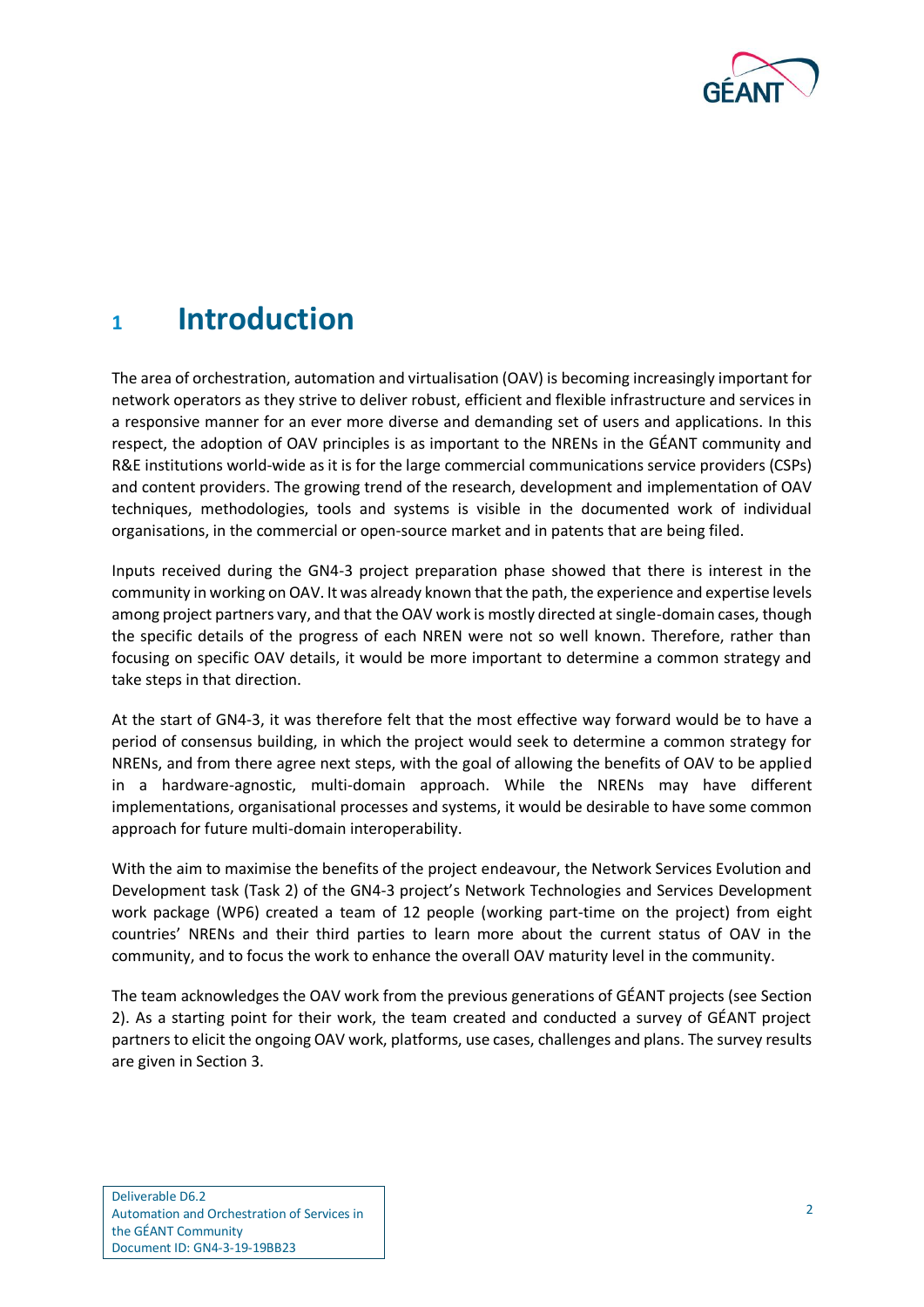

As a direct follow-up of the survey feedback that more dissemination and collaboration activities are needed, the team has initiated a series of events with the aim to bring together the community around OAV topics, provide the possibility for OAV-active organisations to share their knowledge and expertise and for the Task 2 team to present its work. The first of the events was a specific strategic network services workshop held in Amsterdam in May 2019, which was then followed by a number of community events, in particular TNC 2019 in June and the 17th Service and Technology Forum in July. The summary of the events is provided in Section 4.

Section 5 undertakes a market analysis of OAV in the context of patents, an overview of a selection of commercial service providers and vendor products, open source tools and initiatives.

Section 6 summarises the conclusions, and presents the future work planned within WP6 Task 2 team.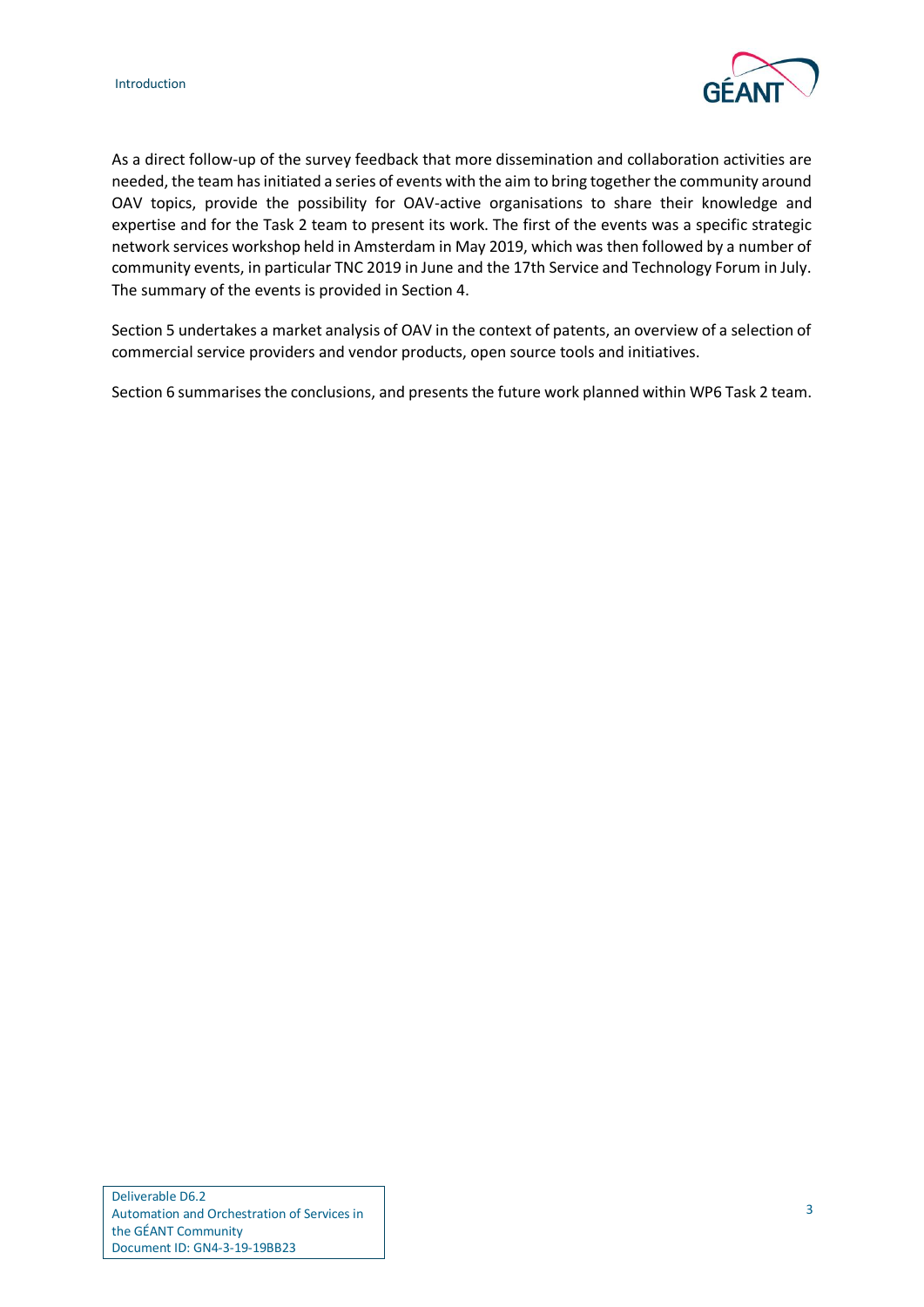

# <span id="page-7-0"></span>**<sup>2</sup> The GÉANT Project's OAV Work**

Work on OAV has spanned several generations of the GÉANT project, in the area of e-infrastructure integration, Service Provider Architecture (SPA), the GÉANT Testbeds Service, Network Management as a Service (NMaaS), and perfSONAR, to name just some examples. This section presents a brief summary of the work carried out during the GN4-2 project, concluding with the current project phase, which follows up on the findings of the previous projects and continues the work on its objectives.

### <span id="page-7-1"></span>**2.1 Integration with Other e-Infrastructures**

Aware of the need of the NRENs to provide operational excellence in the advanced services and infrastructure offering within and alongside the service provider environment, Task 3 of the Joint Research Activity 1 (JRA1), Network Infrastructure Evolution, worked on modelling the integration of different e-infrastructures from the perspective of transport services, optimisation, automation and orchestration of multi-domain business processes. In addition to network transport services for einfrastructures, Task 3 defined a framework for systems and processes, from the perspective of the infrastructure, service, operational and business aspects to facilitate effective end-to-end intradomain service delivery.

The Task delivered a proof of concept of the end-to-end multi-domain order management and service delivery of MS Azure ExpressRoute connectivity services, exploring in their work connectivity services from the GÉANT portfolio (GÉANT MD-VPN service portfolio, including EVPN technologies, the GÉANT Open Cloud Exchange (gOCX)) and SDN technologies through the end-to-end multi-domain operational alignment at the data plane. Additional focus was on integration of operational and business processes through service fulfilment, as well as the need for the automation and orchestration for as many functions and process elements as possible, basing their work on standards and industry best practices  $[D7.2]$   $[D7.5]$ . The solution is largely compliant with the TM Forum Frameworx [\[TMFFx\]](#page-50-0) Information Framework (SID) and Open APIs [\[TMFOpenAPIs\]](#page-50-1), and the Metro Ethernet Forum (MEF) Lifecycle Service Orchestration [\[MEFLSO\]](#page-48-0). It is using eduGAIN for authentication, and KeyCloak and Organisation Information Service (OIS) for authorisation.

### <span id="page-7-2"></span>**2.2 Service Provider Architecture**

The Service Provider Architecture (SPA) [\[D8.5\]](#page-48-1), [\[D8.11\]](#page-48-2) was a first attempt to deliver a model that demonstrates how available services and user or business operations can be brought together under the implementation of one holistic framework. The study was based on technology-agnostic,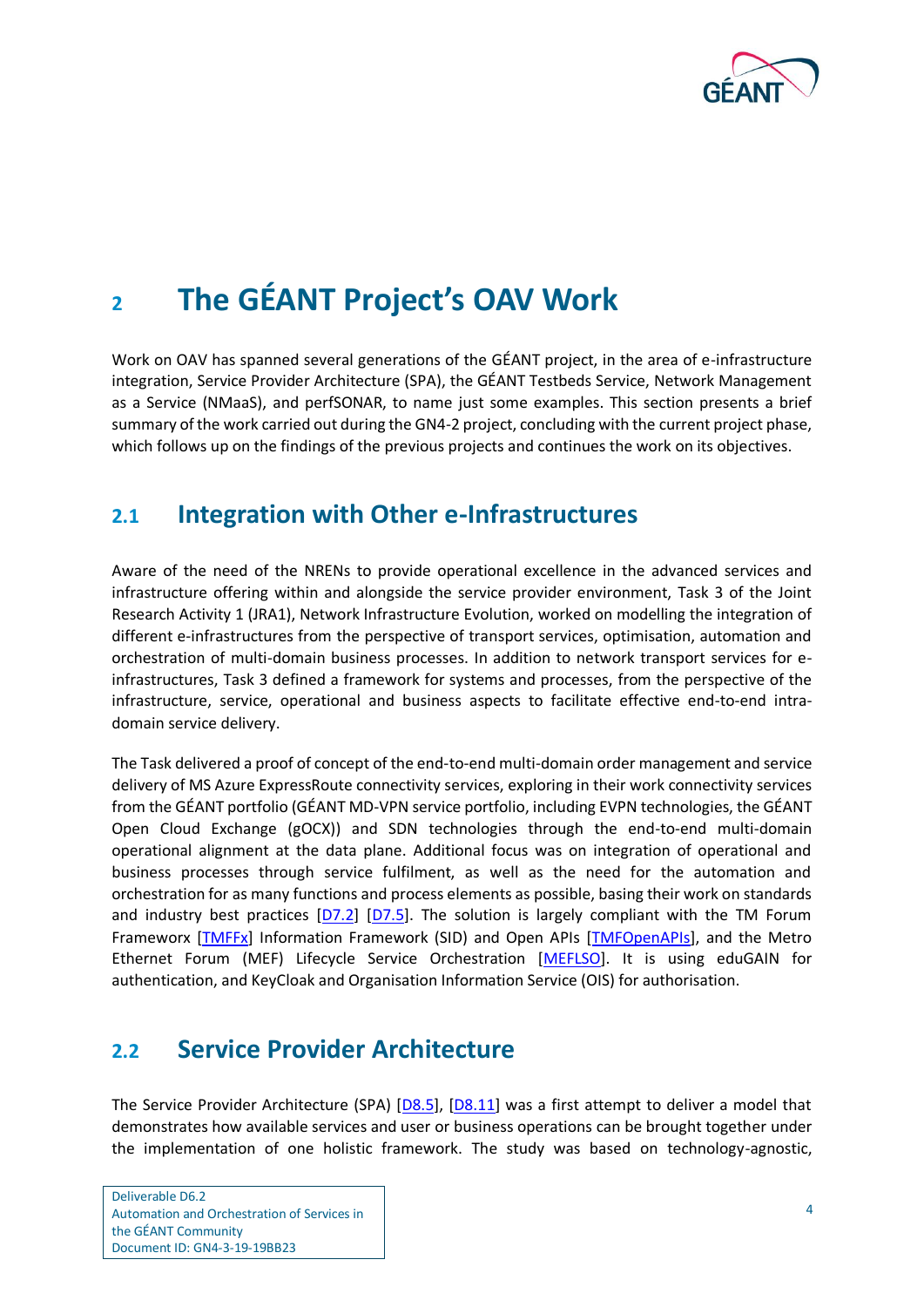

abstracted service models and firmly aligned with the TM Forum Frameworx [\[TMFFx\]](#page-50-0). The work started with an emphasis on fulfilment and assurance operations procedures, and evaluated the associated processes for common business support systems (BSS) and operations support systems (OSS) in a prototype project called 'ELINE'. The ELINE provides its customers a service comparable to the Ethernet Private Line (EPL) [\[EPL\]](#page-48-3) as defined by the Metro Ethernet Forum (MEF) [\[MEF\]](#page-48-4).

The Consolidated Connection Service (CCS, now renamed to General Connection Service, GCS, as described below) served as an example and all service implementation aspects and transition processes were investigated. This also included service performance verification and monitoring. ELINE was based on NSI-compatible code of the OpenNSA/NSI code repository [\[OpenNSA\]](#page-49-0) [\[NSI\]](#page-49-1) and followed best practices and standards such as set by the MEF [\[MEF\]](#page-48-4), TM Forum (TMF) [\[TMF\]](#page-50-2), Open Grid Forum (OGF), International Telecommunication Union (ITU), Institute of Electrical and Electronics Engineers (IEEE) and Internet Engineering Task Force (IETF).

## <span id="page-8-0"></span>**2.3 General Connection Service (GCS) (formerly CCS)**

GCS is based on a technology-agnostic service abstraction assuming the NSI abstraction of a network connection where a connection is a logical link between two locations over which data is transported unmodified from ingress to egress [\[D8.8\]](#page-48-5). During GN4-2, the Ethernet-framed transport service was implemented and allowed Ethernet frames to be transported over MPLS, OTN or spectrum-based infrastructures. A connection can be reserved, allocated, released and cancelled according to a schedule. The reservation process was applied recursively to multi-domain path segments using the NSI protocol and served as a service planning or orchestrating agent.

In a first pilot GCS was configured to serve the GÉANT Testbeds Service (GTS), i.e. GTS was the first client or user of GCS and relied on GCS for the automatic provisioning of its virtual circuits or link objects. In a second pilot (the ELINE project) GCS was integrated with the service provider architecture of GN4-2.

### <span id="page-8-1"></span>**2.4 GÉANT Testbeds Service**

The GÉANT Testbeds Service [\[GTS\]](#page-48-6), [\[D8.9\]](#page-48-7), was initially developed to allow researchers to set up individual testbed environments in an automated fashion. GTS is based on the concept of a Generalised Virtualisation Model (GVM) which allows networks to be sliced in an abstracted way where abstracted virtualised objects called resources can be defined, instantiated and arranged to create application-specific insulated networks. The virtualisation of service objects in GTS allows the automation of resource provisioning: users can construct network environments using virtual building blocks via a web-page and the GTS software-based resource manager then coordinates and orchestrates the setup of the virtual network environments. Available resource building blocks in GTS are currently Virtual Machines (VMs), Virtual Circuits (VCs), Virtual SDN switches (which are mapped to completely virtualised hardware switch instances (VSIs) and Bare Metal Servers (BMSs).

GTS allows the integration of any type of resource for automatic provisioning and integration into the system such as science instruments (e.g. radio telescopes, gene sequencers, etc.), licensed mobile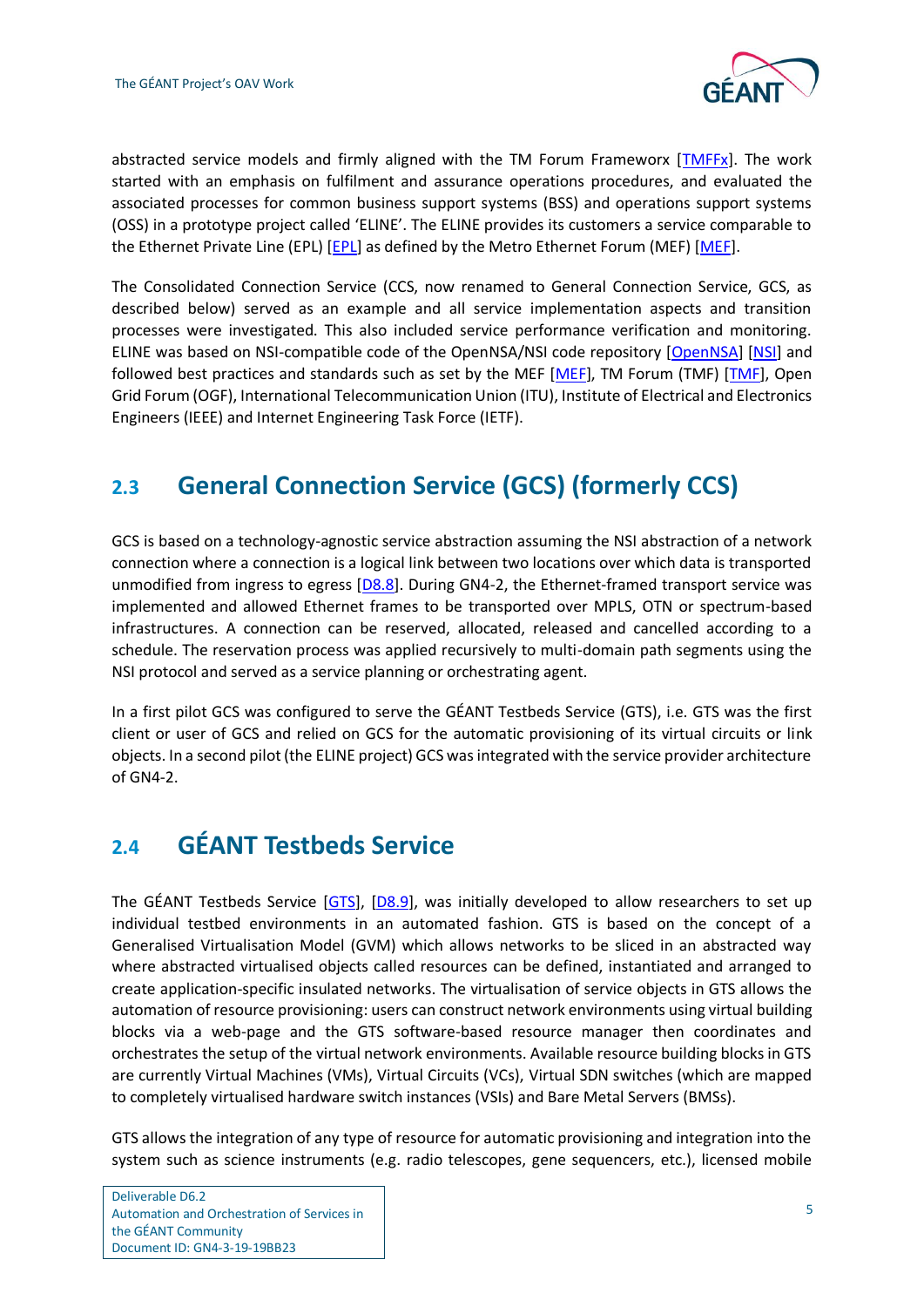

spectrum or sensors, as long as there is a Resource Control Agent (RCA) software module available that configures and maps the virtual service object to the underlying infrastructure. The concept of abstract service objects extends to fine grained functional capabilities such as traffic handlers (rate shapers, policers, load balancers, filters, IDS functions, etc.) in the emerging field of network function virtualisation (NFV).

### <span id="page-9-0"></span>**2.5 Network Management as a Service**

Network Management as a Service [\[NMaaS\]](#page-49-2) [\[D8.7\]](#page-48-8), simplifies domain network management by providing the infrastructure and a portfolio of network management applications via a cloud-based, multi-tenant and secure network management system. NMaaS consists of the NMaaS platform, a portal (web-based user interface) and the set of integrated containerised applications that can be deployed through the portal, with the support to users provided for using the infrastructure as well as for integrating new end-user applications into the platform. The NMaaS platform consists of the virtualised network and cloud infrastructure resources based on Docker [\[Docker\]](#page-48-9) and Kubernetes, and the establishment of a data communication network (DCN) for communication between the tool and the equipment is realised as a virtual private network (VPN).

Through the trusted one-stop shop for application deployment, users deploy selected tools in a separately orchestrated automatic manner on a per-user, securely instantiated cloud infrastructure, tailoring the application variable to 90% of the user needs. The deployment process is very fast and straightforward for the user as it incorporates standard application packaging, configuration conventions, and DCN access models thus reducing the amount of information required from the user (for service/tool configuration) to a minimum. NMaaS is, for now, geared toward network management tools, however, the platform is suitable for all types of tools.

### <span id="page-9-1"></span>**2.6 perfSONAR**

The Performance focused Service Oriented Network monitoring ARchitecture (perfSONAR) [\[perfSONAR\]](#page-49-3), [\[pSGHUB\]](#page-49-4) is an open-source, modular and flexible software product for active network performance monitoring. With its history dating back to 2000, it is currently being developed jointly by ESnet, Internet2, Indiana University, the University of Michigan and the GÉANT project. perfSONAR enables network engineers to run IPv4 and IPv6 active probes measuring throughput, packet loss, delay, jitter and other performance metrics across multiple domains. To date, there are more than 2000 perfSONAR nodes installed worldwide [\[pSMAP\]](#page-49-5).

The proliferation of virtual network environments, together with an ever-increasing use of perfSONAR thanks to small and inexpensive hardware, has triggered the need for automated nodes management. Improved orchestration and automation are now provided through perfSONAR supported Ansible roles and playbooks that speed up and ease the installation, configuration and maintenance of deployments [\[pSAUT\]](#page-49-6). This is of particular interest to NOC and PERT engineers that manage numerous perfSONAR instances in a single domain, but also in multi-domain use-cases like the Performance Measurement Platform (PMP) run by the GÉANT project [\[pSGN\]](#page-49-7).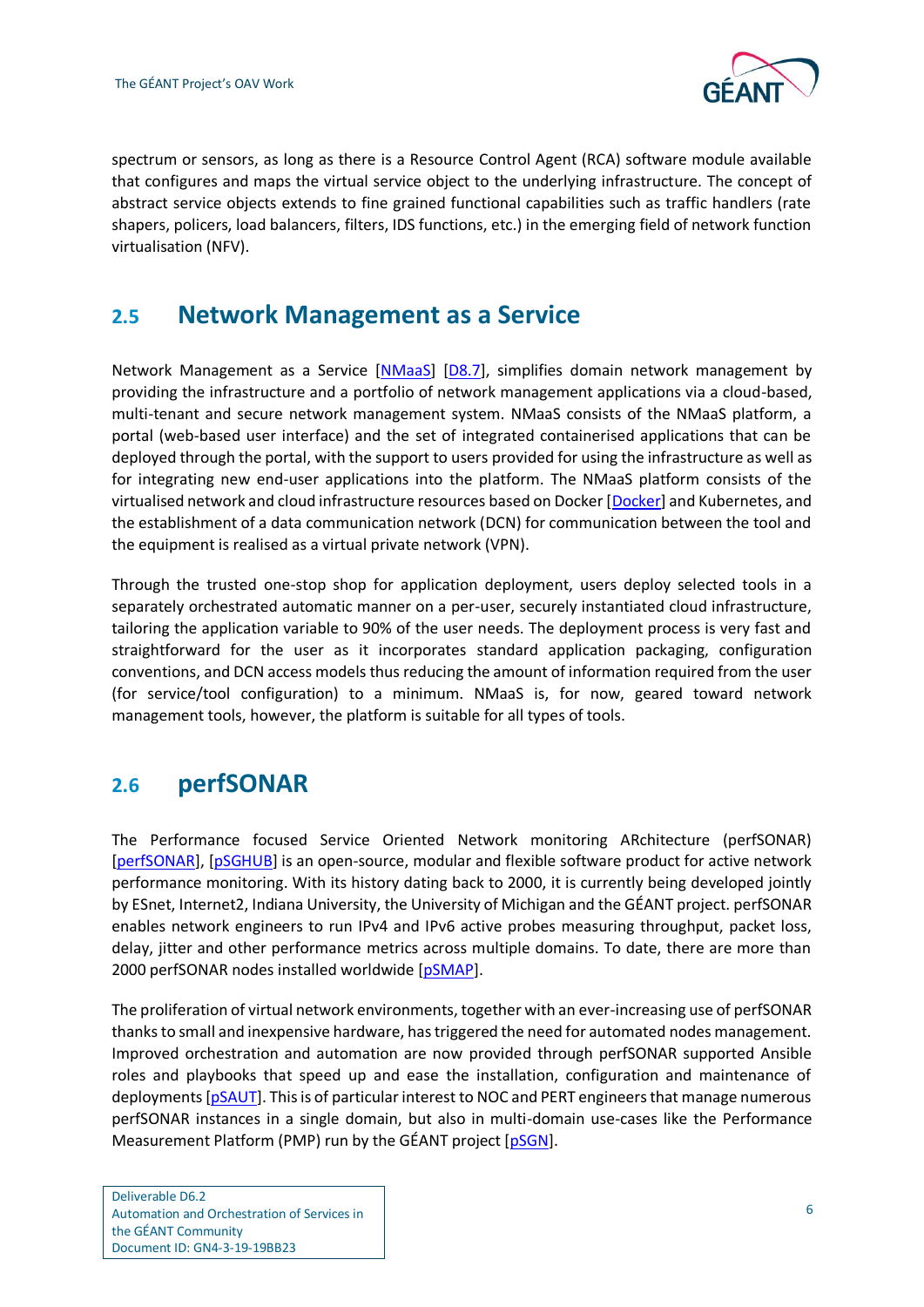

In parallel to this OA work, perfSONAR has evolved to enable end-to-end active performance monitoring through and for virtual networks. Measurements can now be performed from a single perfSONAR node through multiple layer 2 or layer 3 virtual circuits, thus accommodating the growing deployments of single or multi-domain virtual private networks [\[pSDI4R\]](#page-49-8).

## <span id="page-10-0"></span>**2.7 Network Services Evolution and Development Task Objectives**

In the current GÉANT project, GN4-3, Task 2 of WP6 focuses on network services from the perspectives of their underlying technology, possibilities for automation, orchestration and virtualisation, their business and operational processes, single- and multi-domain aspects, and single- and multi-partner operability.

The key objectives for the task from the project description are to:

- Consult with the community (and international collaborators) to establish and maintain consensus on a direction for interoperable (virtualised) network service orchestration and automation, which will then drive the further work of Task 2.
- Identify existing and/or develop new software components and APIs needed to enable single and/or multi-domain service orchestration and partner interoperability, for agreed use cases.
- Foster partner interoperability by piloting enhanced/new technology-agnostic service platform components, based on interoperable standards in a multi-domain environment.

To address these objectives, it was first necessary to understand the "lie of the land" for OAV adoption in the community. So, at an early stage, the Task 2 team created a survey on OAV which was distributed to the GÉANT project partners, to learn more about their current and planned work and strategies. Section 3 provides a summary of the survey results.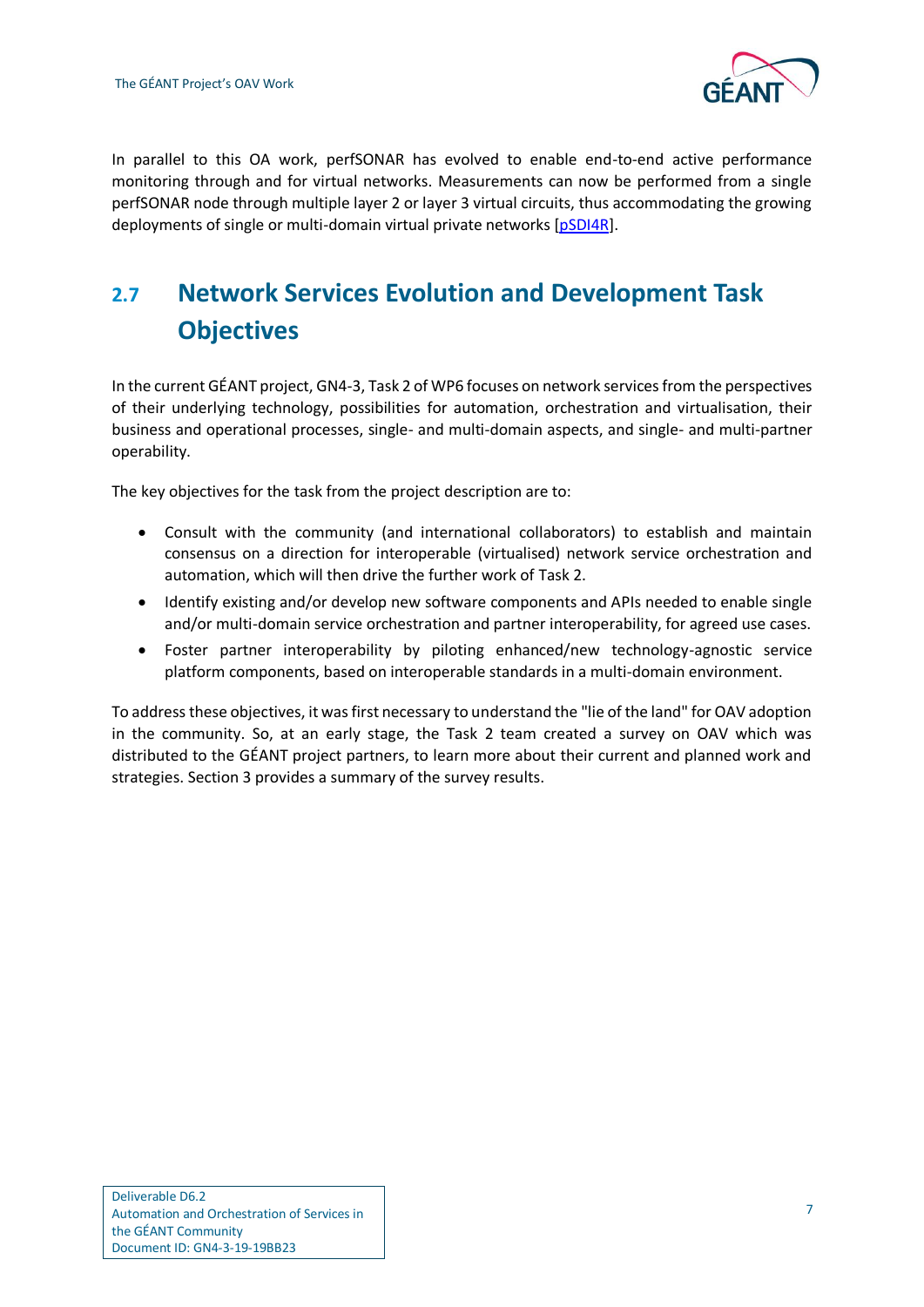

# <span id="page-11-0"></span>**<sup>3</sup> Survey on OAV in the GÉANT Community**

To begin the consensus building process described above, the natural first step was to initiate a survey to learn more about the current status and plans of NRENs in the GÉANT community for adopting and implementing OAV principles.

The survey, given in Appendix A, was developed to complement the topics covered by the GÉANT NREN Compendium [\[GNCOM\]](#page-48-10), with the purpose to:

- Learn about the strategy and actions of each NREN related to network and service orchestration, automation and virtualisation (OAV).
- Explore if there are common use cases, ideas, needs and issues in the community in the areas of automation, orchestration and virtualisation.
- Recognise possible areas of collaboration both amongst NRENs and between NRENs and GÉANT.
- Determine and recommend possible future work within WP6 of the GN4-3 project that could be of benefit to as many partners as possible for identified use cases.

The survey contained 35 questions and was organised into five areas:

- 1. Existing OSS/BSS platforms
- 2. Current OAV use cases
- 3. Challenges in adopting OAV
- 4. Future OAV use cases
- 5. How GÉANT might help the NRENs

The survey was issued via the GÉANT Partner Relations team to the APM (STF) representatives of each NREN, and copied to the NREN GA contacts. The response rate was good, with the survey being completed over a period of around 4 weeks by senior managers of 31 organisations. The responding organisations were ACOnet, AMRES, ARNES, ASNET-AM, BELNET, CARNET, CESNET, CYNET, DFN, EENet-HITSA, FUNET, GARR, GÉANT, GRENA, GRNET, HEAnet, Jisc, KIFU, LITNET, MARNET, MREN, NORDUnet, PSNC, RASH, RedIRIS, RENAM, RESTENA, SUNET, SURFnet, SWITCH and URAN. The survey results are summarised in the following sections, and can also be found on the wiki [\[OAVSurvey\]](#page-49-9).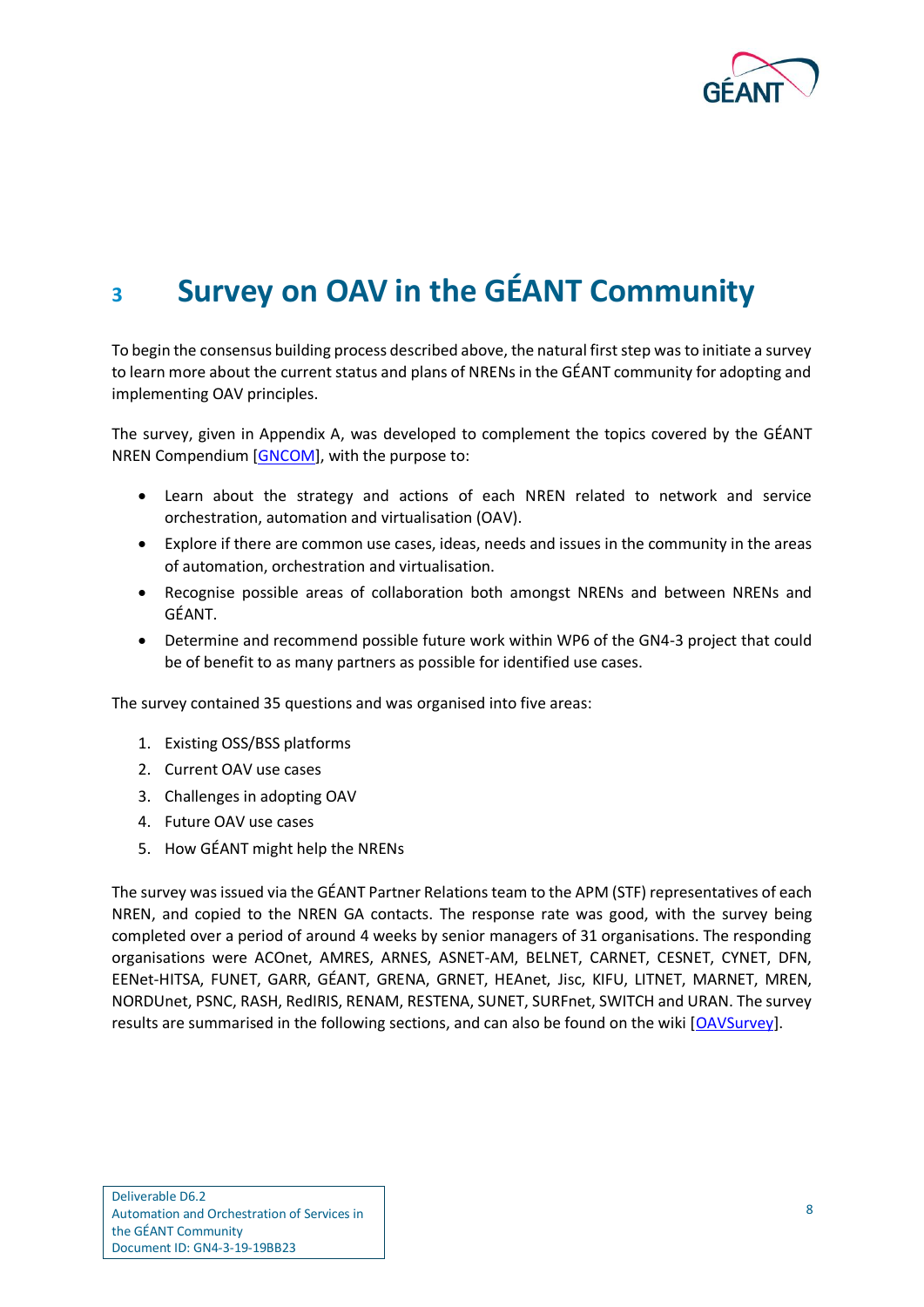

### <span id="page-12-0"></span>**3.1 Existing Network and Services Platforms**

The purpose of this section was to find out about typical platforms used by NRENs, including the composition of OSS/BSS systems, the use of standard practices, data models and APIs.

From the responses shown i[n Figure 3.1,](#page-12-1) it can be seen that the majority of NRENs do not have a fully integrated OSS/BSS solution. A significant proportion (around half) do not operate an OSS/BSS platform or, if they do, it contains only a few of the necessary components. Of those operating an OSS/BSS, around 37% claim to have some automation capability.



#### <span id="page-12-1"></span>Figure 3.1: OSS/BSS Composition



#### <span id="page-12-2"></span>Figure 3.2: OSS/BSS Strengths and Weaknesses

There is a large variety of components in use, with many being somewhat old and not OAV focused. OTRS, Ansible, Cacti, and JIRA were mentioned multiple times.

Regarding the strengths and weaknesses of their existing systems, responders considered their main strengths to be that they are flexible, well understood and perform the job they are tasked to do. Regarding weaknesses, many NRENs reported that they are slow to change/adapt to the need for more automation. Several times a lack of resources was cited as the main reason for this (see [Figure](#page-12-2)  [3.2\)](#page-12-2).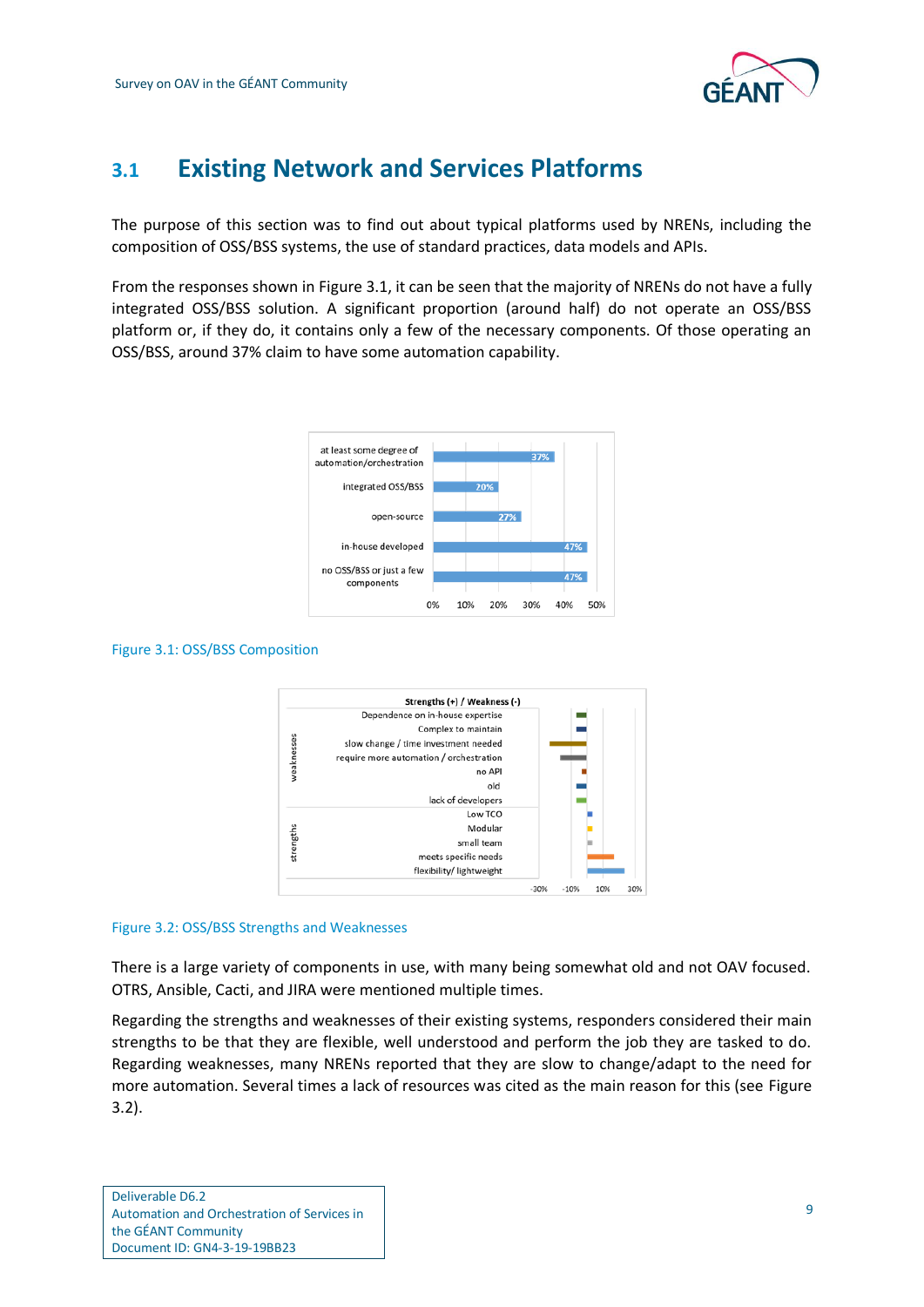



#### <span id="page-13-1"></span>Figure 3.3: Use of Standard APIs



#### <span id="page-13-2"></span>Figure 3.4: Configuration Control and Management Policies

Regarding the use of standard data models and APIs, the majority of NRENs (64%) reported that they are not using data models. Those that do only use them partially and use proprietary models (21%). The remaining 15% are using proprietary data models.

Similarly, 69% of NRENs are not using APIs (see [Figure 3.3\)](#page-13-1). Where APIs are employed, RESTful APIs are the most used (21%), while only a few standard APIs are used (TMF 7%, MTOSI 3%).

Only a few NRENs (13%) reported that their configuration control and management policies are embedded in their automation systems (shown in [Figure 3.4\)](#page-13-2). Other responses indicated a variety of methods including configuration histories, databases and non-specific bespoke methods. A fairly large number of NRENs (21%) reported having no policies at all.

#### <span id="page-13-0"></span>**3.2 Current OAV Use Cases and Services**

The objective of this section was to explore existing OAV approaches to deploying and supporting services. More than half of the interviewed organisations have some form of OAV in production: 17 organisations have implemented some form of automation, 14 virtualisation and 4 orchestration (see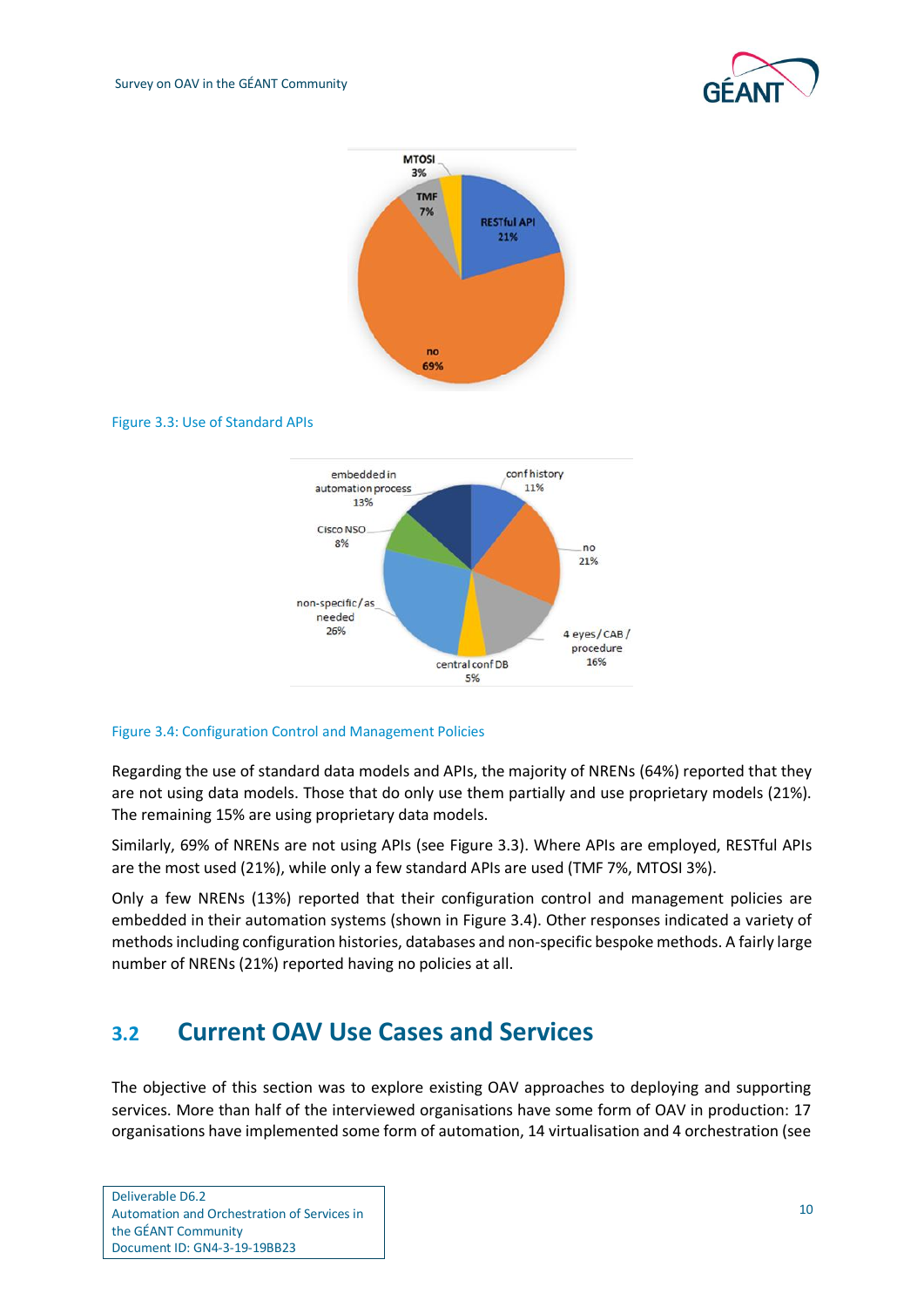

[Figure 3.5\)](#page-14-0). Automation is in test or development in 7 organisations, orchestration and/or virtualisation in 5 (see [Figure 3.6\)](#page-14-1).



#### <span id="page-14-0"></span>Figure 3.5: OAV in Production



#### <span id="page-14-1"></span>Figure 3.6: OAV in Test/Development

Responses show that 60% do not have or, at least, do not mention any strategy concerning OAV at the production/development stage.

The use cases that were reported as implemented first are:

- Virtual resource allocation, hardware consolidation
- Monitoring, alerting, checks, configuration, automatic provisioning, BGP peering policies, services based on IP/MPLS layer
- Intelligent management of systems.

Among survey participants, the most popular tools and software are:

- Kubernetes and Cisco NSO for Orchestration
- Ansible for automation
- VMware and Xen for virtualisation
- OpenStack for cloud solution on OAV

In addition, 43% list use of in-house software and 40% said that they use open-source software (see [Figure 3.7\)](#page-15-0).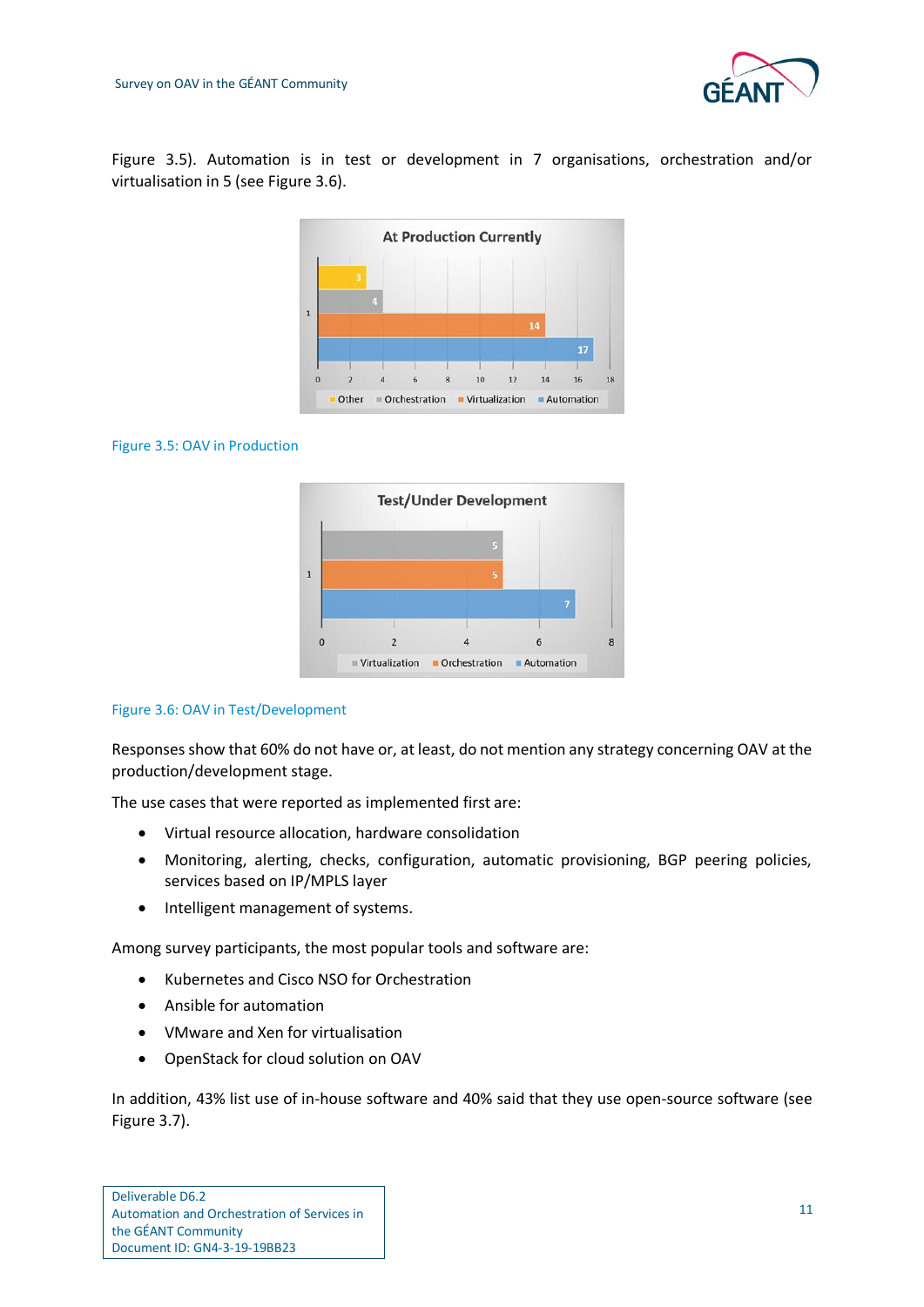



#### <span id="page-15-0"></span>Figure 3.7: OAV Software in Production

Most of the interviewed organisations (73%) have not implemented any inter-domain orchestration or automation. The remaining 27% stated that their multi-domain OA use cases include MD-VPN, DDoS, OpenNSA, bandwidth-on-demand provisioning, multi-cloud deployment and automation.

From the provided options, most organisations have indicated configuration integrity, problem troubleshooting and SOC enhancements as their top priorities (see [Figure 3.8\)](#page-15-1).



#### <span id="page-15-1"></span>Figure 3.8: OAV Use cases priorities

Multi-domain use cases are of interest to 30% of the organisations, out of which:

- 42% are interested in use cases between their organisation and end-institutions or campuses, such as managed CPE service delivery, VPN, monitoring, firewall, DDoS, Federated Identity Management/SSO, VoIP and WiFi as a service.
- 35% are interested in use cases between their NREN and GÉANT, such as MD-VPN, the GÉANT Testbeds Service (GTS), connecting to research projects/cloud, FoD, DDoS, AAI, monitoring, exchange of operational stats and events.
- 23% are interested in use cases between their NREN and a cloud provider, for example global connectivity, any direct access services, ANA, CAE1, GNA and support for big science users/mirror sites.

Deliverable D6.2 Automation and Orchestration of Services in the GÉANT Community Document ID: GN4-3-19-19BB23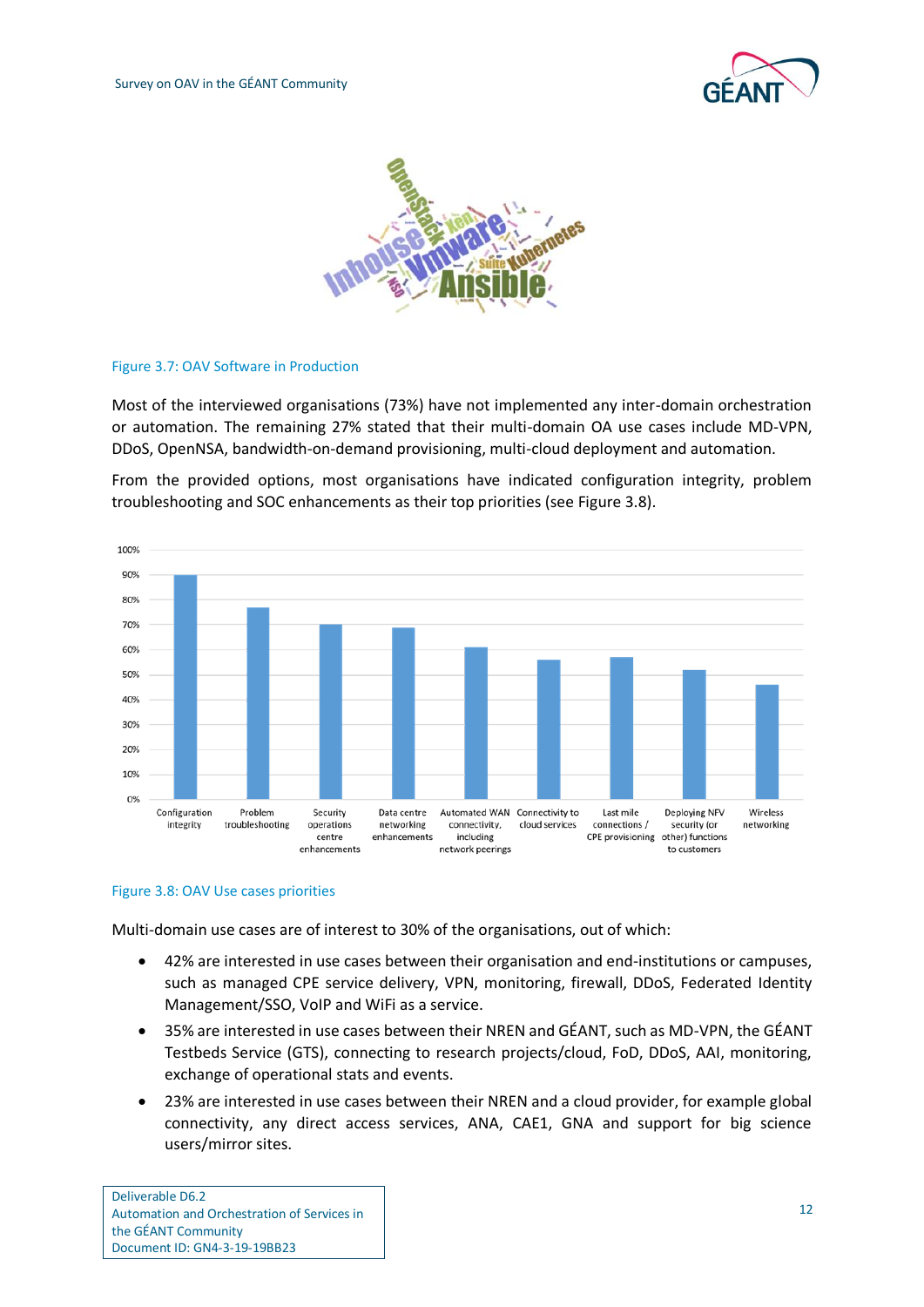

<span id="page-16-0"></span>Of the virtual services, NRENs offer VPN, virtual machines, VRFs and virtual circuits.

### **3.3 OAV Priorities and Challenge**

The surveyed organisations reported a wide array of operational priorities. Some are interested in speed- and economy related improvements, such as faster delivery time, automation of duties, fewer field trips, reduced manual labour, better efficiency and less repetition. Related is a desire for a reduction of human error, with improved configuration consistency and integrity. Other popular themes were a single point of truth and capabilities for service bundling, service unification and offering more services. Monitoring, alerting, telemetry and troubleshooting were also commonly mentioned operational priorities. Some NRENs have concerns related to the support of outdated equipment and hardware-agnostic operations. Further priorities mentioned were service redundancy, cybersecurity, continuous upgrades, wider connectivity, automated maintenance notification, resource sharing and standardised interfaces.

A majority of NRENs indicated that network operations and maintenance (e.g. automatic monitoring, ticketing, fault analysis, management), network connections, hardware independent or technologyagnostic control of the network, consistent network elements updates and large control plane updates verification (e.g. improved accuracy and reduced errors), and network security (e.g. firewalls, VPNs, T&I) are the service areas where OAV is most likely to be applied in the short-term future.



#### <span id="page-16-1"></span>Figure 3.9: OAV Service Areas in 2-year plans

Modular network provisioning and agility, and service ordering were indicated as likely to be applied by a significant number of NRENs (close to half of the responses), while cost efficiency improvements (e.g. Green IT, a federated shared infrastructure) interest only a minority of NRENs, as presented in [Figure 3.9.](#page-16-1)

Deliverable D6.2 Automation and Orchestration of Services in the GÉANT Community Document ID: GN4-3-19-19BB23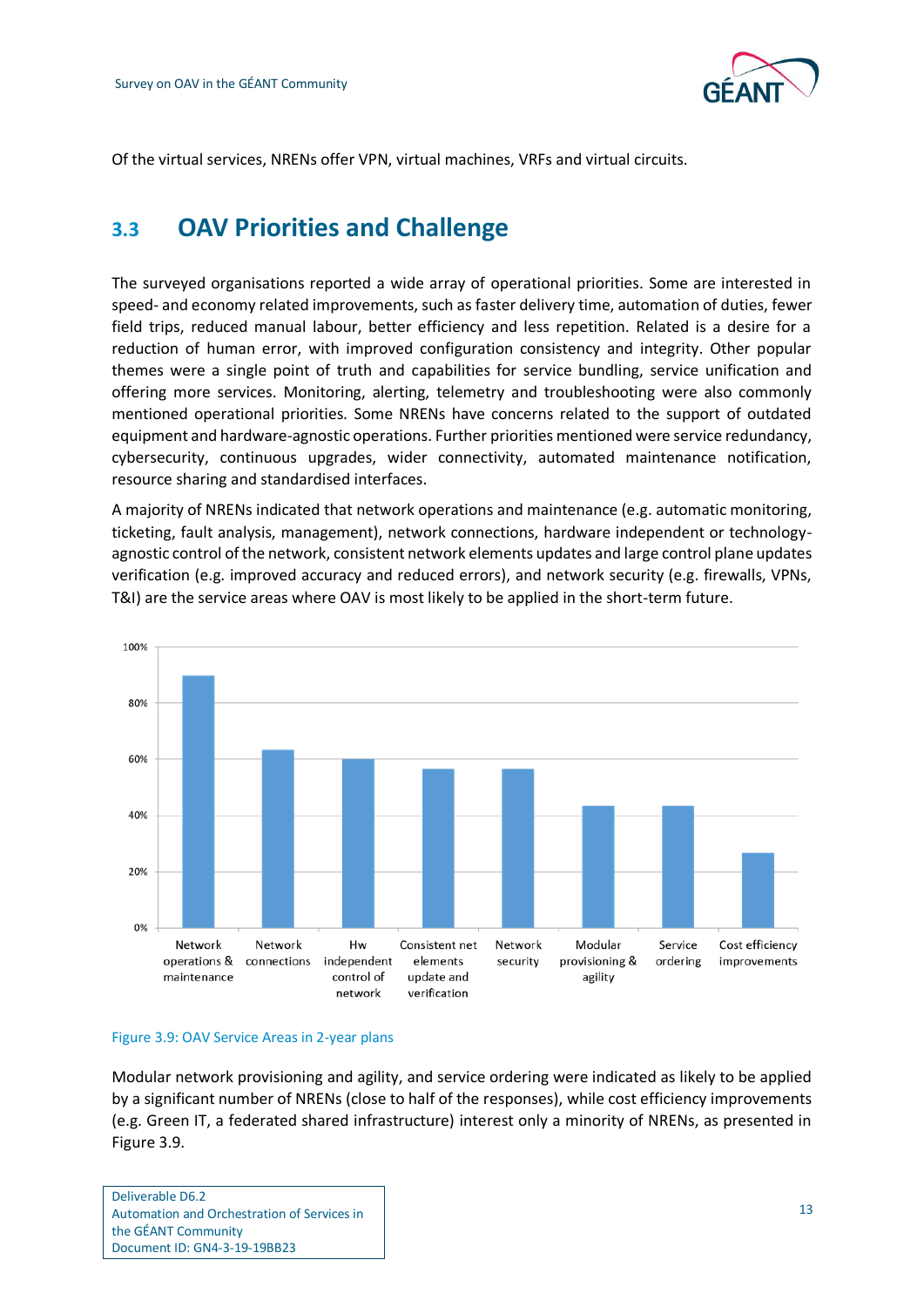

Most of the interviewed organisations (70%) reported challenges in their OAV work. Most of them were clearly related to a lack of human resources, in particular developers and DevOps personnel. A key challenge for most organisations is a lack of personnel in general, as well as a lack of people who can combine software and network skills. These are seen as the right skills for approaching orchestration, automation and virtualisation. They also mentioned various technical considerations, including inter-workings and integration of different network components, equipment with no virtualisation support and vendor support considerations.

Concerns regarding the network engineering or NOC teams around increased automation are mentioned by 57% of the NRENs. The more widely reported concerns relate to the risk of automating failures due to mistakes, having inadequate software, reduced troubleshooting capabilities, and lack of ability to provide the flexibility required by tailor-made services. However, these concerns are mostly not considered to be blockers.

When asked about the tools for ensuring automation robustness, correctness or verification, 60% of the organisations reported that they do not use tools or that they do not plan to use tools. The remaining 40% reported using a number of tools, of which Gitlab CI/CD and telemetry tools are mentioned more frequently. However, none of the tools were singled out by all respondents.

### <span id="page-17-0"></span>**3.4 Future OAV Use Cases and Services**

NRENs are aware of the challenges and advantages of orchestration, automation and virtualisation solutions but the survey has shown that there are different priorities and requirements, and thus different expectations and plans. Moreover, some NRENs are more experienced with OAV, while others have just started their journey.

The positive observation is that a majority of 77% has short-term plans for OAV use cases and services within the next two years. Examples of such plans include:

- Managing data centre networks.
- Campus local networks and their upstream connections.
- Managing self-service for security ACLs.
- Last mile connections.
- WiFi management.
- Automating all fault management processes, problem troubleshooting, traffic analysis, report generation.
- Piloting of new service provisioning (e.g. on optical layer via programmable interfaces).
- Increased automation on monitoring systems.
- NFV adoption (WAN virtualisation, edge services virtualisation, automation of NFV firewalls).
- Orchestrated service delivery.
- Network and cloud services bundling integrated with AAI.
- Inter-domain optical provisioning.
- Consistent network elements updates and large control plane updates verification, e.g., improved accuracy and reduced errors.
- Cost efficiency improvements, e.g., green IT, federated shared infrastructure, etc.
- Automated security.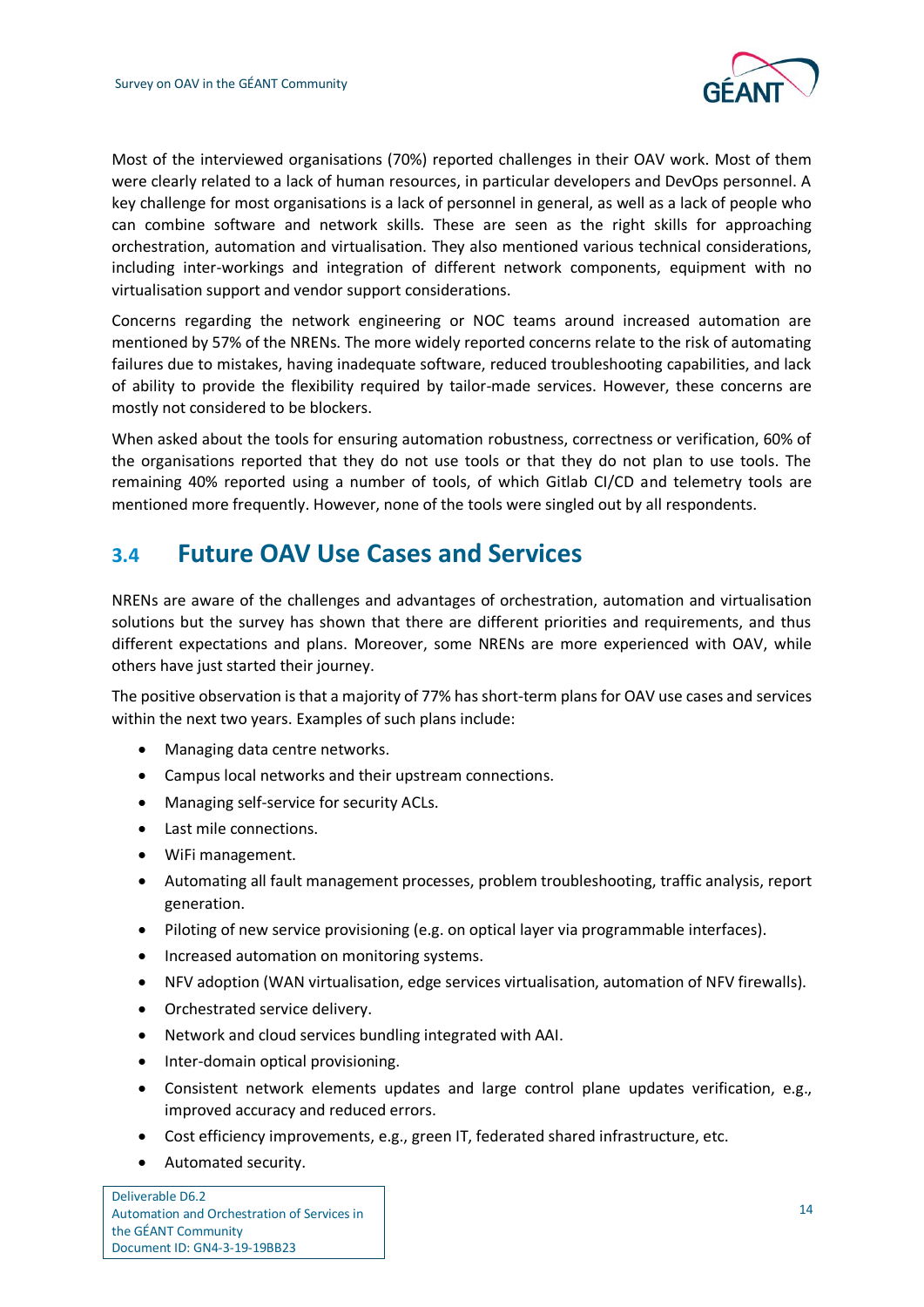

Beyond the next two years, fewer NRENs (57%) have plans, while the remaining 43% reported that they have no long-term plans. The plans that are mentioned are less specific and detailed, and some of them include pilot orchestration which covers multiple layers like routing and optical systems, and automating the provision of all customer services (automate all appropriate OSS/BSS processes from service ordering through to delivery and maintenance).

Analysing the future OAV use cases and services that were mentioned in the plans, it is clear that at the moment automation is of more interest and a higher priority than orchestration, but that the introduction of orchestration techniques will be the next stage of service evolution. This is also reflected by the responses in the earlier section that said the majority of NRENs began their OAV adoption with automation.

Only 46% of the respondents have indicated that they have some plans to implement inter-domain OA. The work of the majority is primarily focused on their own domains. The inter-domain use-cases of interest that were mentioned are - inter-domain circuit provisioning, DDoS mitigation, and the use of multi-domain connectivity services such as MD-VPN service orchestration or automation or NSI protocol.

A wide majority of respondents (80%) would in principle allow changes to their network configuration based on requests originated in another organisation, be that GÉANT, an NREN, a campus, or some other organisation. However, prerequisite is the existence of strong AAI, agreed policies, processes and procedures. A strong message from NRENs is the need for federated AAI (53%), around 27% of them suggesting to use the eduGAIN service. It has been expressed that reusing existing tools, building on them, and extending them to handle authorisation should satisfy the wider community.

The survey results show that NRENs want to use standards for interoperability. If their resources are not equipped with standardised APIs, there is a wide acceptance (70%) to use wrappers around existing service endpoints to facilitate interoperability with third parties (other NRENs, etc.).

Last but not least, the survey asked about the disaggregation from the physical hardware layer.

Most NRENs (66%) observe and to some extent have investigated disaggregation trends and solutions, including white boxes with separate Network Operating Systems [\(Figure 3.10\)](#page-18-0). Disaggregation is not considered in the backbone, but more for edge and data-centre use cases. For some the deployment in production is not very certain because of recent network infrastructure investments. Some consider the maturity level of disaggregation not sufficient to replace traditional network infrastructure. The remaining 24% either did not reply to this question or did not report any activity in this area.



<span id="page-18-0"></span>Figure 3.10: Disaggregation from physical hardware layer

Deliverable D6.2 Automation and Orchestration of Services in the GÉANT Community Document ID: GN4-3-19-19BB23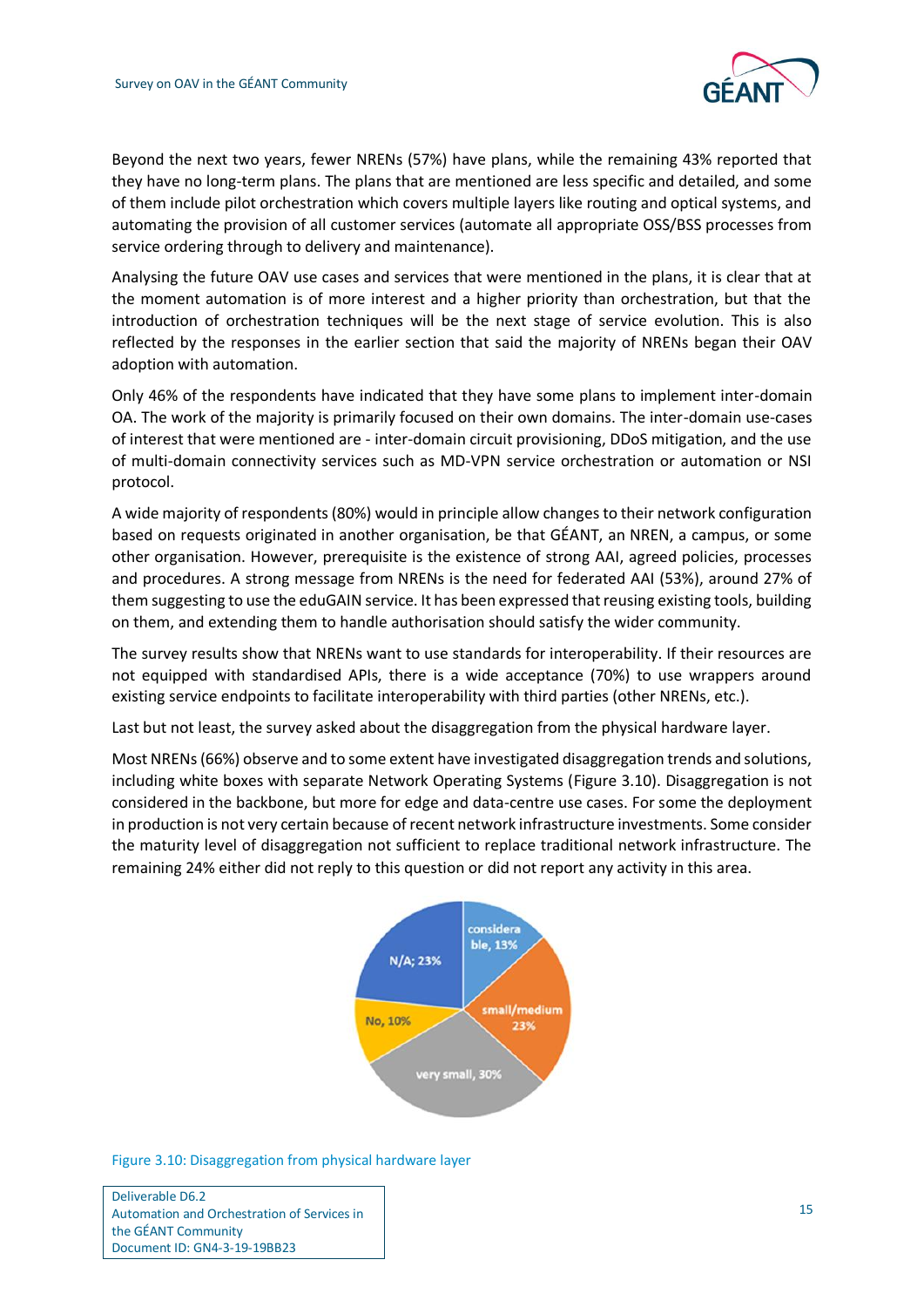

## <span id="page-19-0"></span>**3.5 The GÉANT Community and the GÉANT Project's Role**

This section explored how the GÉANT community and the GÉANT project could help NRENs in terms of OAV and or OSS/BSS collaboration and knowledge exchange, inter- or intra-domain service piloting, provisioning and delivery.

Participants were asked if they collaborate with other NRENs on OAV topics, and if so what the use cases are. Over half of the NRENs expressed their interest in collaborating (48%), 4% would collaborate if there is a clear end-user or NREN requirement for it, while 45% said that they do not have a need for collaboration and 3% did not respond to this question. SURFnet, GRNET, HEAnet and ESnet were mentioned the most as the organisations that are active and have expertise in OAV, while 41% either said that they do not know about other work in the community or did not reply.

When asked how they see a possible involvement of the GÉANT project in their OAV journey, NRENs outlined five of the provided areas, as illustrated in [Figure 3.11.](#page-19-1)



#### <span id="page-19-1"></span>Figure 3.11: Interest in GÉANT assistance

The most important support is seen to be the organisation of workshops and training, then assistance with providing data models and methodologies for automation and orchestration. NRENs are also interested in receiving help with developing software and in the provision of a tools/automation repository. Suggestions included also providing a best practice guide and technology demonstrations in a working, real use case production environment. A minority of NRENs said they need an OAV architecture blueprint, including exposed APIs.

When asked about taking part in a pilot use case involving automatic inter-domain network or service orchestration with full or partial control given to other parties over their network slice, 45% of the respondents replied that they would be interested in participating in such a pilot, while 38% were not.

Exploring how likely NRENs are to use a full OSS/BSS turn-key solution provided by a third party (such as a system integrator, a commercial OSS/BSS suite or GÉANT), the survey results showed that only 24% of the respondents are considering such turn-key solutions (see [Figure 3.12\)](#page-20-1). The key issues in this area could be the speed of deployment, support, compatibility and specific NRENs' needs. To overcome these issues, a coordination layer/solution for a third-party OSS/BSS would be appreciated, which can sit on top of the OSS/BSS with a comprehensive view over all available resources and services.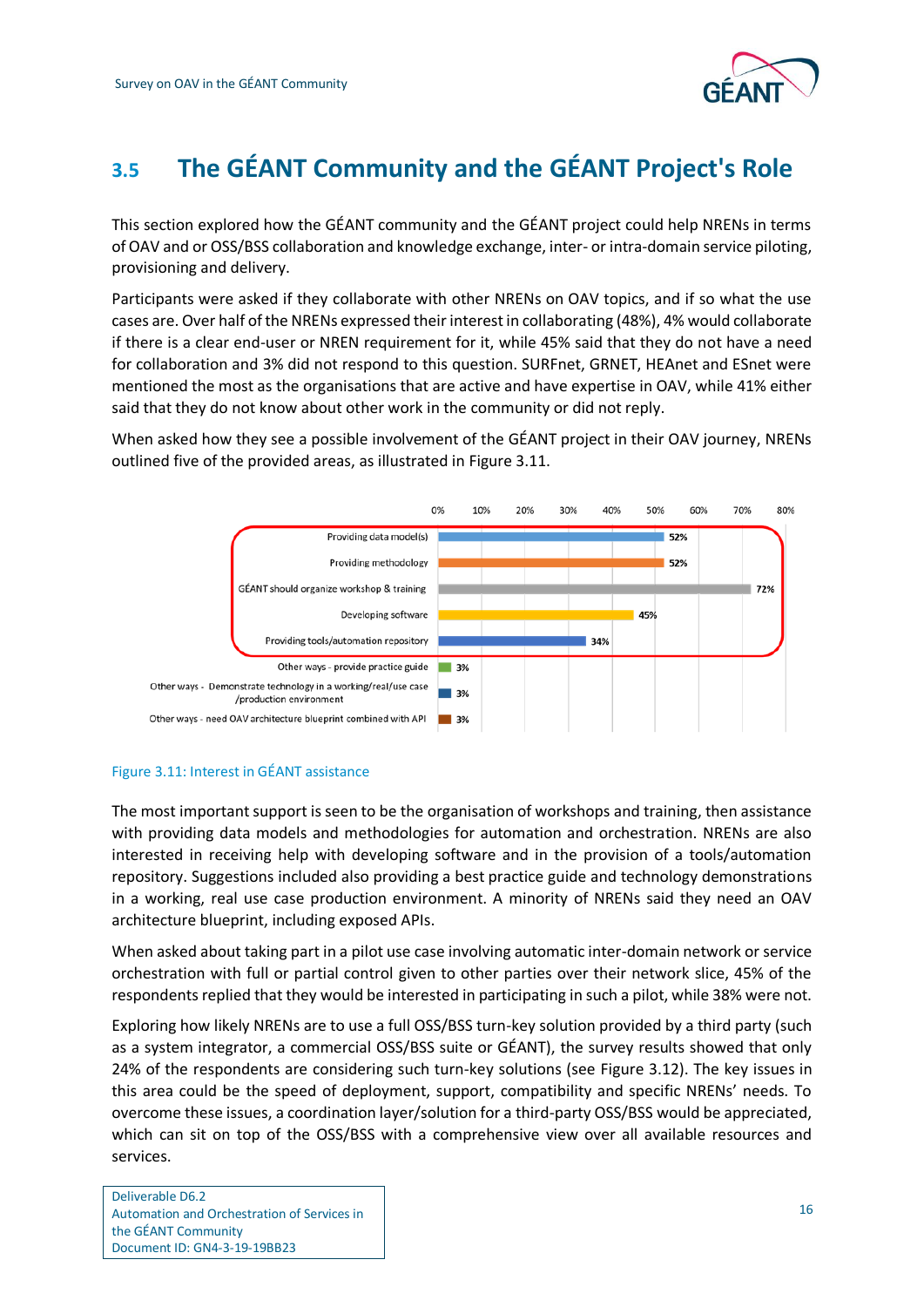



<span id="page-20-1"></span>Figure 3.12: Interest in full OSS/BSS turn-key solutions provided by a third party

### <span id="page-20-0"></span>**3.6 Key Survey Findings**

The survey participants have shown a high level of interest in OAV. The benefits of adopting OAV in NRENs are very similar to those seen by commercial CSPs or content providers and includes:

- Faster service delivery / reduced delivery time.
- Enables and supports better infrastructure scaling
- Reduced human error and manual work.
- Lower service delivery costs.
- Better reporting.
- Increased efficiency.
- Ensured and increased configuration uniformity and consistency.

NRENs are at different stages of their OAV journey. While some are quite advanced, most have not started any significant work yet, and have little or no OAV capability. Therefore, there is plenty of scope for greater collaboration and knowledge sharing / exchange between NRENs, particularly as some common pain points can be recognised, such as:

- Lack of manpower in number, required skills and expertise.
- Coping with priorities existing systems vs. new development, continuous operations vs. new development.
- Maintaining CI/CD in a production environment.
- Integrating changes in the production brownfield of existing systems.
- Time management split between operations and R&D.
- Cost additional people, additional software, software replacement.
- Limitations of proprietary solutions.

There is a wide variety of components and systems being used by NRENs. These are mostly OSS, with rather fewer BSS, and very little OSS-BSS integration (whether proprietary, in-house or open source). Further, there is no obvious common single direction or best practice for OAV, and currently little use of standard data models and APIs that facilitate OAV.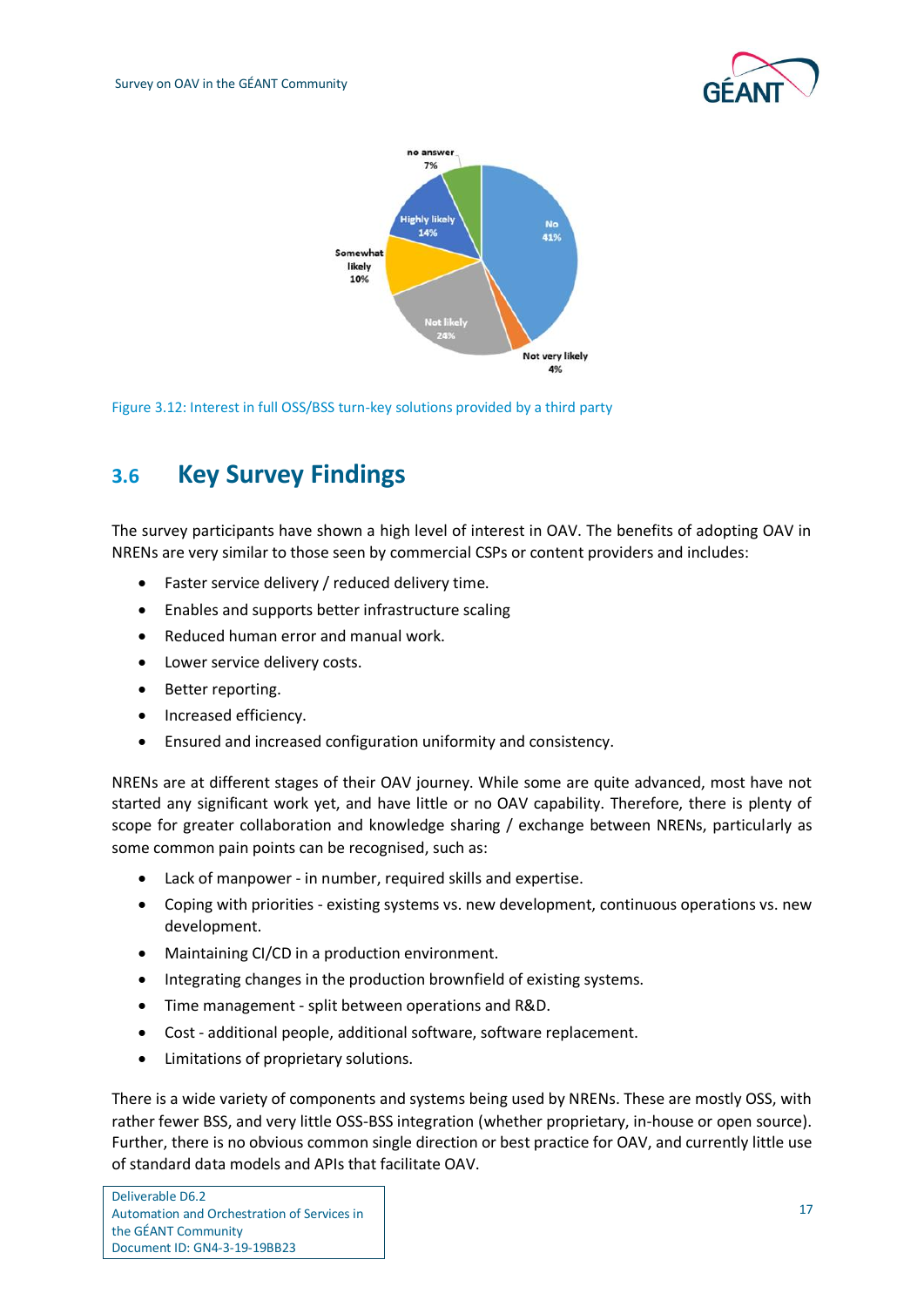

The initial focus should be on improving intra-domain capabilities for NRENs, thus "raising the bar" across the community. A wide variety of use cases were reported. Connectivity services were of very broad interest to most if not all NRENs (including GCS and MD-VPN), with configuration integrity ranking highest of the application areas, followed by problem troubleshooting and security operations centre enhancements. While most NRENs do not yet have inter-domain OAV, NRENs were mostly interested in the following cross-domain use-cases: NREN and a campus (42%), NREN-GÉANT (35%) and then NREN-cloud (23%). Interestingly, some 80% of NRENs would be willing to allow changes to their configurations resulting from requests initiated in other domains, assuming the agreed policies, procedures, authentication and authorisation are in place.

Finally, there is plenty of scope for greater collaboration and knowledge sharing / exchange between NRENs. The survey showed that around 50% of the NRENs do not speak to other NRENs about their OAV work. That may be because some have not yet started their journey, but it is an indication that knowledge exchange should be fostered and encouraged, and that this should be an important part of the future plans for WP6.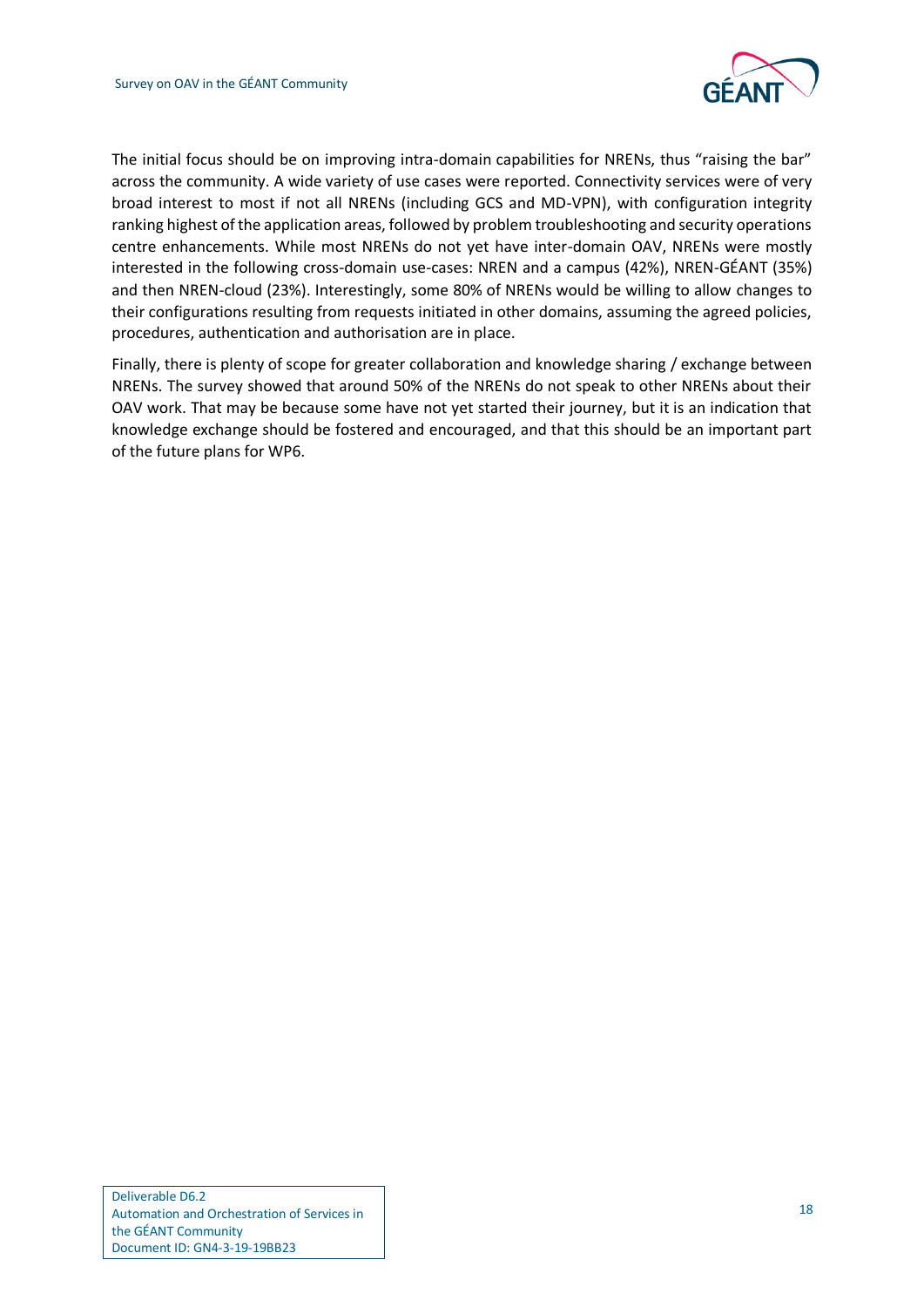

# <span id="page-22-0"></span>**<sup>4</sup> OAV: GÉANT Community Discussions**

The OAV NREN survey provided an excellent baseline of the position of NRENs with respect to their current OAV adoption and their future plans and use cases. The results highlight common areas of interest in the NRENs, and potential areas of at least broad consensus, but these can only be confirmed by further discussion with and between the NRENs.

Acting upon the survey outputs on the need for collaboration, discussion and sharing of knowledge and expertise, WP6 Task 2 has attended several events for different user groups, to present the survey results and initiate the dialog and the consensus-building process on OAV topics:

- GÉANT GN4-3 Future Service Strategy Workshop, Amsterdam, 9-10 May 2019 [\[FSSW\]](#page-48-11)
- TNC 2019, Tallinn, 16-20 June 2019 [\[TNC19\]](#page-50-3)
- 17th Service and Technology Forum, Dublin, 3-4 July 2019 [\[17STF\]](#page-47-3)

The outcomes of these events are presented in more detail in the following sections.

### <span id="page-22-1"></span>**4.1 GÉANT GN4-3 Future Service Strategy Workshop**

The GN4-3 Future Service Strategy Workshop was held in Amsterdam on 9-10 May 2019, with the aim of bringing together senior decision makers within the NREN community to discuss strategy in two areas: OAV and cloud services [\[FSSW\]](#page-48-11).

The OAV day, organised by WP6 and the Partner Relations team, was attended by around 70 people, both in person and remotely. After setting the context for the event, the GÉANT OAV work is presented in [\[GÉANTOAV\]](#page-48-12). In the case of the GÉANT network, the two presented use cases address internal needs:

- For automation of the existing testbed that replicates the production GÉANT network in order to increase efficiency and enhance quality assurance.
- For orchestration in the disaggregated network to manage complexity and provide flexibility in infrastructure and service provisioning and assurance.

In the case of external-facing service orchestration, more information should be gathered to understand the user requirements.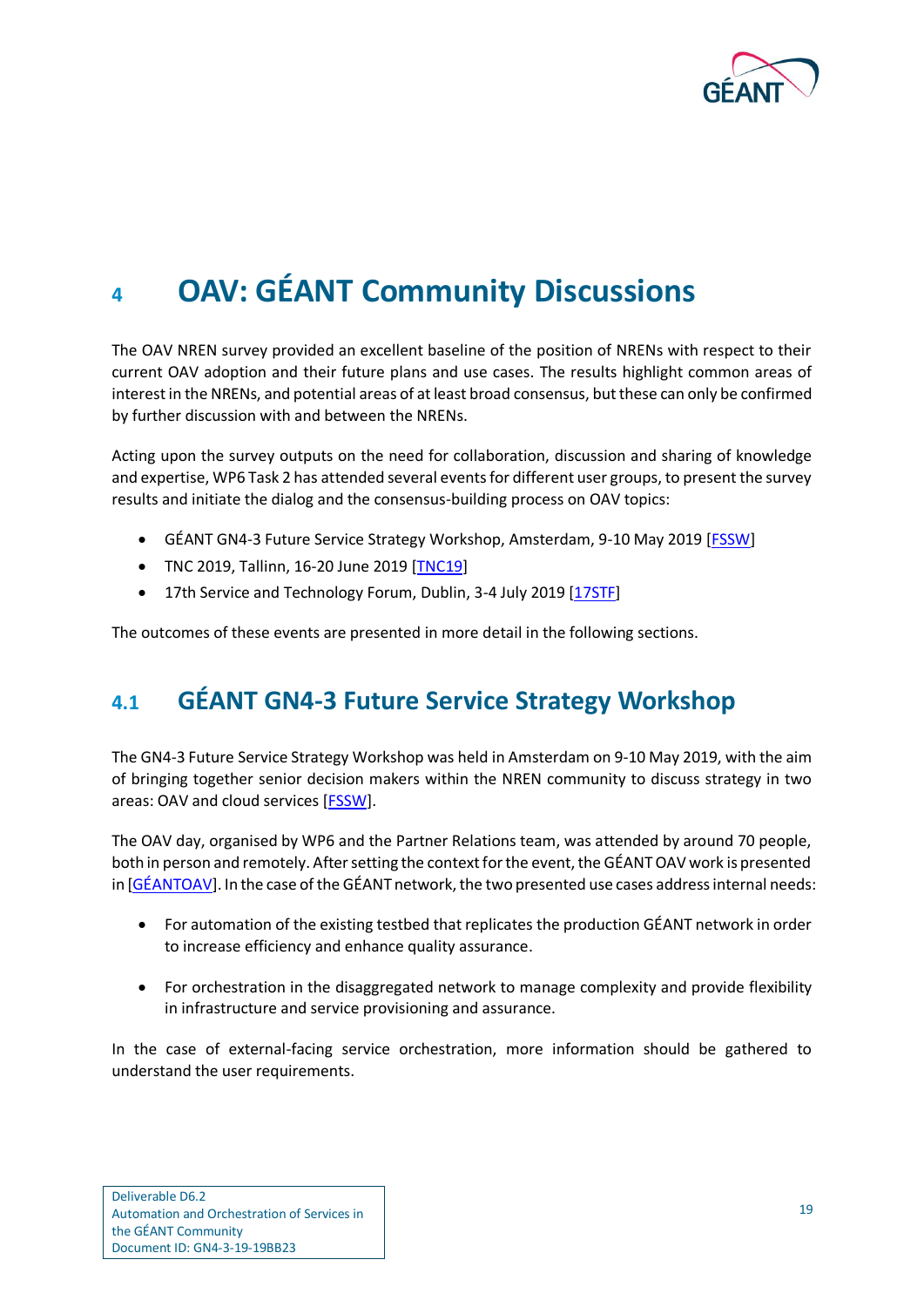

The survey results were presented next, and further discussion followed on both the future NREN strategy for OAV and the immediate next steps that should be taken in support of that strategy. A number of points of general agreement were reached, many of them confirming the survey results:

- There is a high level of interest in working on OAV.
- OAV implementation is lagging behind interest.
- It is clear that there is scope for increased adoption of OAV within the NREN community.
- Automation is currently the most important aspect of OAV for the NRENs, and the most common tool being used is Ansible. NRENs are currently looking for the best places to start automation, and will address orchestration as their experience with automation grows.
- There is no "one size fits all" solution; attempting to enforce such a thing would not be productive. Rather, there is interest in defining a reference architecture, or identifying architectural "building blocks" where the focus is on APIs and interfaces, examples of data modelling, methodologies, etc.
- With some NRENs having already made inroads into OAV, knowledge exchange should be maximised without "reinventing wheels".
- The common pain point issues identified in the survey demonstrate the need for collaboration within the community and an increase of knowledge exchange.
- The survey responses and discussions showed a variety of terminology used by the NRENs. A common language would facilitate better understanding and knowledge exchange.
- It is important to focus on use cases. Those around connectivity services and configuration integrity are considered good starting points.
- The current NREN focus is more on providing their own services, rather than brokering services from other service providers.
- There is no real interest in the project developing a new OSS/BSS platform.
- It is important to identify actions an NREN can take to maximise its future ability to have systems that are interoperable with other NRENs and GÉANT.
- Value, uptake and sustainability are important considerations and inputs for the OAV work.

<span id="page-23-0"></span>These points are taken as an input for the future work items in Task 2. One such item is to work on the terminology that can be used as a reference document for future collaboration within the community. The purpose of such a document is not to become the one and only source of truth or ultimate dictionary, but rather to specify the main terms and their interpretation as it will be used by the Task 2 team in their future community and consensus building work. A second work item should address the need for stronger collaboration and opportunities for knowledge sharing. Therefore, Task 2 has initiated discussion at the following two events - TNC 2019 and the 17th STF. Additional future work items are given in Section 6.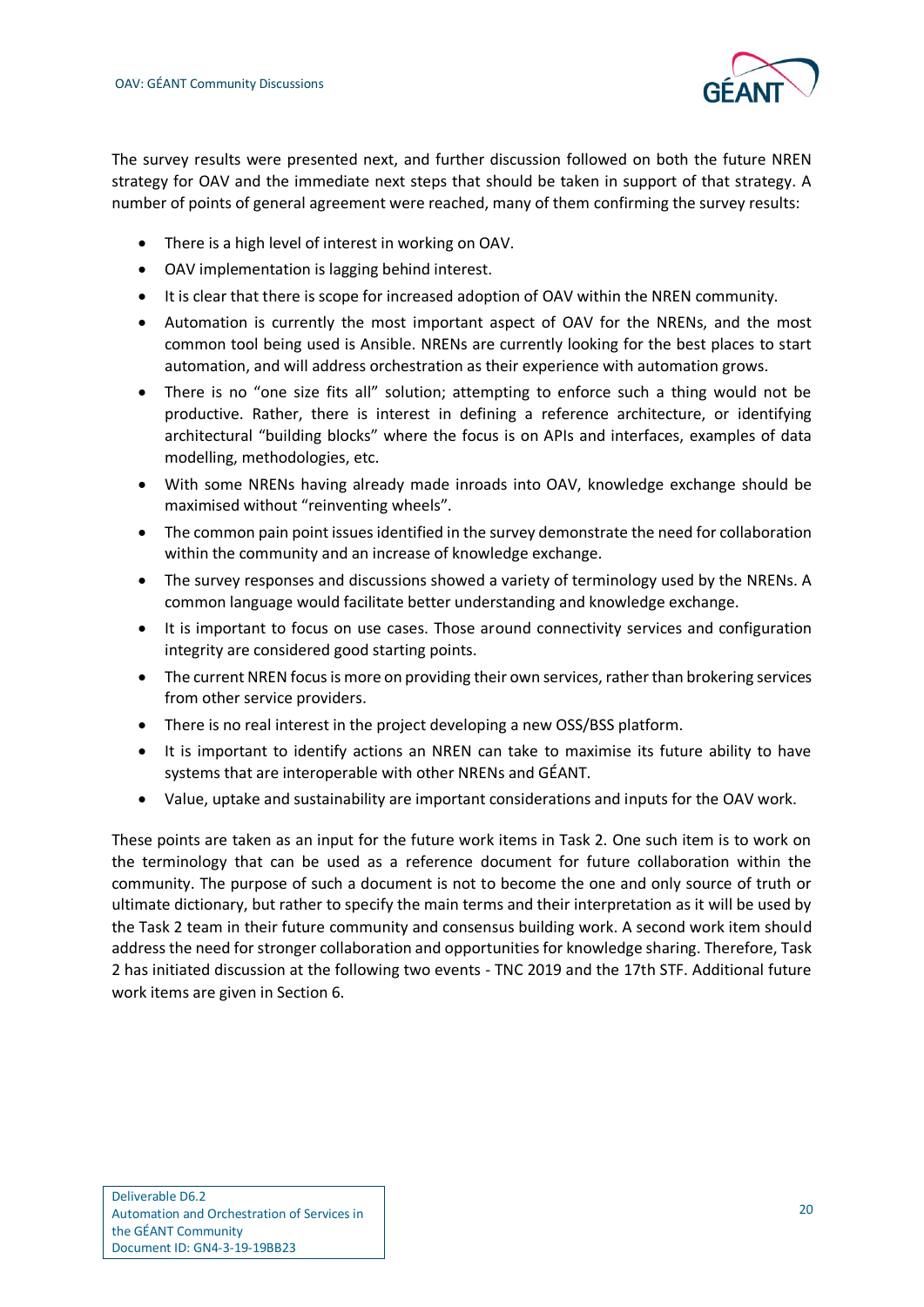

### **4.2 TNC 2019: OAV Side Meeting**

A side meeting (BoF) session with a focus on OAV was organised by WP6 for TNC19 in Tallinn, June 20, 2019 [\[TNC19OAVBoF\]](#page-50-4). Unlike the Future Service Strategy Workshop, which was organised for invited GÉANT project partners' senior managers, the TNC side meeting was open to all interested in the topic - on site or via videoconference.

The OAV BoF session also extended the European focus to include international viewpoints from NRENs outside the European community. Speakers were invited from ESnet, Internet2 (both USA), and AARNet (Australia) to share approaches to OAV outside Europe, and to foster future discussion and collaboration. The European speakers for the BoF were invited from organisations recognised as active in OAV adoption, i.e., HEAnet, GRNET, SURFnet, CARNet and GÉANT. Discussion was encouraged throughout the whole session, invoking feedback on all presentations, the survey results and the overall OAV topics.

Similarly to the survey and the Service Strategy workshop, it was concluded that OAV work is very much organisation-specific and that most of the work is focused on intra-domain topics.

More than sharing the solutions, benefit can be seen in sharing the information about the use cases, lessons learned, knowledge and experience. Developed code might be consulted and adapted rather than adopted as is. It is also recognised that the OAV work first requires changes in thinking, and then in the organisation. However, with consistent, persistent and incremental work along clear long-term and short-term goals, the results will be valuable and visible. It was also noted, that the OAV question is not how much it costs, but how much might be lost if the opportunity is missed and ignored. The need for further collaboration and organisation of similar events is again highlighted.

### <span id="page-24-0"></span>**4.3 17th STF: OAV Discussion**

The outcomes of the survey results, the Service Strategy Workshop and TNC BoF were presented at the GÉANT Service and Technology Forum (STF) in Dublin. STF participants are NREN representatives appointed by their NREN as Access Port Managers (APMs) and responsible for the collaboration with the GÉANT organisation on connectivity services to the GÉANT network. APMs are mostly technical people, some of whom are also at senior management level, and the topics at the STF meetings were therefore mostly focused on technical, with some organisational or business topics.

The 17th STF was attended by 38 NREN representatives. The purpose of the Task 2 team's participation in the OAV topic was not just to inform the group about their work and current status, but also to provoke further discussion and gather feedback from this very important user group.

The conversations addressed the experience and common topics from the organisations that are well advanced on their OAV journey (as per the survey and the TNC discussions), and their view that some see this as very hard, while for some it is achievable. It was also remarked that OAV requires a change in thinking and the approach to work, to effect a shift towards automating repetitive, routine manual actions, and that this might be easier achieved by creating a separate engineering team that would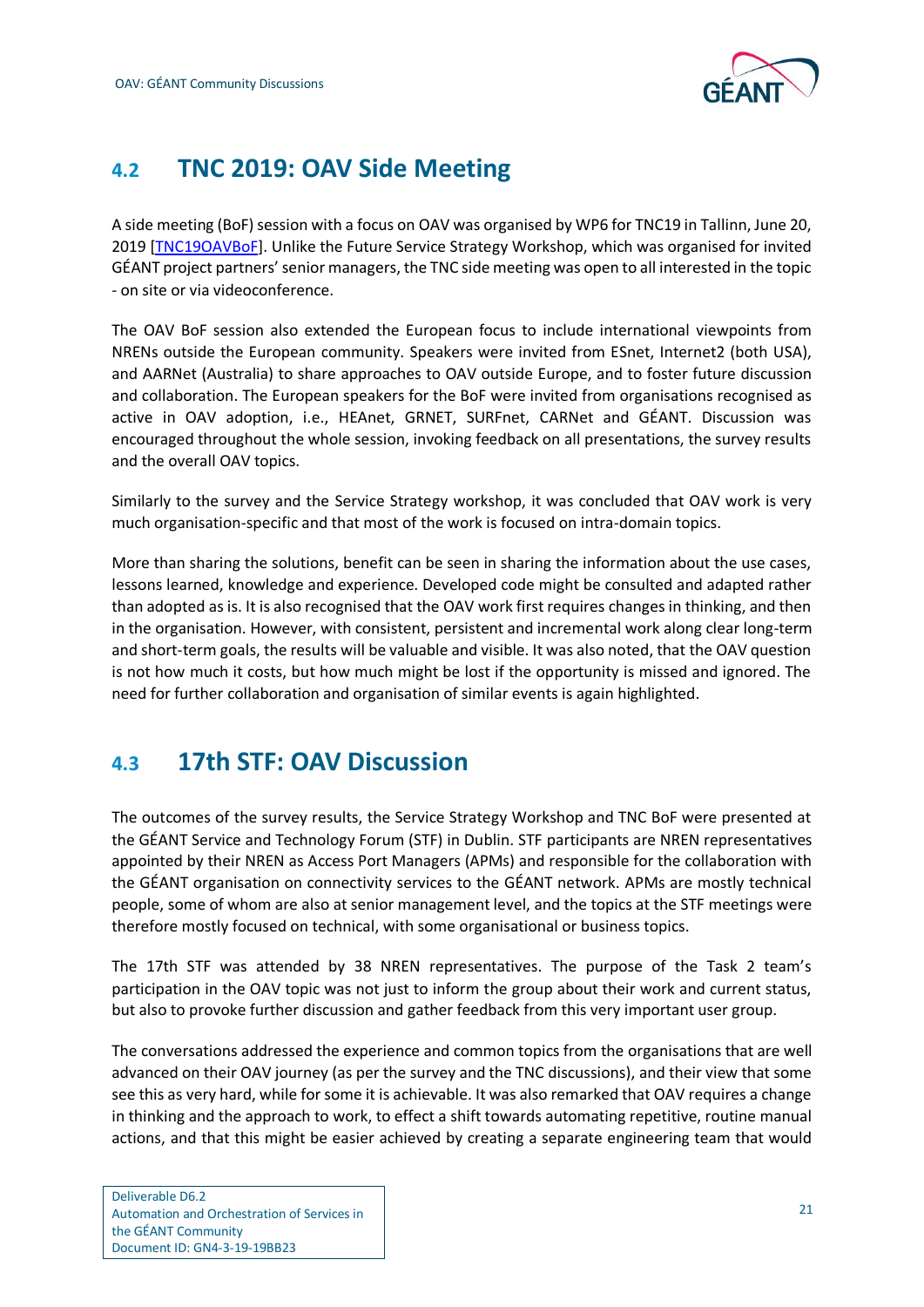

work on the OAV tasks while the established network engineering team continues work on daily production management.

The discussions broadly confirmed the findings of the survey, the workshop and STF audience. The outputs were in line with the suggestions for future work around knowledge sharing and exchange. It was clear that encouraging and facilitating more discussion, and sharing experiences and best practices is highly desirable. The point made at both previous meetings regarding helping NRENs take action to maximise their future interoperability with other NRENs' systems was made again.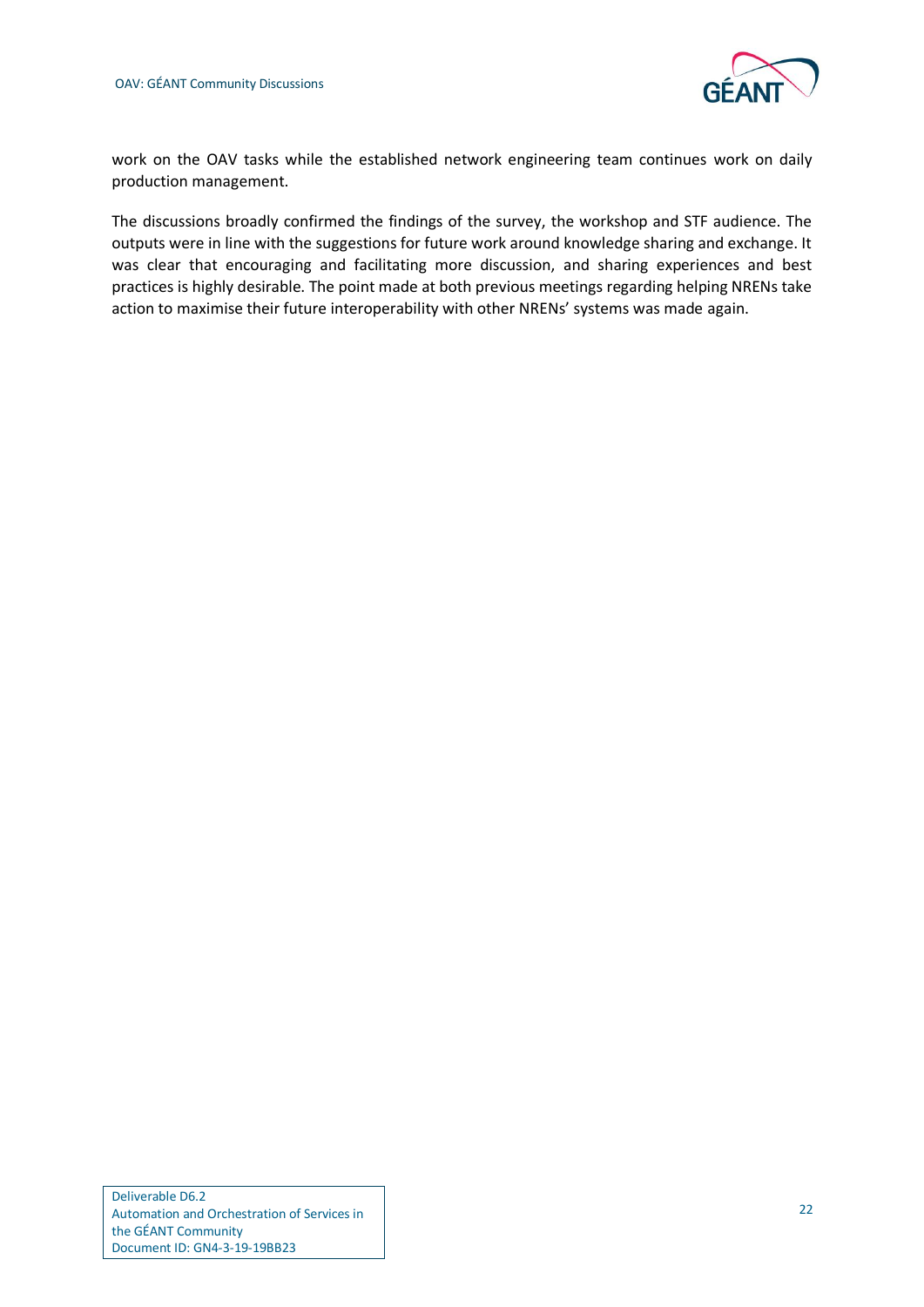

## <span id="page-26-0"></span>**<sup>5</sup> OAV Market Analysis**

Even though many of the NRENs<sup>1</sup> users have higher demands than regular users and, in some cases, even extreme demands regarding the design and specifications of network and services operations, service delivery and user expectation management does not differ that much from the commercial world. Both user groups expect a high level of professionalism, availability, reliability, resiliency and redundancy from all services, with a simple, one-stop-shop-based and near-immediate service provisioning and delivery.

Commercial, open-source and R&E development, service and equipment portfolios are interlaced. In all cases, the best solutions are made only with skilled and knowledgeable design and engineering. Most solutions in production are customised to the needs of particular companies, their business drivers, internal organisations and also organisational, cultural and other legacy factors. Very often, all of this is reflected in their OSS, BSS and Network Management Systems (NMS).

Numerous sources of state-of-the-art development of technologies, products and tools exist and it would not be possible to address all of them, nor is it the intention of this document to do so. This section provides a brief introduction to some commercial and open-source tools, techniques and methods that were either explicitly mentioned in the survey, or are used in the OAV implementations reported within the GÉANT community.

The market analysis starts with a review of patents, since they tend to pave the way for future product developments and are thus an indicator of near-future trends, even if they are not already a part of the products.

### <span id="page-26-1"></span>**5.1 OAV-Related Patents**

As a part of the market analysis, OAV-related patents that were granted in recent years were examined to identify trends. The analysis was done with the help of the PatentsView tool [\[PATENTSVIEW\]](#page-49-10), a platform that offers US Patent and Trademark Office (USPTO) data for research purposes. This comprises patent data from 1976 up to March 12, 2019 and, although based on patents recorded in the U.S., this includes patents from inventors and patent-owning entities (assignees) from 200 locations in Europe and Asia (as of 2013). The data for this document was retrieved on 26 July 2019, investigating all patents that were granted (not just filed) and the search was based on exact match

<sup>1</sup> Although these data do not constitute the official USPTO record, they are supported by the USPTO Office of the Chief Economist, with additional support from the US Department of Agriculture (USDA). "The PatentsView initiative was established in 2012 and is a collaboration between USPTO, US Department of Agriculture (USDA), the Center for the Science of Science and Innovation Policy, New York University, the University of California at Berkeley, Twin Arch Technologies, and Periscopic." ([PATENTSVIEW] "About" link).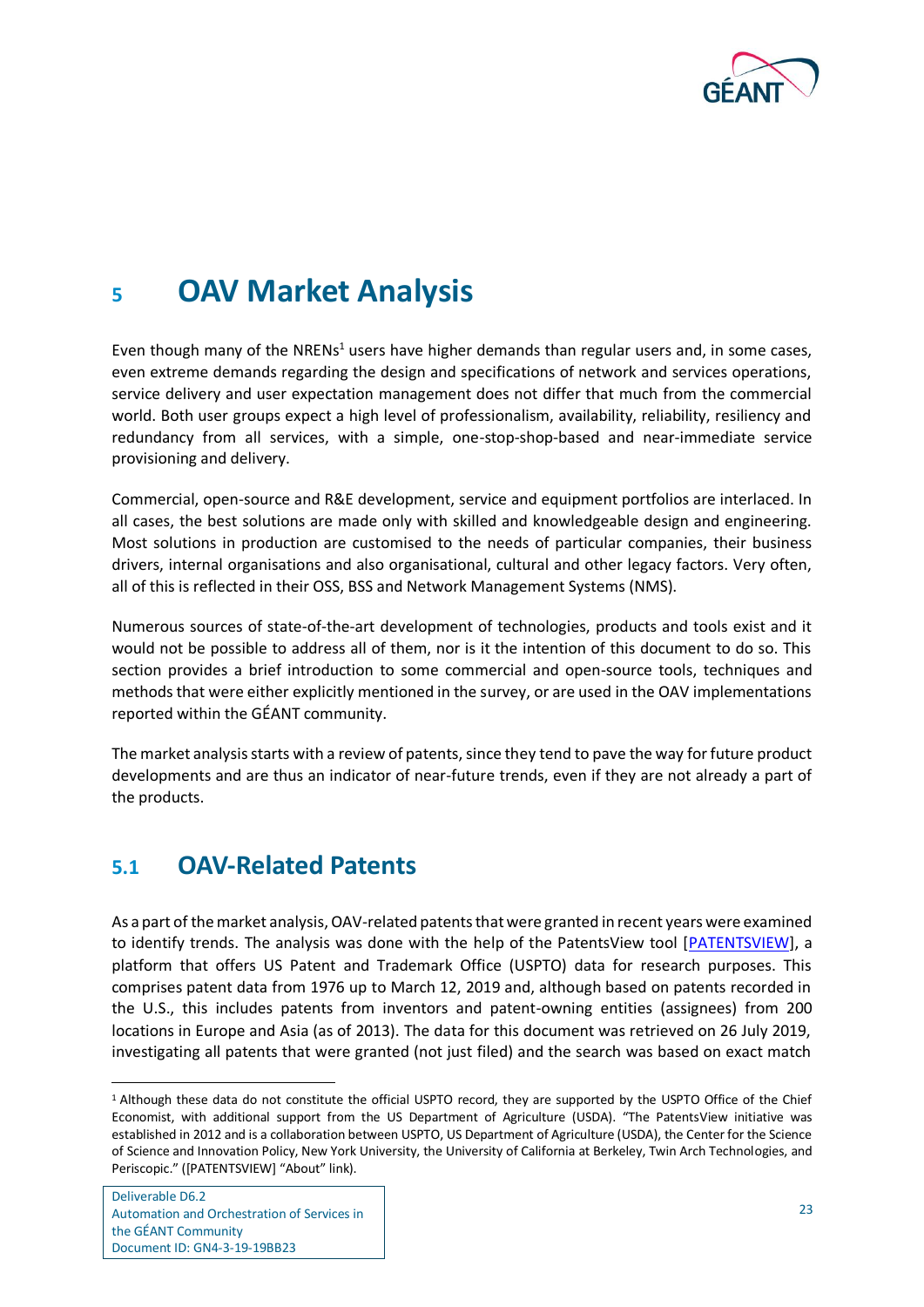

phrases. A variety of phrases was evaluated with emphasis on network OAV and the following sections provide more detail.

Investigating the phrases "network virtualization" and "virtual network", the term "network virtualization" appeared in 70 patent titles as exact match since 1976, and 67 patents with this phrase where granted since 2010 (the UK-English "virtualisation" form did not appear). The term "virtual network" appeared 376 times in patent titles since 1976, and a total of 294 of these patents were granted since 2010. [Figure 5.1](#page-27-0) shows a clear increase of the patents and suggests continued interest and focus by inventors, assignees and companies.



<span id="page-27-0"></span>Figure 5.1: Number of patent titles using "network virtualization" or "virtual network"



<span id="page-27-1"></span>Figure 5.2: Number of patent titles using "network automation" or "automatic/automated network"

In the context of automation, the phrases "network automation", "automated network" and "automatic network" were used for the search of exact matches in patent titles. Since 1976, a total of 125 patents with these terms were granted (network automation (1), automated network (53), automatic network (71)); 82 of these patents fall into the time span from 2010 – 2019, se[e Figure 5.2.](#page-27-1)

The terms "network orchestration", "orchestrated network" and "orchestration" were considered in the database retrievals. The results showed that only 7 patents were granted using these exact phrases as a part of the patent title (network orchestration (6), orchestrated network (1)). The earliest the term "network orchestration" appeared was in 2016 ("orchestrated network" appeared in a patent granted in 2018), see [Figure 5.3.](#page-28-0)

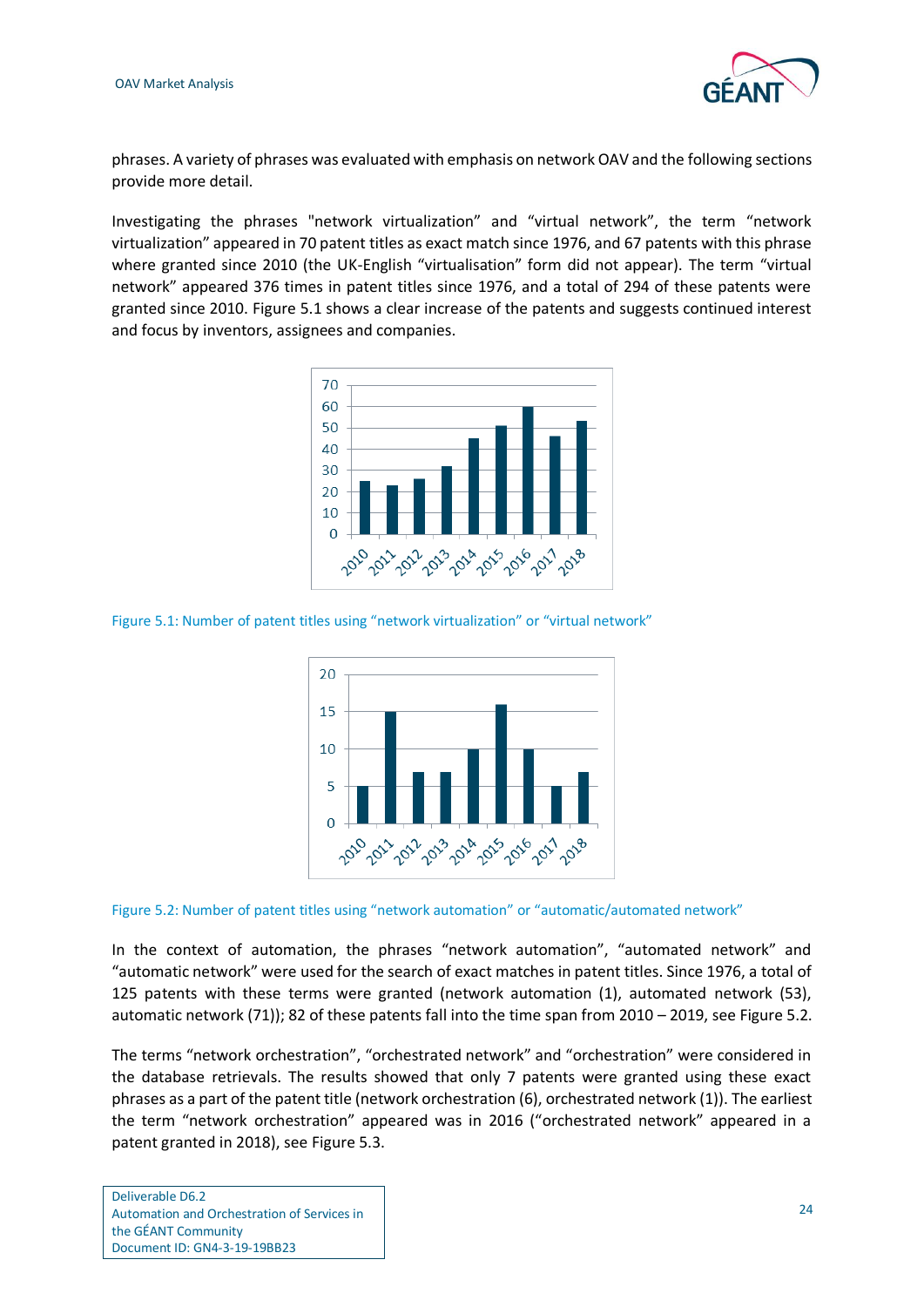



<span id="page-28-0"></span>Figure 5.3: Number of patent titles using "network orchestration" or "orchestrated network"



<span id="page-28-1"></span>Figure 5.4: Number of patent titles using "orchestration"

A retrieval of the general term "orchestration" yielded 136 patents since 1976, see [Figure 5.4;](#page-28-1) 130 of those were granted since 2010.

As the process from filing to granting a patent can last several years, the study shows that work on OAV related topics has been increasing for a number of years and that vendors can be expected to use these patents in upcoming products, systems and services. Starting in 2014, a strong increase can be observed in patents related to virtualisation. Interest in orchestration seems to have a strong focus since 2016. The data is very much dependent on the terms that were used in the searches, as exact match phrases were used in the investigation.

In almost all phrase retrievals a drop of matches can be observed in 2018. This seems to suggest that the PatentViews tool may not have all patent data available for 2018, although the authors claim that their data reflects information up to March 12, 2019. At the same time, none of the retrievals produced any patent for 2019, which also seems to suggest a possible lag of patent information becoming available.

However, the examination shows that a clear increase in OAV related patents from 2010 to 2017 (leaving the years 2018 – 2019 for future investigation). The categories for patents in the area of "network virtualization" and "virtual network" show the majority of patents concentrating on general methods and processing, followed by security related issues such as isolation of instances and the configuration of network components or routing.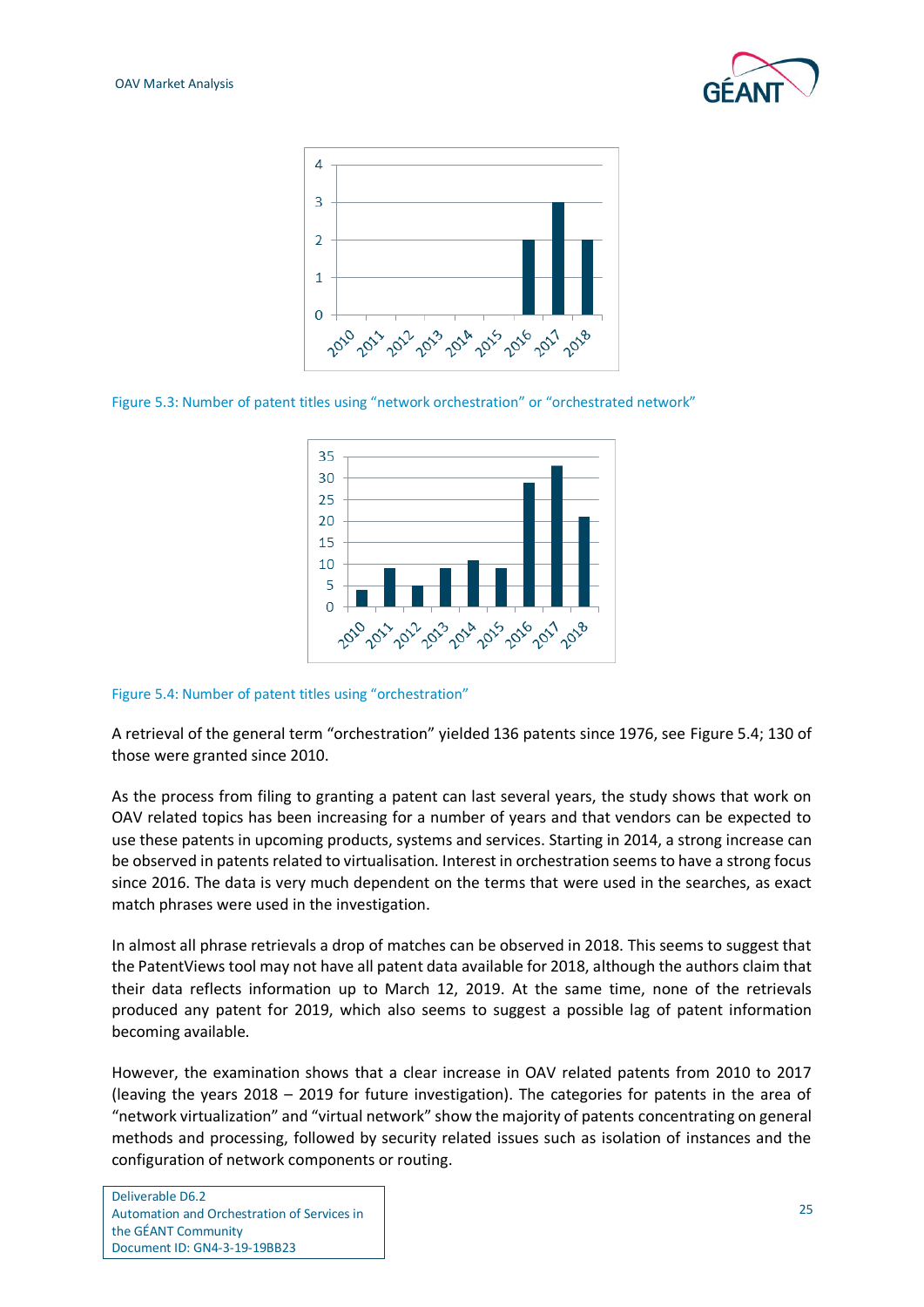



#### <span id="page-29-0"></span>Figure 5.5: Comparison of OAV focus in patents and in OAV survey (based on patent titles containing "automated/automatic network" or "network automation" for patents granted between 2010-2018)

Patents in the area of "network automation", "automatic network" and "automated network" focus on configuration/integrity, automatic provisioning of network connectivity as well as on security and troubleshooting (see [Figure 5.5\)](#page-29-0), which is very much in line with the priorities for OAV that the NRENs reported in the survey.



#### <span id="page-29-1"></span>Figure 5.6: Patent titles related to focus areas in recent time intervals (based on patent titles containing "automated/automatic network" or "network automation" for patents granted between 2010-2018)

[Figure 5.6](#page-29-1) shows that interest increased especially for network automation in the contexts of configuration integrity and security/troubleshooting in recent years. Patents in connection with network orchestration show interest in general method and processing, but also routing and network orchestration for data centres.

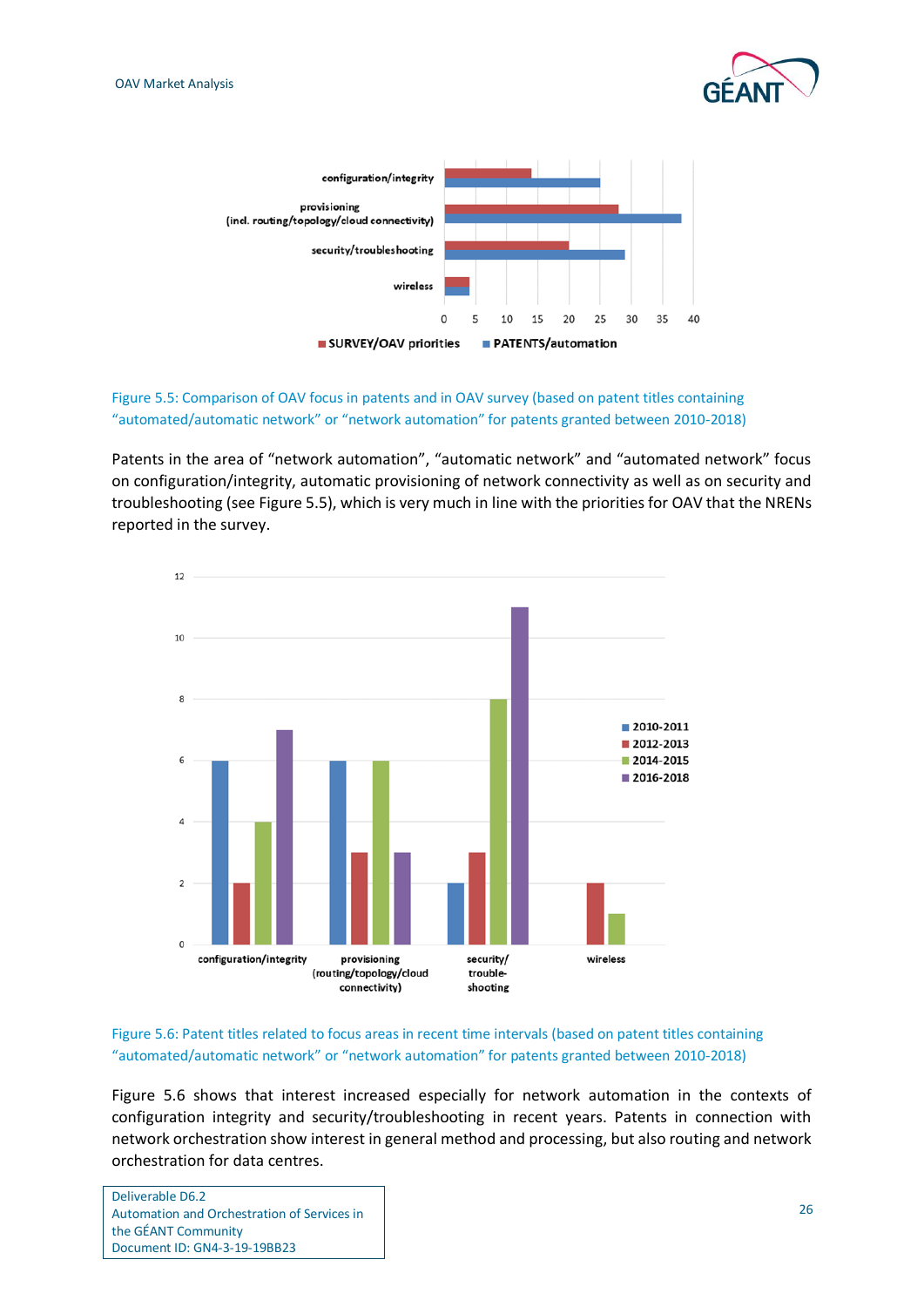

These findings indicate that there will be more development in these areas that will probably include some of novelties described by the patents and will thus shape the future steps in both commercial and NREN organisations.

### <span id="page-30-0"></span>**5.2 OAV in Commercial Environments**

The motivation of commercial Communication Service Providers (CSPs) for OAV is very similar to that of NRENs: they both want to speed up the process of digital transformation, enhance agility in business and operational processes, optimise the costs and the use of available resources. They want to decrease the time for service delivery, and the amount of time required for manual work, thus hoping to reduce the number of human errors while at the same time increasing configuration uniformity and consistency, and improving and enhancing reporting.

As per available sources [\[AUTOJ\]](#page-47-4), the challenges that commercial CSPs and NRENs face are very similar and relate to, for example:

- Manpower and skills.
- The adoption of DevOps and CI/CD paradigms.
- The standardisation of service definition and architecture elements based on data models and templates.
- The prioritisation of design and development time and tasks vs. production management.
- Heterogenous equipment and OSS/BSS components.

In the commercial world, further complexity exists where companies go through mergers and acquisitions, which is not that frequent in the R&E world. Even though commercial companies have some advantages over NRENs, in that they can more easily compete for skilled and experienced individuals and quickly employ additional people when needed, this still does not guarantee staff retention and the efficiency, effectiveness and expertise of available staff.

The path towards orchestrations, automation and virtualisation that is taken for OAV is also similar for the commercial and NREN organisations. Virtualisation of infrastructure resources is well represented at interconnectivity and equipment levels, thus impacting the network and application services.

There are four areas that could be the focus for automation (and orchestration) [\[AUTOJ\]](#page-47-4):

- One single function.
- Domain-specific where a domain might be determined per process, service, set of equipment, vendor type or some other entity.
- End-to-end, with a clear definition and distinction of each end.
- Cross-domain (including inter-domain and multi-domain).

CSPs are developing their networks in the direction of Intent-Based Networking (IBN) where operations and management are orchestrated through the incorporation of machine learning and artificial intelligence, with the projection that by 2024 more than 65% of enterprise companies will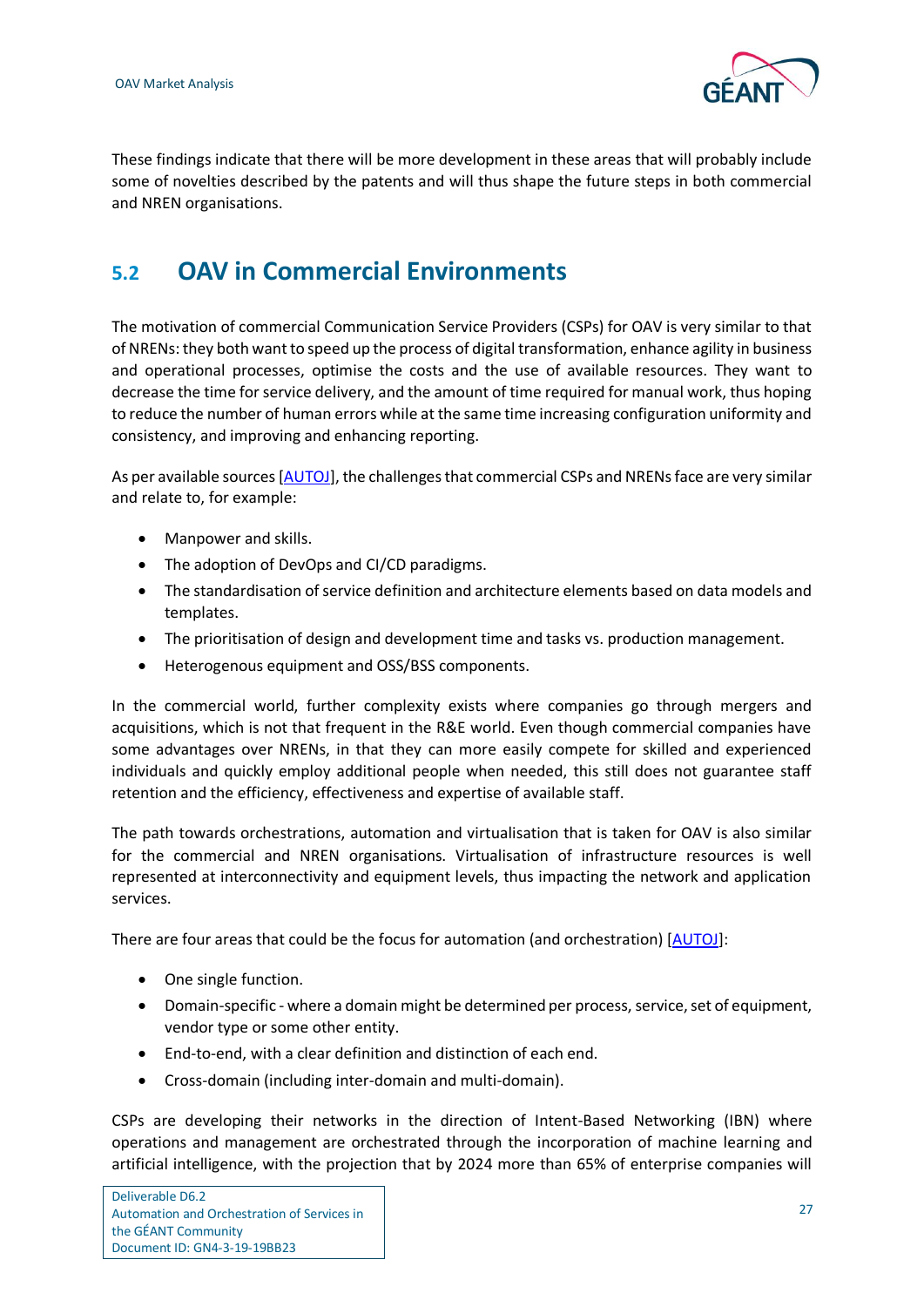

have IBN deployed in some form. It is expected that the global aggregate IBN market will reach 4.1 billion USD by 2024 and that by that time just network automation and orchestration for IBN will reach nearly 490 million USD [\[GIBNM\]](#page-48-13)

In the area of network automation and orchestration (NAO) products and services, 17 major vendors were leading the 7.4 billion USD market in 2017 [\[NEPS\]](#page-49-11). The majority of 87% is for element and network management systems development (EMS/NMS), with a visible trend of the shift towards network controls and orchestration (NCO) segment which includes WAN SDN, network orchestration and virtual infrastructure management (VIM) sub-segments. The document estimates that the market will grow by over 80% by 2022. The top five network equipment providers (NEP) which stand out in the area of EMS/NMS development are Huawei, Nokia, Ericsson, Cisco and ZTE [\[NAOMS\]](#page-49-12).

Most of the earlier NFV deployments started as domain-specific, focused either on a specific service, a "virtual-box", vIMS and vEPC or enterprise vCPE/SD-WAN deployments. Through domainorchestration-based deployments, some companies like AT&T and Telefónica are transitioning towards full, platform-based, multi-domain and multi-use case NFV/SDN orchestration.

#### <span id="page-31-0"></span>**5.2.1 Commercial OAV Products**

Cisco with its NSO product keeps the role of NCO leader, thanks to their WAN configuration and NFV/SDN platform capabilities [\[SDNO\]](#page-49-13). Other relevant vendors are Ciena, with its Blue Planet Intelligent Automation Platform for packet-optical transport, Samsung in the area of LTE and 5G mobile infrastructure, Juniper, with IP/optical gear, Contrail and Northstar with WAN SDN and NFV products, and Fujitsu with Virtuora and their packet-optical transport software products.

More information is provided in this section for Cisco NSO and Ciena BluePlanet solutions, based on the results of the OAV survey and the number of times these tools and solutions were mentioned, combined with the information from the SDX Central next-gen OSS and LSO report [\[NGOSS\]](#page-49-14).

#### **Cisco Network Services Orchestrator (NSO)**

The Cisco Network Services Orchestrator [\[CSNO\]](#page-47-5), [\[NSOBA\]](#page-49-15) provides a platform for the orchestration and the full end-to-end lifecycle automation of physical or virtual network services. NSO can access and administer all elements in all network devices that participate in a service, and program their configuration along an end-to-end path, including bridging the different domains, different vendors, traditional or SDN management interfaces, different OSS or NFV orchestrator systems [\[LSA\]](#page-48-14).

NSO uses a standardised YANG modelling language to describe a service, then maps the service to the YANG device models, including also non-YANG devices, and thus provides the basis for automation of device configuration. The usage of YANG modelling provides NSO with a single but network-wide interface for any network device or service, physical or virtual, including multi-vendor or multi-domain environments. With Cisco Elastic Services Controller (ESC), NSO can also be used for virtual applications management. NSO can be used for service assurance and fulfilment processes and can interoperate with third party and open-source OSS/BSS components such as order management, customer portals and event management alarm and fault as a part of the end-to-end service orchestration.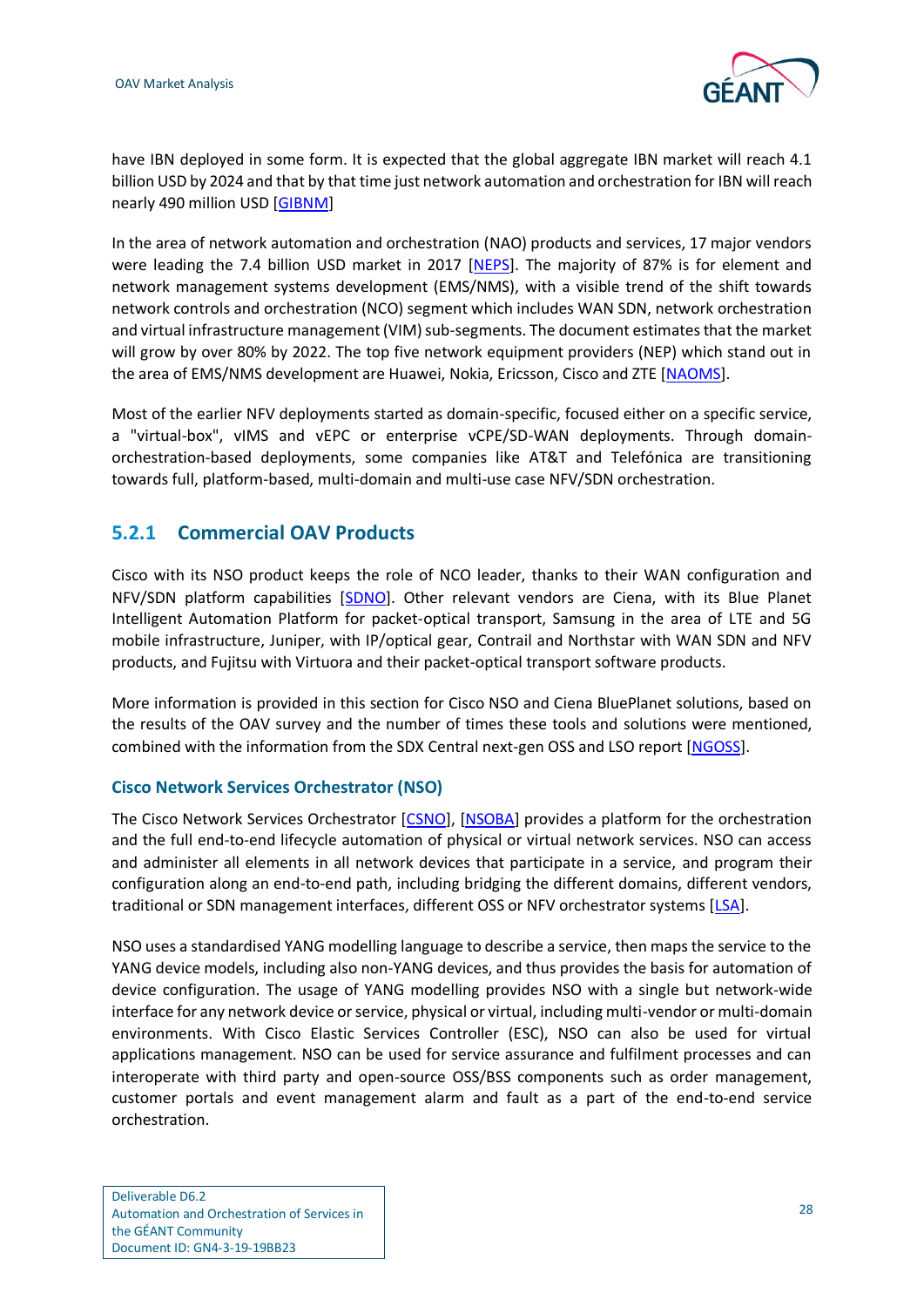

#### **Ciena Blue Planet**

Ciena Blue Planet (CBP) is a microservices-based, modular software suite that enables the automation and orchestration of network services, from design to creation, delivery and assurance. It helps in simplifying the adoption of SDN and NFV, across physical and virtual domains [\[BPS\]](#page-47-6), [\[BPSS\]](#page-47-7). Based on open-source technologies, model-driven templates and container-based microservices, CBP can be used for Multi-Domain Service Orchestration (MDSO), NFV orchestration, commercial-grade ONOS and WAN automation, SD-WAN, connectivity to clouds, edge computing and virtualisation, virtualised managed services, virtualised Customer Premises Equipment (vCPE), Bandwidth on Demand (BoD), and others.

Ciena's Blue Orbit ecosystem, a part of the Blue Planet services, represents also the DevOps Exchange Community and DevOps Toolkit where resources and ideas can be shared to foster stronger collaboration between partners. With the use of Ciena's Blue Planet Intelligent Automation Platform [\[BPIAM\]](#page-47-8) orchestration, policy and advanced analytics and APIs can be linked to the business processes whose execution can then be triggered automatically.

### <span id="page-32-0"></span>**5.3 Open-Source OAV Initiatives**

Open-source initiatives are carefully observed and used by both commercial and non-commercial companies. In order to achieve higher levels of automation in "self-driving" networks and sufficient freedom for the required systems' customisation, commercial CSPs are working towards building their own solutions based on open-source platforms, methods and technologies.

There are a number of tools, software products and also methodologies that originate in the opensource world but impact highly on the everyday operations of many different types of organisations. Some of them, like NetDevOps and CI/CD will be briefly referenced in this section, followed by brief references to the most popular open-source tools such as Ansible, Git, Jenkins and initiatives like OSM and ONAP.

#### <span id="page-32-1"></span>**5.3.1 DevOps / NetDevOps**

With the first OAV initiatives it became clear that the previous division of responsibilities into network engineers, developers and operations teams is no longer sustainable, as the digital transformation requires knowledge of all three areas of the infrastructure and service lifecycles. Apart from knowledge and skills, a change in the culture and working methodologies towards more agile work and stronger collaboration is needed. All of this led to the creation of DevOps, or NetDevOps [\[NetDevOps\]](#page-49-16), which are sometimes referred to as a discipline, methodology, collaboration or feedback [\[DEVOPS\]](#page-48-15).

Some of the more popular DevOps practices include [\[NDOCP\]](#page-49-17):

- Automate everything to avoid any manual provisioning, configuration or performance monitoring, to detect and resolve any issues or errors and remove bottlenecks.
- Enhance configuration management with the use of continuous configuration automation (CCA) elements such as Ansible playbooks, JSON, XML or YAML.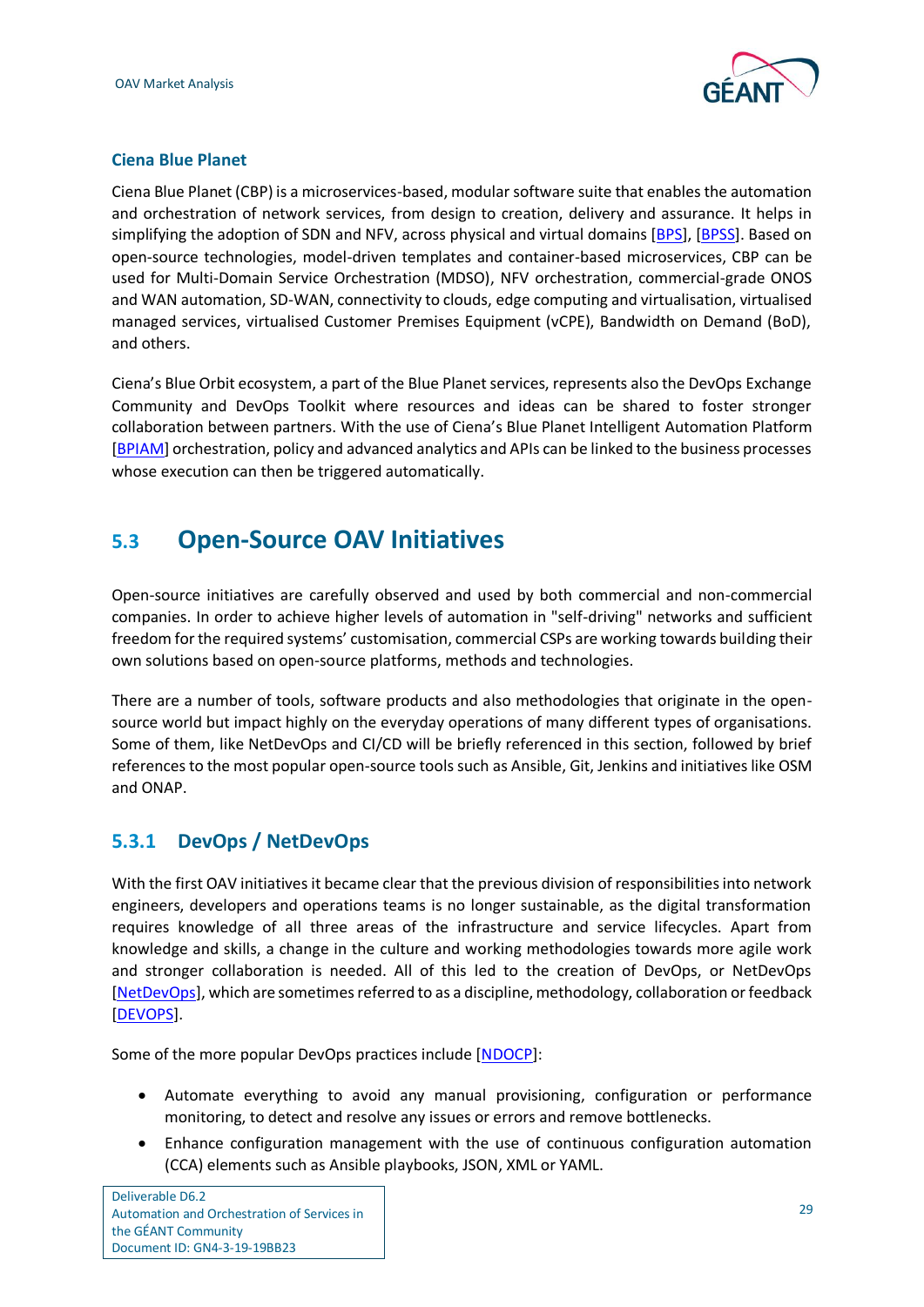

- Treat monitoring as a testing tool in order to be able to act quickly.
- Move towards streaming telemetry solutions with near real-time access to structured data and be able to process the data upon their arrival and act immediately.
- Structure the data based on standard data models to be able to collaborate and interconnect easily and quickly with different systems.
- Drive continuous improvement evaluating and enhancing practices, processes, tools, environments and source code.
- Enhance and stimulate communication and collaboration among network architects, developers and operations teams.

DevOps / NetDevOps is changing the culture of organisations. It speeds up and shortens the process from design, development, testing and release to the final deployment of a newer software version. It brings service creators and end-users closer together, thus intensifying their collaboration towards a faster break up or towards longer-term satisfaction and trust. DevOps are usually mentioned together with the CI/CD.

#### <span id="page-33-0"></span>**5.3.2 Continuous Integration, Delivery and Deployment**

Continuous Integration, Continuous Delivery (CI/CD) and Continuous Deployment are new methods that are introduced and used by DevOps [\[ACIDD\]](#page-47-9), [\[CN\]](#page-47-10), having been taken from the software development industry where they are now widely accepted and adopted practices.

Continuous Integration implies merging the work of all individual code-contributing developers into a common repository, which speeds up and eases the preparation of the next software release. The code is tested through creating a build and running tests against the build, thus trying to control these continuing incremental development steps.

While CI automates a testing process, Continuous Delivery automates the software release process. It thus extends the CI process and requires a higher degree of automation with each step of build deployments for the release of a new software version.

Continuous Deployment reaches further towards the end-user by enabling the automatic upgrade of the software to the newest version that has successfully passed all the stages of the delivery to the production pipeline.

Test-driven development (TDD), automated acceptance testing and continuous integration are structural elements of Continuous Deployment. The implementation of the CI pipeline includes the following architectural steps:

- Use of a modern version control system (VCS) to manage environment configurations, e.g. Git.
- Use of a CI orchestration engine to build and test components, such as Jenkins and Ansible for process automation.
- Integration of the CI orchestration engine with life cycle management tools, e.g. JIRA.
- Communication of feedback by providing reports.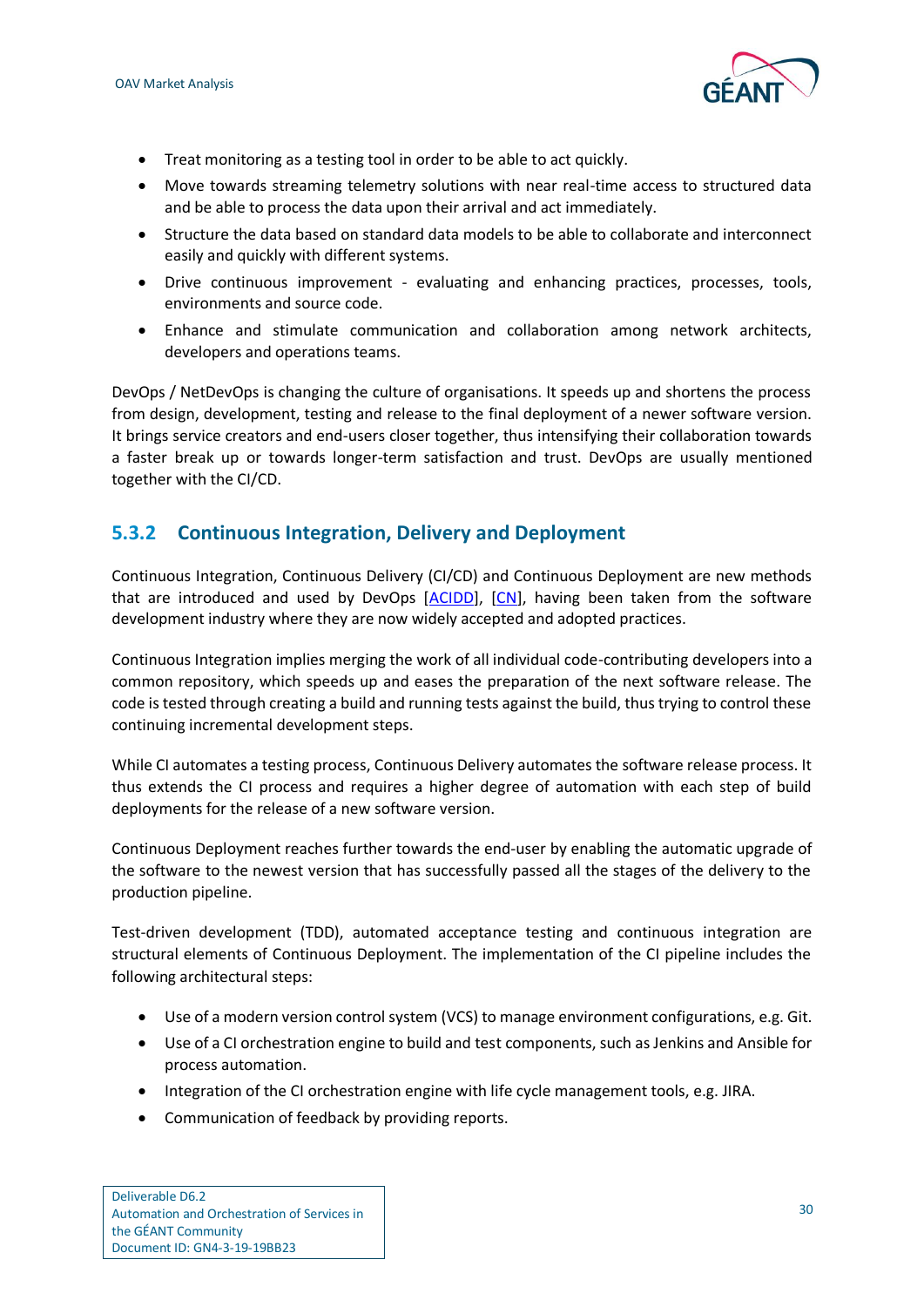

CI is a valuable tool to assess the readiness of a service, the impact that system-level changes might have on the service, and the overall compactness and compatibility of the service components. During this process, every change must be well tested and must have fast rollback capability to a known state, either a good or a failed controlled release, such as canary (slow roll out to a small subset of users) and blue/green (two parallel deployments: previous vs. new version) deployment capabilities [\[NetDevOps\]](#page-49-16).

#### <span id="page-34-0"></span>**5.3.3 Infrastructure as Code**

Infrastructure as code (IaC) is a process for managing and provisioning infrastructure elements structure and configuration through descriptive, machine-readable definition files. This concept became useful and important for cloud infrastructure and can be (though it is not wide-spread yet) extended to data centres, campus or WAN networks and other infrastructure segments. IaC is applicable for physical equipment such as bare-metal servers, storage, switches and routers as well as for the virtual machines or other resources [\[ASA\]](#page-47-11). The resource definitions can be managed through a version control system and are usually stored in source control repositories. These definitions are more declarative than an exact device configuration and include the information about the applications that are using these resources, and are suitable for a wider deployment by an infrastructure deployment tool, such as Terraform by Hashicorp [\[TERRA\]](#page-50-5). The Infrastructure as Code concept applied on network infrastructure is referred to as Network as Code (NaC).

Three main principles of Network as Code are described in [\[NAC\]](#page-49-18):

- Store network configurations in a source control (e.g. Git) repository history along with details such as who made the changes, when the change was made and why.
- Source control is the single source of truth each environment can be constructed in the same way using the same configuration definitions with minimum variations.
- Deploy configurations with programmatic, if possible standardised, APIs to enable easier and wider-scale interoperability, interconnectivity, transferability and consistency.

NaC is seen as an integral part of the adoption of NetDevOps.

#### <span id="page-34-1"></span>**5.3.4 OAV Tools**

There are a lot of tools on the market that can support a continuous integration, deployment and delivery pipeline. A few of the most popular tools that were also mentioned very frequently in the OAV survey are presented in this document - Git [\[GIT\]](#page-48-16), Jenkins [\[JNKNS\]](#page-48-17), YAML Lint [\[YAMLL\]](#page-50-6) and Ansible [\[ANSIBLE\]](#page-47-12), [\[ANS\]](#page-47-13).

**Git** is a free open-source distributed system for source code control management, suitable to coordinate work among a group of programmers. It supports change tracking, version control, distributed non-linear workflows and includes specific visualisation and navigation tools. It supports continuous integration process and speeds up the release process. It is usually used for code commit, integration of new code with the code base and pull to a CI build server.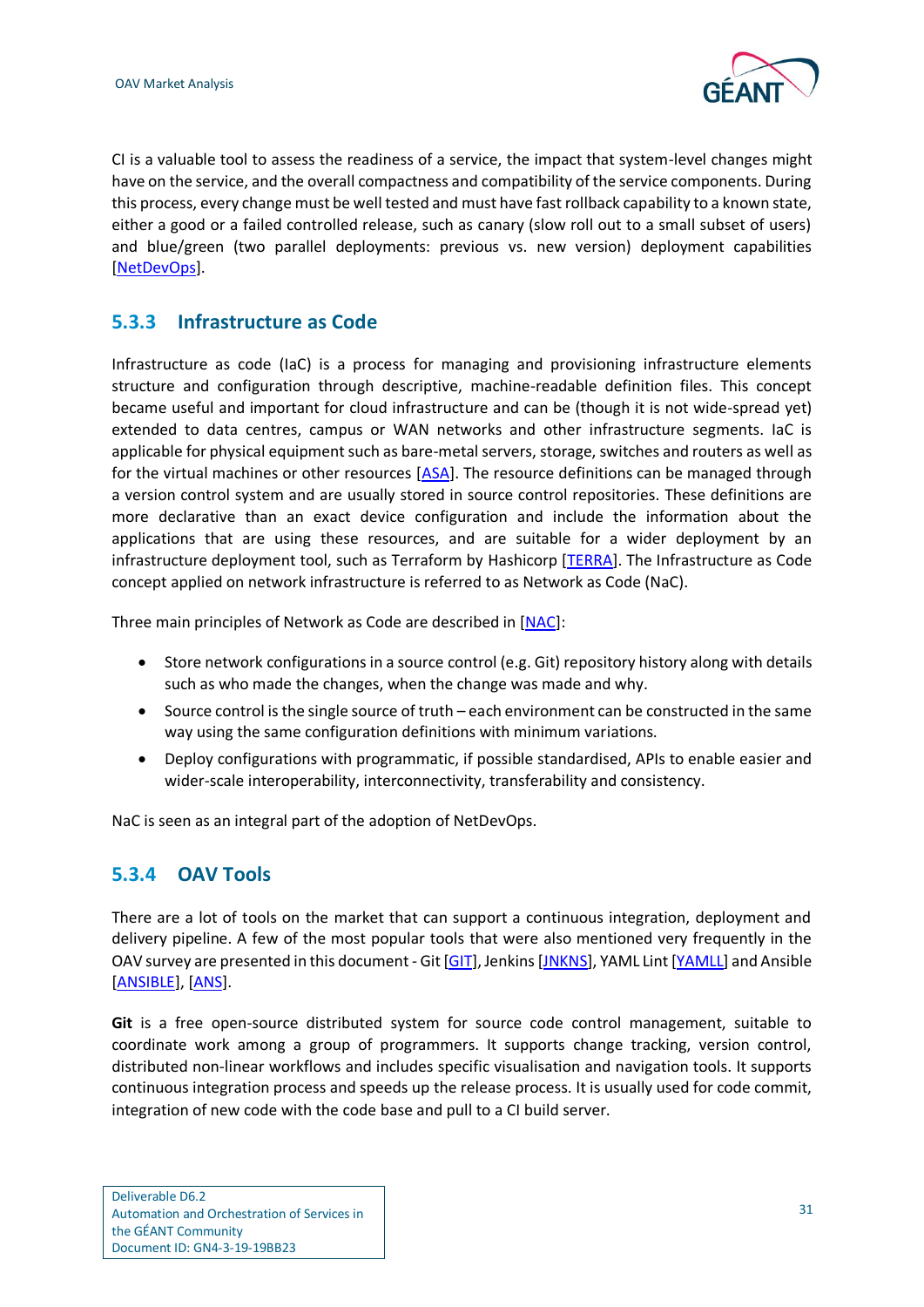

**Jenkins** is a free open-source CI build server that is used for checking and validating new commit versions, and providing feedback about the pass or fail exit condition. It can be used to automate different types of tasks related to different pipeline stages, such as building, testing, delivering or deploying software.

**YAML** Lint is a simple validator of a YAML syntax, which also checks for any unnecessary repetition, spaces, indentations or line length.

**Ansible** is a simple automation and orchestration engine based on Python, which is often used for infrastructure or service provisioning, management or deployment in clouds, campus, WAN or multidomain scenarios. Ansible is frequently used together with Jenkins in the CI/CD process [\[AJCICD\]](#page-47-14) in a way that its Playbooks and roles are reused for provisioning, while Jenkins serves as process orchestrator. Ansible can connect with multiple devices simultaneously via API or SSH, using YAML syntax to define individual states and can be used as an orchestrator for sequences of API operations.

### <span id="page-35-0"></span>**5.4 OAV Standardisation Efforts and Projects**

The multitude of different hardware and software, infrastructure and services, vendor and opensource solutions driven by the business need for digital transformation, forces the need for interconnectivity and interoperability of any possible combination. The easiest way to achieve this is via standards. In the OAV area, standardisation is primarily sought for data models and interfaces.

There are several organisations that are driving standardisation work in the area of OAV. This is summarised well in Network service orchestration: A survey [\[OSNSO\]](#page-49-19), including an overview of research projects and individual research initiatives. Even though the primary focus of this paper is orchestration, it is readily extendable and fully relevant to the areas of automation and virtualisation.

The same document also considers the difference between single-domain and multi-domain orchestration which is very relevant to the GÉANT service area. Unlike a single-domain orchestrator that can reach, manage and control all given resources within the same administration domain, the orchestrator of one domain in a multi-domain environment does not know about the systems and resources in another domain. Because of such complexity, multi-domain scenarios have a stronger need for standardisation of the systems, models and interfaces. Several multi-domain orchestrators are mentioned, such as T-NOVA [\[TeNOR\]](#page-50-7), Open Network Automation Platform - ONAP [\[ONAP\]](#page-49-20), [\[ONAPA\]](#page-49-21), [\[ONAPD\]](#page-49-22) and Escape [\[ESCAPE\]](#page-48-18).

Single-domain orchestrators are much more represented on the market and referenced in existing solutions. The European Telecommunications Standards Institute (ETSI) has developed reference architectural frameworks to support NFV management and orchestration [\[NFV\]](#page-49-23) and provided a singledomain network service orchestrator Open Source Management and Orchestration (MANO) [\[OSM\]](#page-49-24), [\[OSMSF\]](#page-49-25), [\[OSMOB\]](#page-49-26) which is suitable for the management of physical as well as virtual resources.

ETSI Open Source MANO (OSM) is described at a functional level and does not specify any particular technology or implementation solution, but is often referenced for using SDN and NFV architectural frameworks. It specifies a number of interfaces for NFV Infrastructures (NFVI) and Virtual Infrastructure Managers (VIMs), such as OpenStack, VMware vCloud Director, Amazon Web Services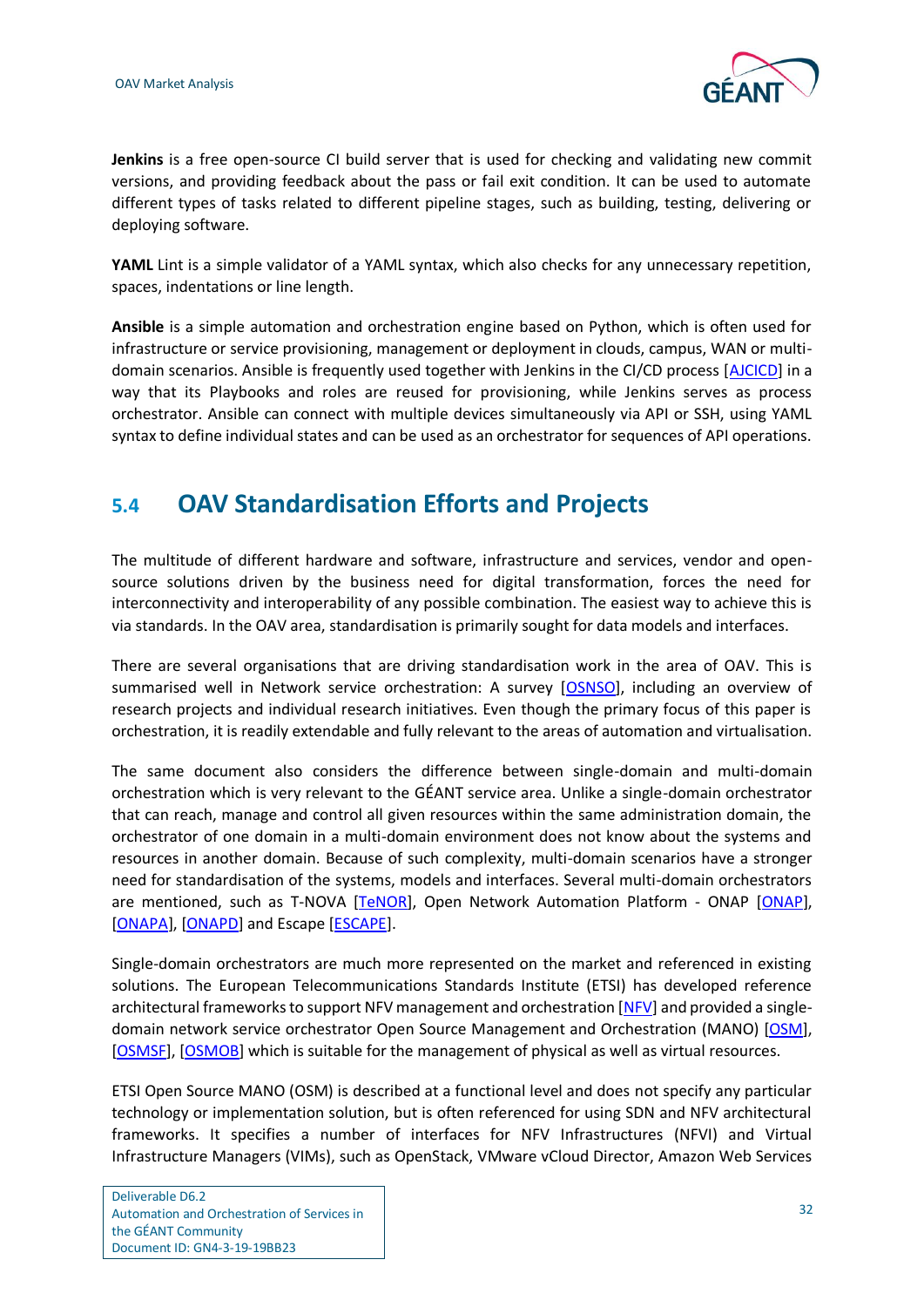

(AWS), and OpenVIM, and GÉANT's DynPaC [[DynPaC\]](#page-48-19) that allows on-demand setup of communication circuits between data-centres in different domains.

Most of the implementation solutions are tied to a particular environment, and even though they all include similar technologies related to connectivity services, network, system or end-user applications, the combination of the implemented infrastructure, systems, tools and products make one combination almost unique. Still, many of them use one or more of the tools or technologies mentioned in this document. Some of the implementation solutions are Cloudify Documentation Center [\[Cloudify\]](#page-47-15), Gohan Simple and unified cloud service architecture [\[Gohan\]](#page-48-20), Open Baton framework [\[Open Baton\]](#page-49-27), Tacker [\[Tacker\]](#page-50-8), X–MANO [\[X-MANO\]](#page-50-9), and XOS Overview [\[XOS\]](#page-50-10).

Taking into consideration the results of the OAV survey of GÉANT project participants (mostly European national and research network organisations), the feedback received from three community meetings and the market analysis, it is evident that there are some common strategies that are driving the transformation of digital infrastructure and services, supported by an increasingly large but still limited set of prominent tools. At the moment, these strategies or proven algorithms might not be directly visible and transparent, but they may become so with time and with an increasing number of successful use case implementations.

The WP6 Task 2 work aims to identify and help share successful strategies and examples of best practices from the GÉANT community. By supporting the required uptake of orchestration, automation and virtualisation principles, and facilitating various knowledge-sharing activities, the team aims to raise the overall level of OAV adoption in the community. The future work planned by the WP6 Task 2 team is presented in Section 6.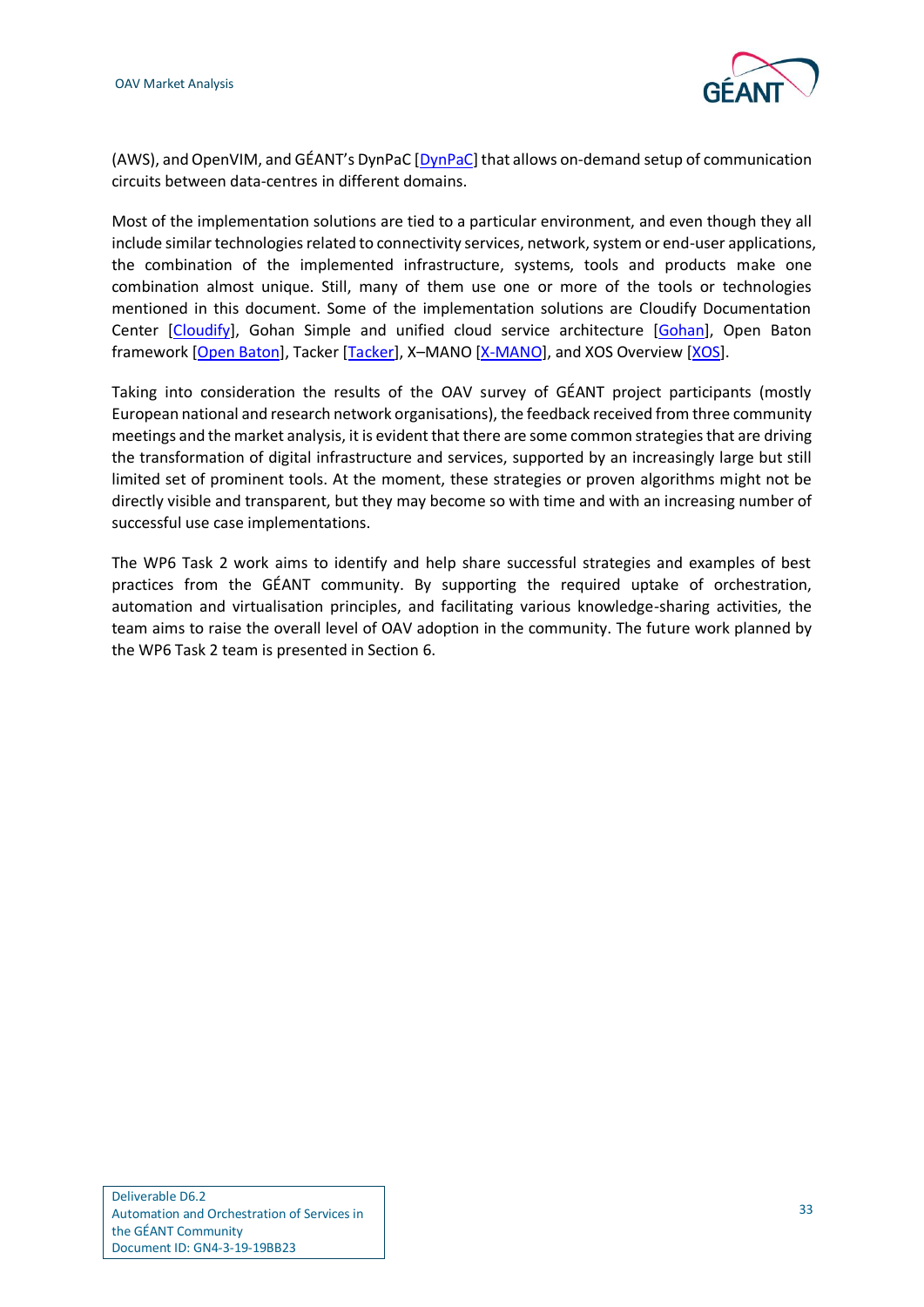

## <span id="page-37-0"></span>**<sup>6</sup> Future Work**

After the initial survey and the follow-up OAV-related community events, the Network Services Evolution and Development Task will continue its work in the area of orchestration, automation and virtualisation through collaboration with the community. Initial work will start with two specific activities: focus groups and knowledge sharing/exchange.

WP6T2 will set up and chair small focus groups to explore specific topics and their relevance to our community, to discuss and document best practices, and to help promote specific OAV technologies. The topics are yet to be determined, as are the organisations that will participate in the focus groups. Potential areas of interest - as indicated by the survey - include defining a common OAV terminology and documenting a "reference architecture / framework" that will identify common interfaces and the necessary building blocks. The terminology and the architecture will be used as a reference, to foster better understanding of the work from different organisations and teams. The reference architecture / framework is not intended to replace the existing work of any organisation, but rather to help organisations think about maximising opportunities for future interoperability, and to provide a practical "blueprint" that could be followed by organisations just starting out on their OAV journeys. The focus groups will prioritise use case(s) of interest to multiple NRENs, to maximise the contribution to the overall GÉANT strategy, rather than seeking to solve specific use cases for only one NREN.

Even though no specific use cases are recognised to be of interest to all NRENs and the level of automation, orchestration of virtualisation clearly varies between the NRENs, there are a few groups of NRENs with similar use cases that might be explored. This work will draw on appropriate expertise from the project and the community to better develop the community's knowledge and understanding of OAV for those use cases, possibly leading to future pilots.

The work so far has shown a community need for knowledge sharing and exchange, with the aim to increase the levels of collaboration and information exchange between the NRENs. The team is looking into the following potential areas for its knowledge exchange work:

Holding online InfoShares for technical subjects, by members of the community as well as external experts for different user groups with different levels of technical, managerial and business focus.

Providing a tools repository where NRENs can share their orchestration and automation scripts, tools, templates, etc.

Maintaining wiki pages with an open access for all, similar in spirit to a SIG/TF Wiki area. The wiki would point to InfoShares, the repository, other events, common terminology, examples of good practice in the community, etc.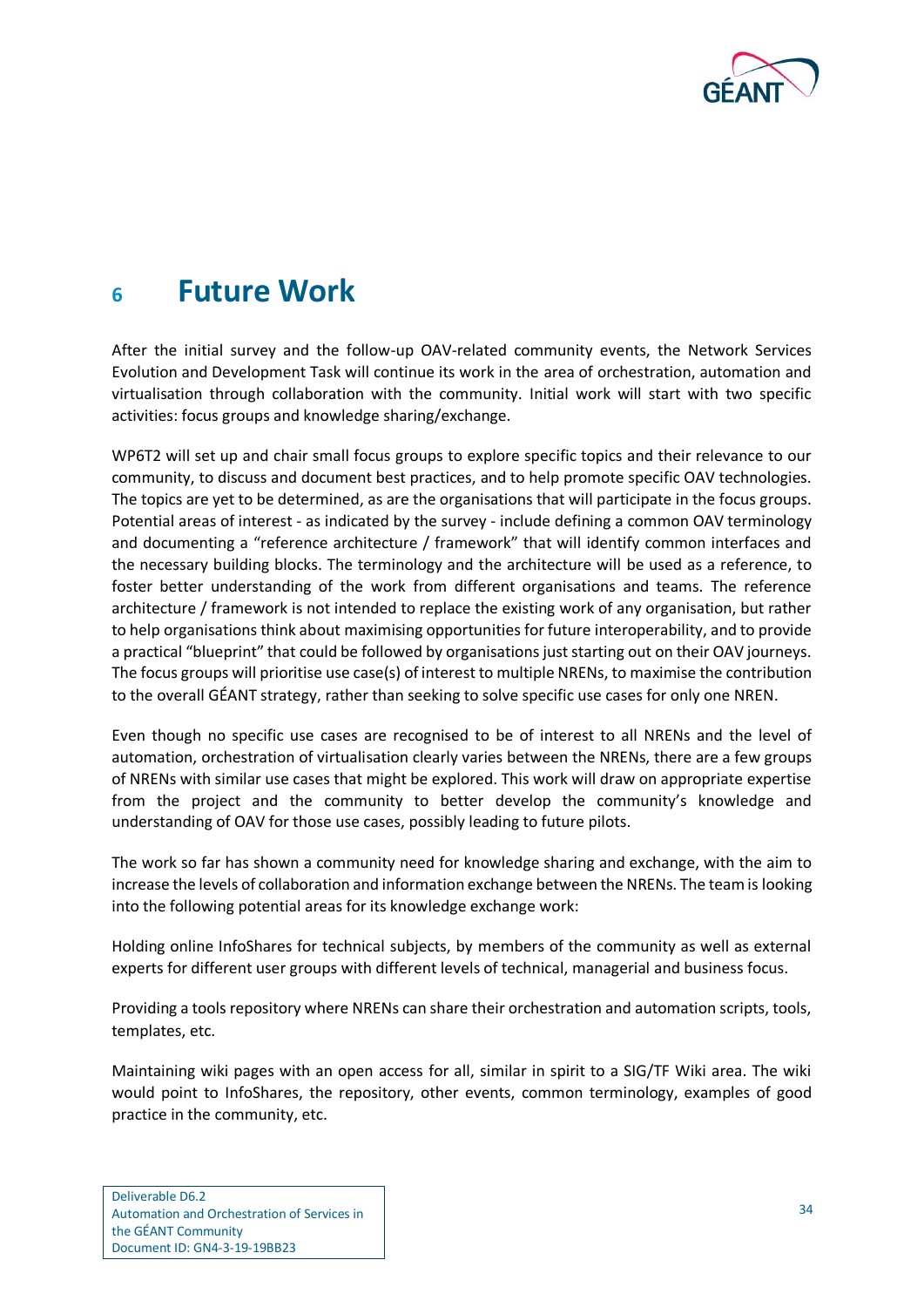

Through its work, the team will explore whether there is a common strategy for the project partners and then use these findings to continue the work with the users in line with that strategy, towards the overall progress of orchestration, automation and virtualisation in the GÉANT community.

Even if the work might not be directed to solve the particular use case of any particular organisation, increasing the exchange of knowledge and experience, working on the models, architecture and interfaces, tools and solutions may help the organisations and their NetDevOps teams to draw from these sources into their own specifics, situations and needs, in so doing "raising the bar" for OAV across many organisations.

The results of the focus groups and knowledge exchange will be continuously disseminated through the project and through the proposed OAV wiki, and reported in future WP6 deliverables.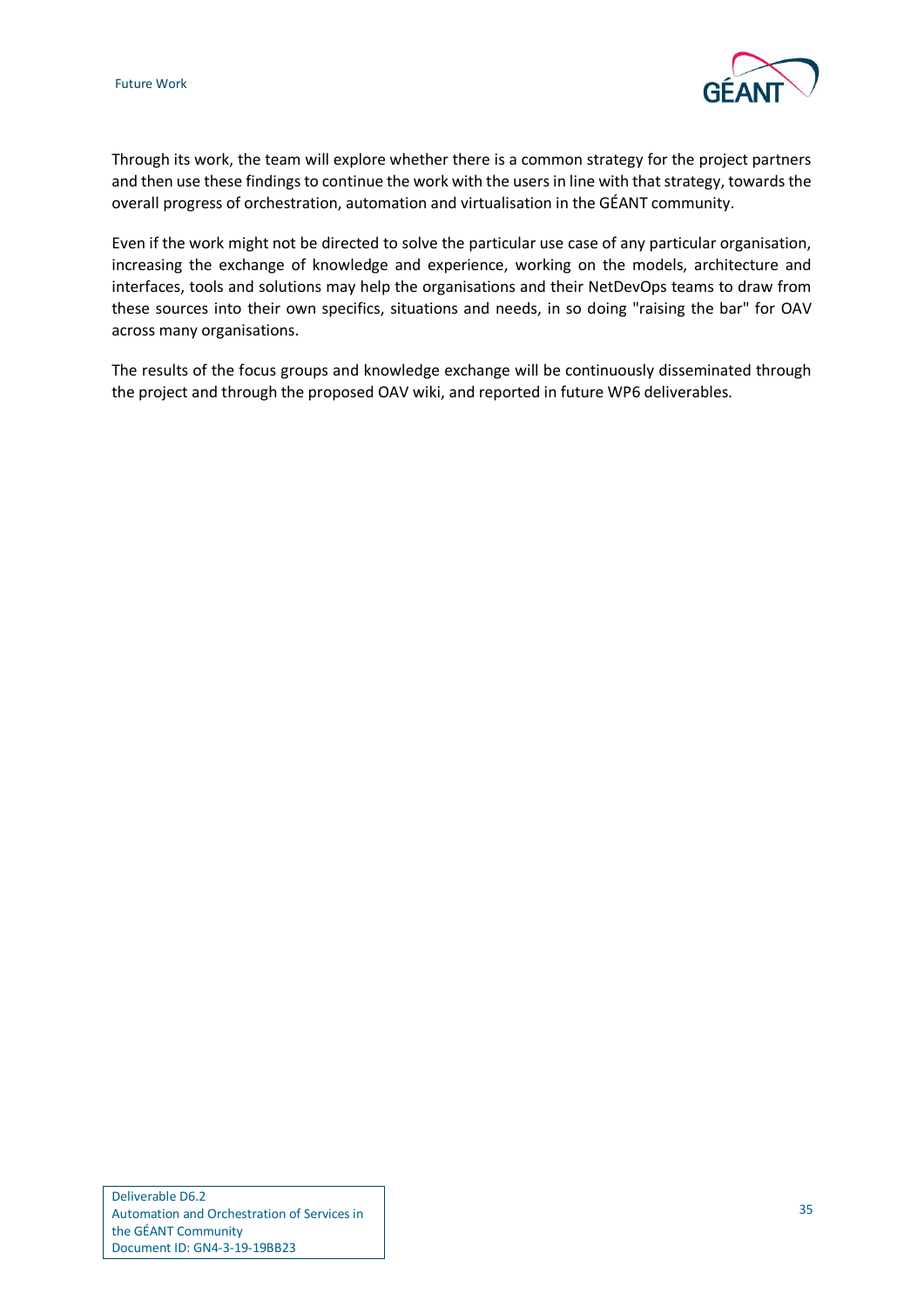

## <span id="page-39-0"></span>**<sup>7</sup> Conclusions**

The Network Services Evolution and Development task in the Network Technologies and Services Development Work Package (WP6) of the GN4-3 project aims to support interoperability and coordination of the instantiation of network services, within a single- and/or across different technological or partner domains. It also aims to support automated service deployment, aligning with business and/or operational processes. Such an aim has at its heart the work on automation, orchestration and virtualisation that is needed for the most effective network infrastructure and service provisioning and delivery. A team has been created in Task 2 to support the exploration of the OAV needs and potential work for the community.

Starting from the OAV work in previous generations of the GÉANT project, the team has initiated a survey to determine the "lie of the land" in OAV adoption in the community, and to look for the best way for Task 2 to contribute to and support the community. The survey has shown significant interest and a lot of existing work in NRENs in the area of OAV, and also shown that at the moment no specific additional software development provided by the GÉANT project could help the NRENs, since their OAV work is tailored to specific systems and processes. Therefore, the Task 2 team is continuing its work towards contributions to the community through knowledge sharing and exchange, and through focus groups, starting with its first workshop, TNC sessions and presentations. The information gathering has also been extended with the market analysis that covers solutions from commercial and open-source environments, standardisation efforts and implementations. This market analysis serves as a starting point for further research in the OAV area, knowing that any of the sources might serve a different purpose for different organisations, use cases or levels of maturity but all in the direction of the further improvement and progress of any orchestration, automation or virtualisation efforts.

It can be concluded that there is no single and quick solution that will lead to the overall and total automation and orchestration of network services. However, when completed in line with the determined short- and long-term organisational goals and processes, even small steps make a difference. The selection of tools can differ, and the selection of starting points can differ too. There is no ultimate recipe where to start or when to stop, or an ultimate path that everybody should follow, even with the help and use of standards and best practices. It is important to start, to define the final long term and short term goal, to take consistent steps, no matter how small they may be, to achieve quick wins, to stay persistent and consistent with the strategy, service templates and common approach to the engineering of automated processes towards the multi-domain/global orchestration. And then the results will be visible.

The Task 2 team's future work is defined to address the inputs from the community and to be based on the findings from the survey and market analysis. The team will work to organise and contribute to the knowledge sharing and exchange, and to organise focus groups around specific topics of NREN interest, as this approach is seen by the community to be of greater benefit than a specific software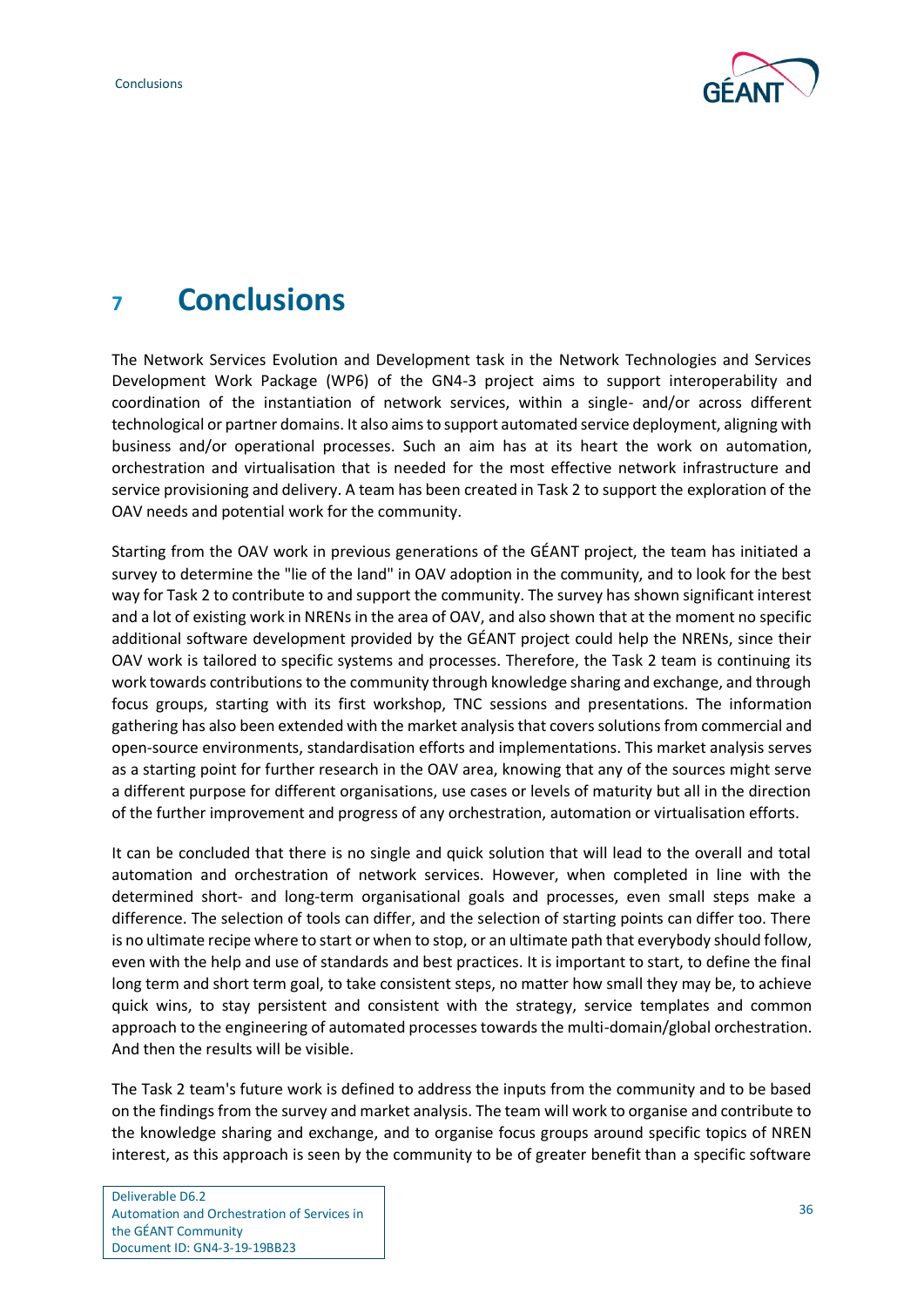

development. The future work will continue to explore, learn and take advantage of all the differences and dissimilarities of the Task 2 multi-domain team, gathering contributions and inputs from their own organisations, through collaboration with other organisations in their NRENs, countries, communities and also through collaboration with the global R&E network community.

Deliverable D6.2 Automation and Orchestration of Services in the GÉANT Community Document ID: GN4-3-19-19BB23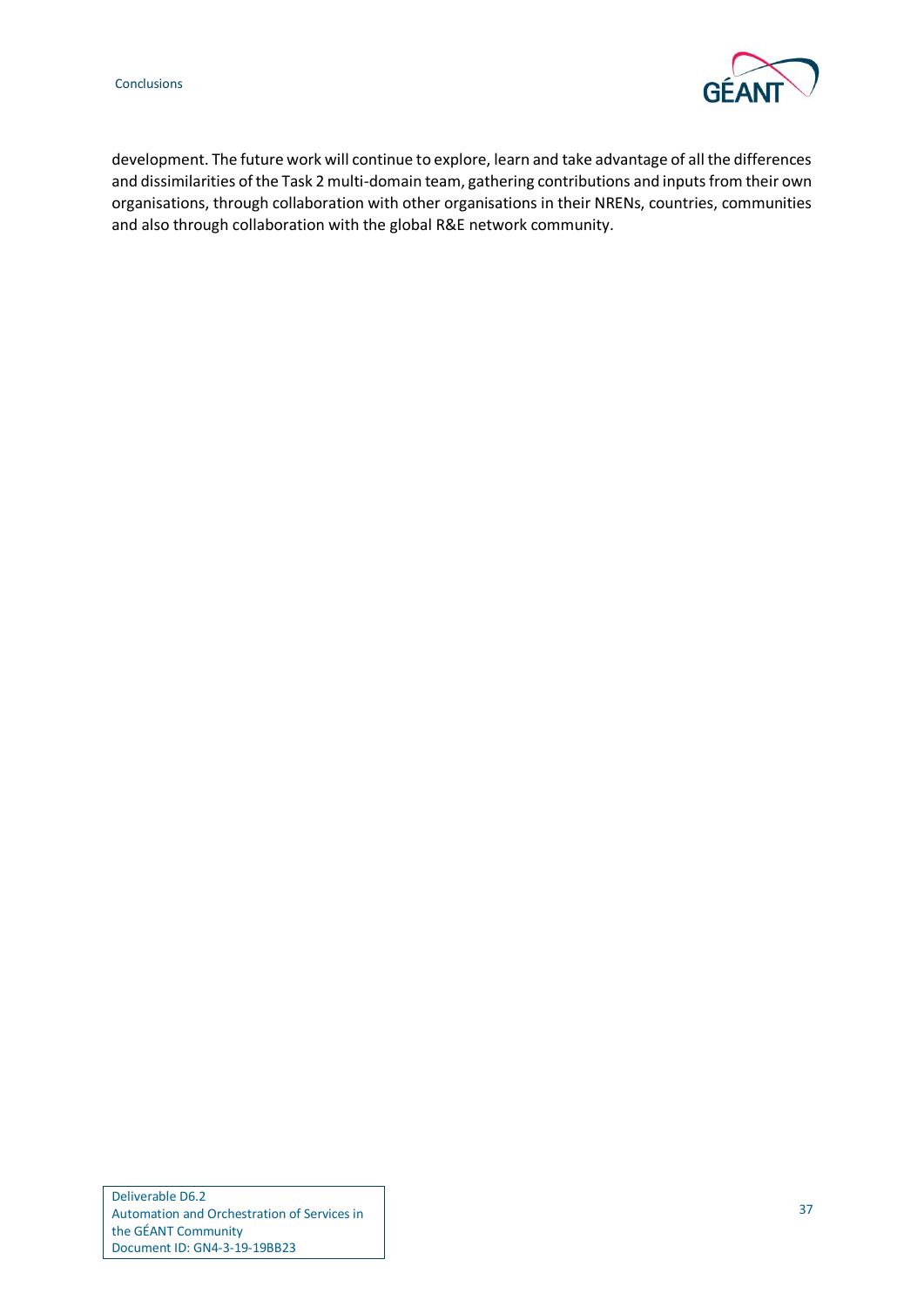

# <span id="page-41-0"></span>**Appendix A GN4-3 WP6T2 Questionnaire: Automation and orchestration in NRENs**

### <span id="page-41-1"></span>**A.1 Introduction**

This survey has been sent through GÉANT's Partner Relations team to NRENs to be filled in by their senior network engineers. The responses provided should reflect the opinion of the NREN, not the personal views of the person filling in the survey.

The questions were coordinated by the Network Technologies and Services Development Work Package (WP6) of the GÉANT GN4-3 project. Please complete the survey by April 17, 2019 and email it to: [gn4-3-wp6-wpls@lists.geant.org](mailto:gn4-3-wp6-wpls@lists.geant.org) or submit online via survey monkey at [https://www.surveymonkey.com/r/OAV-in-NRENs.](https://www.surveymonkey.com/r/OAV-in-NRENs)

The survey was developed to complement the topics covered by the GÉANT NREN Compendium (see [https://compendium.geant.org/\)](https://compendium.geant.org/).

The purpose of this survey is to:

- learn about the strategy and actions of each NREN related to network and service orchestration, automation and virtualisation (OAV);
- explore if there are common use cases, ideas, needs and issues in the community in the areas of automation, orchestration and virtualisation;
- recognise possible areas of collaboration both amongst NRENs and between NRENs and GÉANT;
- determine and recommend possible future work within Work Package 6 (WP6) of the GÉANT GN4-3 project that could be of benefit to as many partners as possible for identified use case(s).

For all questions that have free-text boxes please feel free to provide any additional explanation and information that we did not explicitly ask and you find relevant, including any potential requirements or prerequisites related to your answer. There is also a free text box at the end of the survey for you to add any extra comments.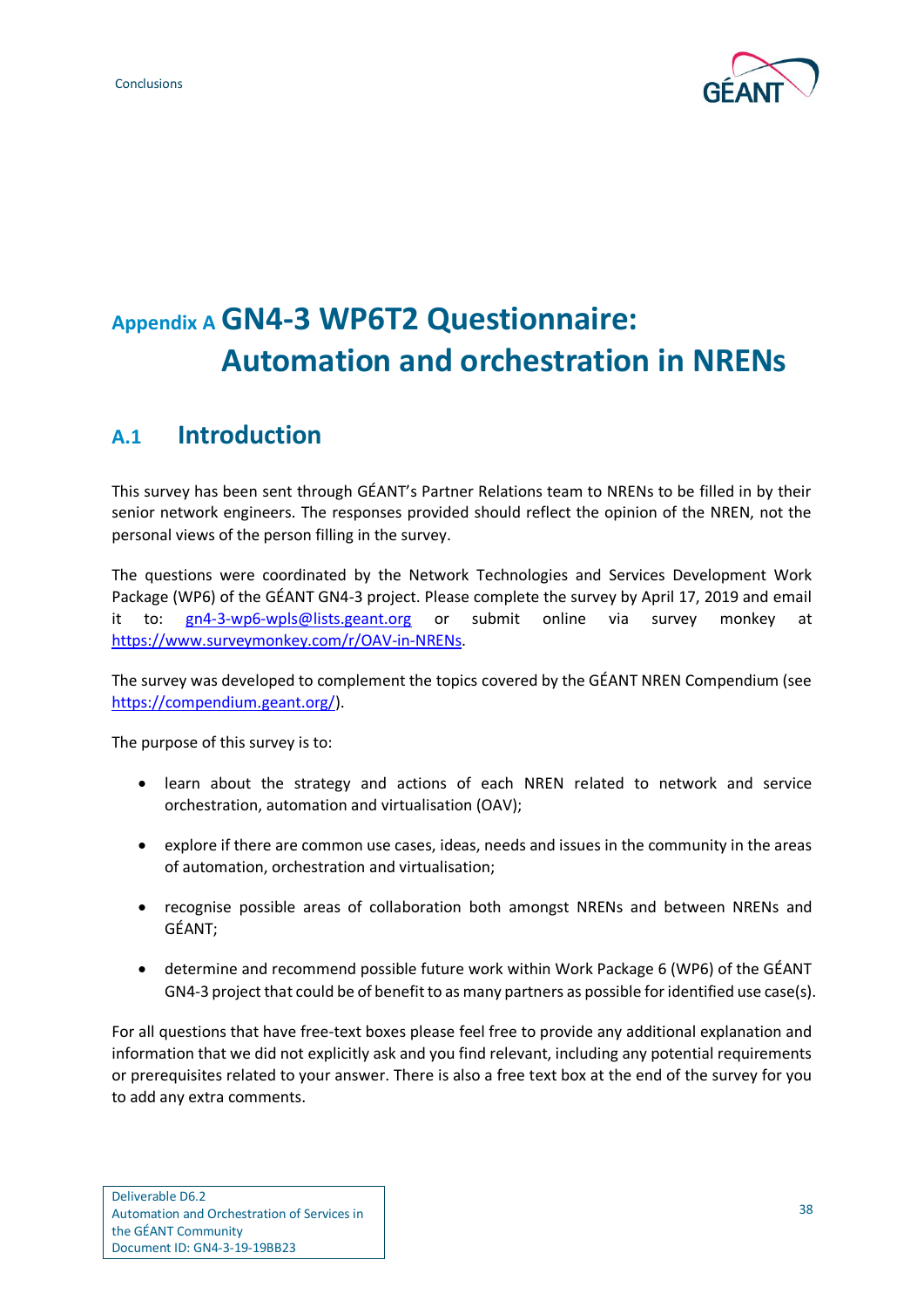

All the information provided will be analysed to determine potential future work items for WP6. A summary of the findings will be presented for information and discussion at the "GN4-3 Future Service Strategy Workshop" in Amsterdam on 9/10 May 2019.

We may also initiate further more specific investigations, e.g., focus groups or expert discussion groups, on certain topics based on the survey findings, or we may wish to follow up with specific respondents about specific answers they have given. Hence we have asked for the contact details of the person(s) in each NREN completing the survey.

### <span id="page-42-0"></span>**A.2 I. Information about the NREN**

Please provide the following information:

**\* 1. Name of your National Research and Education Network (NREN):** 

**\* 2. Your name and role (person or persons completing the survey)**

#### **3. We would like to contact you in case of any additional questions. If you agree, please provide contact details.**

\* Any personal data (your name, role and contact details) provided would be used only for the purpose of this survey data gathering and analysis on the basis of your consent which will be provided upon your fulfilment of the aforementioned data and will not be disclosed outside of the team working on this consensus building initiative in the project in any part of the process. The data controller of your data is GÉANT Association and you can find GÉANT's privacy notice here: [https://www.geant.org/privacy-notice/Pages/GEANT-Privacy-Notice.aspx.](https://www.geant.org/privacy-notice/Pages/GEANT-Privacy-Notice.aspx)

### <span id="page-42-1"></span>**A.3 II. Your Existing Network and Services Platform**

We would like to understand the current status of the systems that underpin your network deployment, so that we know more about the platform upon which you are building or could build future services using Orchestration, Automation and Virtualisation (OAV) principles.

**4. What elements are your network's OSS (Operations Support System) and BSS (Business Support System) comprised of? What do you see as strengths and weaknesses of your OSS and BSS systems?** 

**5. Does your organisation employ a data model such as the TM Forum Information Framework (SID), the DMTF Common Information Model (CIM), (IETF) YANG models, or something similar? If so, which one(s)?** 

**6. Does your organisation follow the practices of any related process models, guidelines, standards or best practices such as TM Forum, MEF, IETF, ITIL or ISO 27000? If yes, which?** 

**7. Do you or your organisation participate in / contribute to any standardisation communities or network operator fora related to automation? If so, which ones and why?**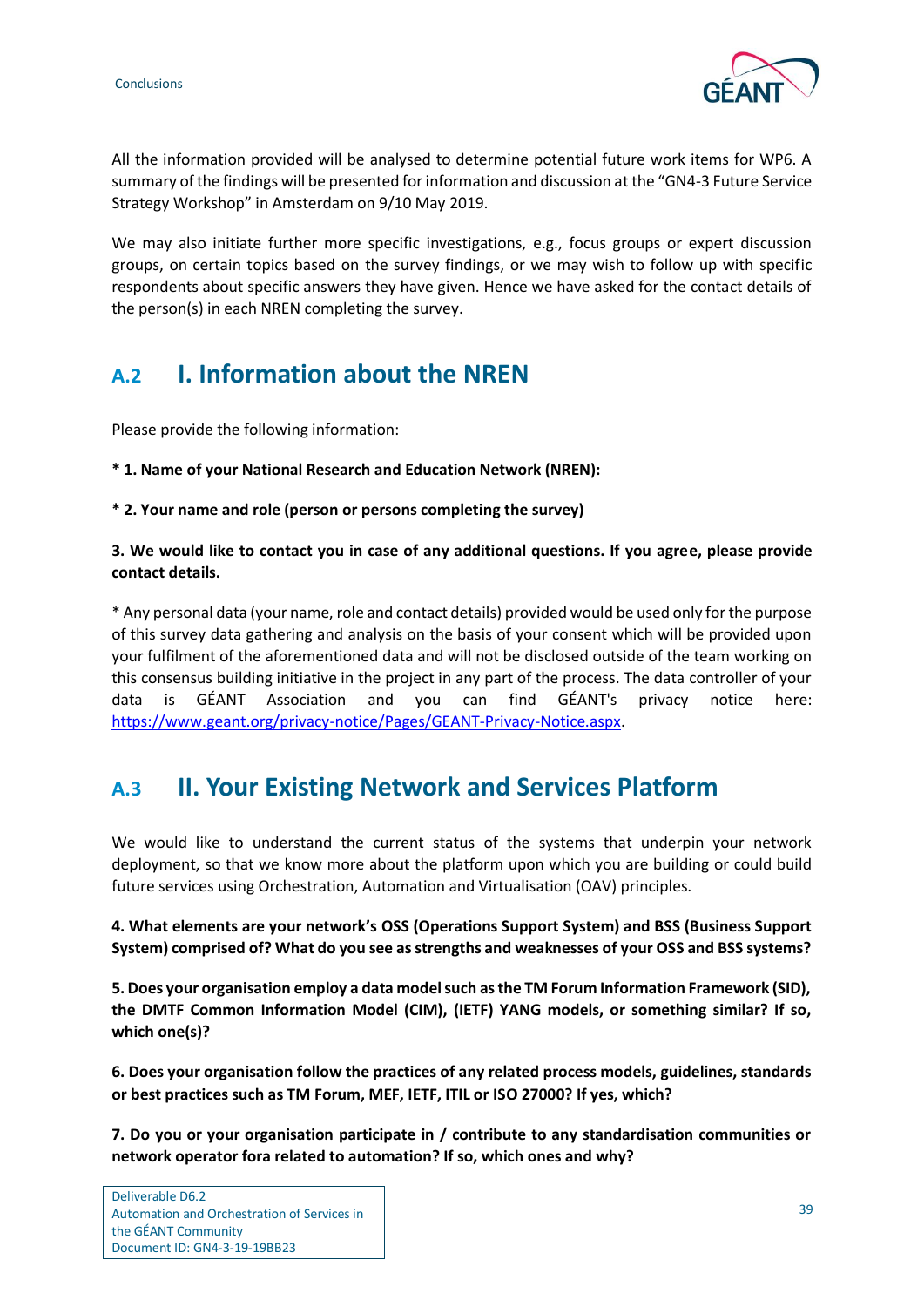

**8. Do you use standard APIs for interoperation between your OSS and BSS components? If so, please provide examples.** 

**9. What policies do you have today to control and manage changes to your network device configurations?** 

**10. Do you have a networking / network services testbed within your organisation? Does it support evaluation and testing of orchestration, automation and virtualisation approaches? If so, please explain how.**

### <span id="page-43-0"></span>**A.4 III. Your Current OAV Use Cases and Services**

In this section, we would like to explore any existing applications of OAV approaches to deploying and supporting services within your network.

**11. What orchestration, automation, and/or virtualisation work is taking place in your organisation? For each of these work areas, please state whether it is in the strategy, development or production stage.** 

**12. Of the above areas, which did you choose to implement first, and why?** 

**13. Which software are you using for orchestration, automation, and virtualisation? Please include any open source tool(s), in-house software, commercial off-the-shelf software, third party bespoke systems, etc.** 

**14. Have you implemented any inter-domain orchestration or automation? If yes, please give more details.** 

**15. How would you rate the priority of the following orchestration, automation and virtualisation use cases (please choose all that apply and specify as many details as you find appropriate):**

|                                                           | none | low | medium | high | critical |
|-----------------------------------------------------------|------|-----|--------|------|----------|
| Automated WAN connectivity, including<br>network peerings |      |     |        |      |          |
| Connectivity to cloud services                            |      |     |        |      |          |
| Last mile connections / CPE provisioning                  |      |     |        |      |          |
| Wireless networking                                       |      |     |        |      |          |
| Data centre networking enhancements                       |      |     |        |      |          |
| Problem troubleshooting                                   |      |     |        |      |          |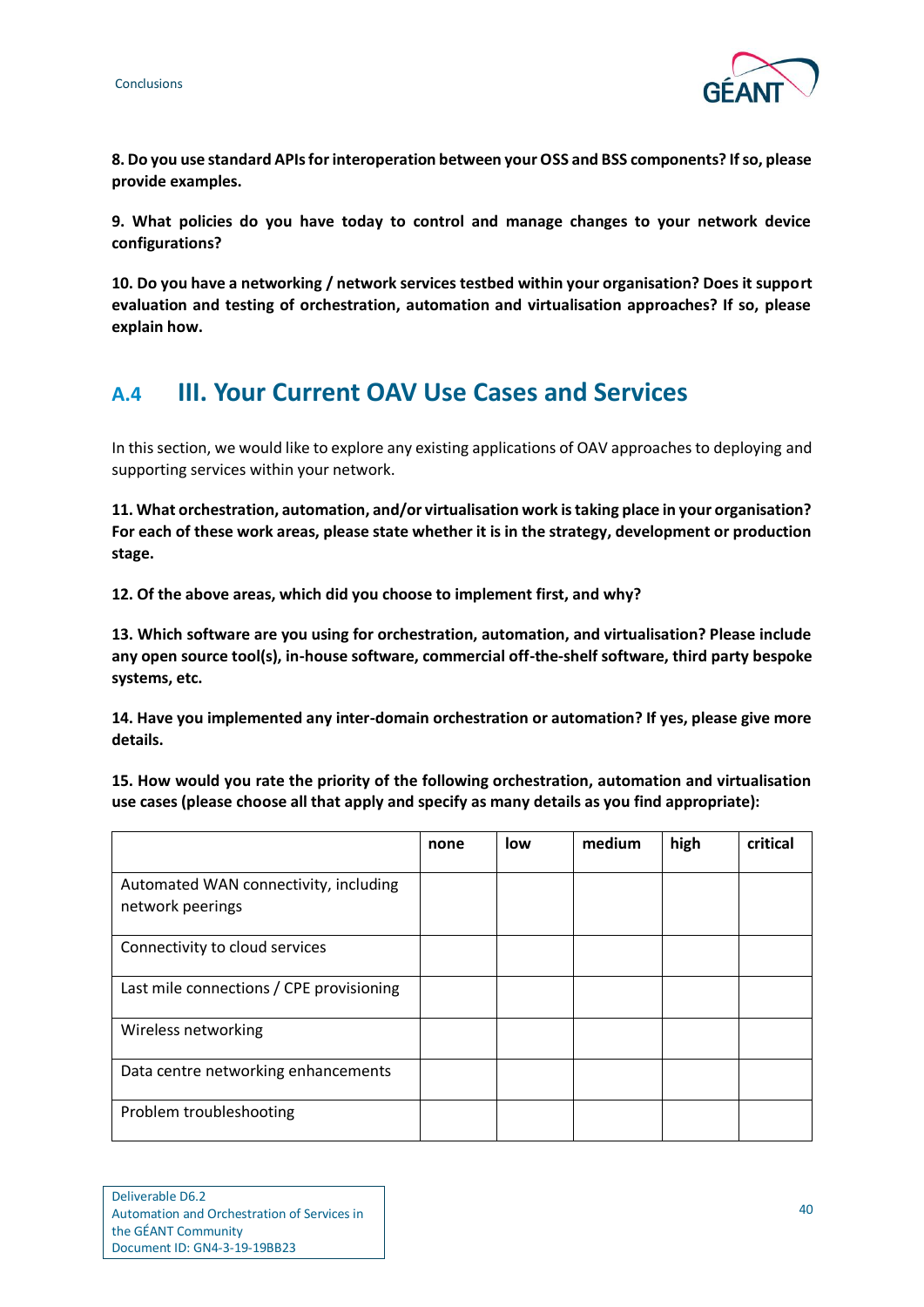

| Configuration integrity                                     |  |  |  |
|-------------------------------------------------------------|--|--|--|
| Security operations centre enhancements                     |  |  |  |
| Deploying NFV security (or other)<br>functions to customers |  |  |  |

Do you have any other use cases? Please specify

#### **16. Please describe multi-domain OAV use cases of interest to you that include:**

- a) An institution / campus and your NREN
- b) Your NREN and GÉANT
- c) Your NREN and a cloud provider

**17. Does your NREN offer or use virtualised services such as VPNs, VRFs, virtual circuits, virtual machines, or other type of abstracted overlays or slicing? If so, please list these.** 

### <span id="page-44-0"></span>**A.5 IV. Your OAV Challenges and Priorities**

In this section we are trying to understand your organisation's priorities but also the challenges you face in meeting those priorities, in the context of OAV.

**18. What are the main operational priorities you are working on and major pain points you are trying to solve within your operational processes?** 

**19. Do you face particular challenges in widening your orchestration, automation and virtualisation work? If so, please describe these.** 

**20. Please indicate whether you plan to apply OAV principles to the following service areas in the next two years, and if so give example(s) for each:**

- a) Hardware independent or technology agnostic control of the network
- b) Modular network provisioning and agility
- c) Network operations and maintenance, e.g., automatic monitoring, ticketing, fault analysis, management, etc.
- d) Consistent network elements updates and large control plane updates verification, e.g., improved accuracy and reduced errors
- e) Network connections
- f) Service ordering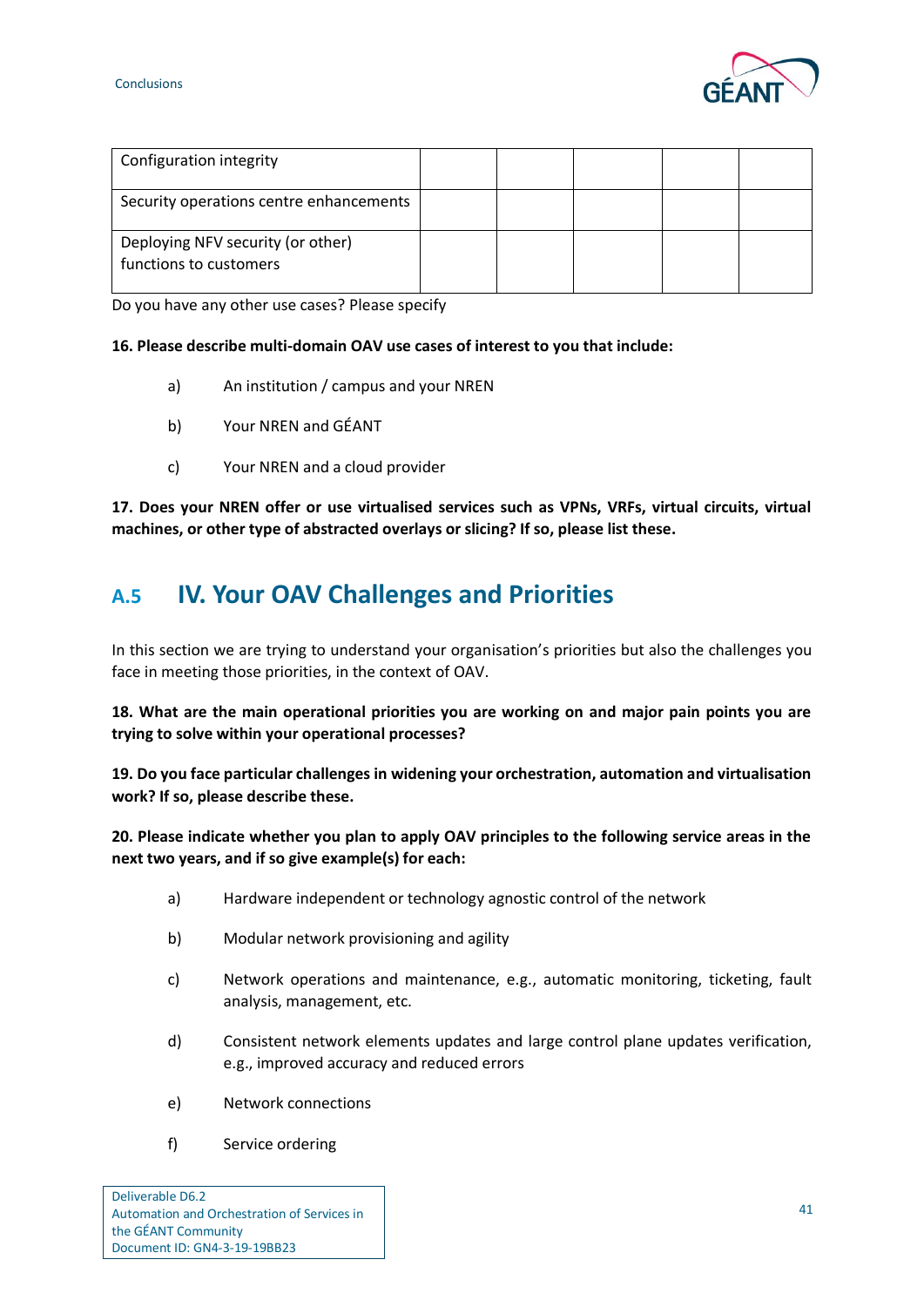

- g) Cost efficiency improvements, e.g., green IT, federated shared infrastructure, etc.
- h) Network security, e.g., firewalls, VPNs, T&I, etc
- i) Other areas? Please specify.

**21. What kind of skills do you consider that people in your organisation should have to approach orchestration, automation and virtualization? Do you consider that people in your organisation have the right skills? If not, what is missing?** 

**22. Does your network engineering / Network Operations Centre (NOC) team have specific concerns around a movement towards increased automation? If so, what are they?** 

**23. Which tools do you use or plan to use to ensure your automation platform is robust and will operate correctly, and that changes applied can be appropriately verified?**

### <span id="page-45-0"></span>**A.6 V. Your Future OAV Use Cases and Services**

We would like to understand your plans and priorities for future use cases / services which would benefit from automation. Identifying NRENs that have made progress in one area may help other NRENs starting out in that area.

**24. What plans do you have a) within the next two years, and b) beyond that timeframe for your future use of orchestration, automation and virtualisation?** 

a) within the next two years:

b) beyond that timeframe:

**25. Do you plan to implement any inter-domain orchestration or automation in the future? If yes, please describe.** 

**26. What is your view on allowing changes to your network configuration based on requests originated in another organisation, be that GÉANT, an NREN, a campus, or some other organisation?** 

**27. What authentication and authorisation infrastructure do you believe is required to establish appropriate authorisation policy for handling service requests from your own network or for requests originated in another organisation, be that GÉANT, an NREN, a campus, or some other organisation?** 

**28. If you do not use standardised APIs, would you be open to putting a "wrapper" around existing service endpoints to facilitate interoperability with third parties (other NRENs, etc.)?** 

**29. What level of disaggregation from the physical hardware layer would you like to achieve in your organisation in the next 2-4 years, (e.g., through the deployment of white boxes with separate Network Operating Systems, etc.)?**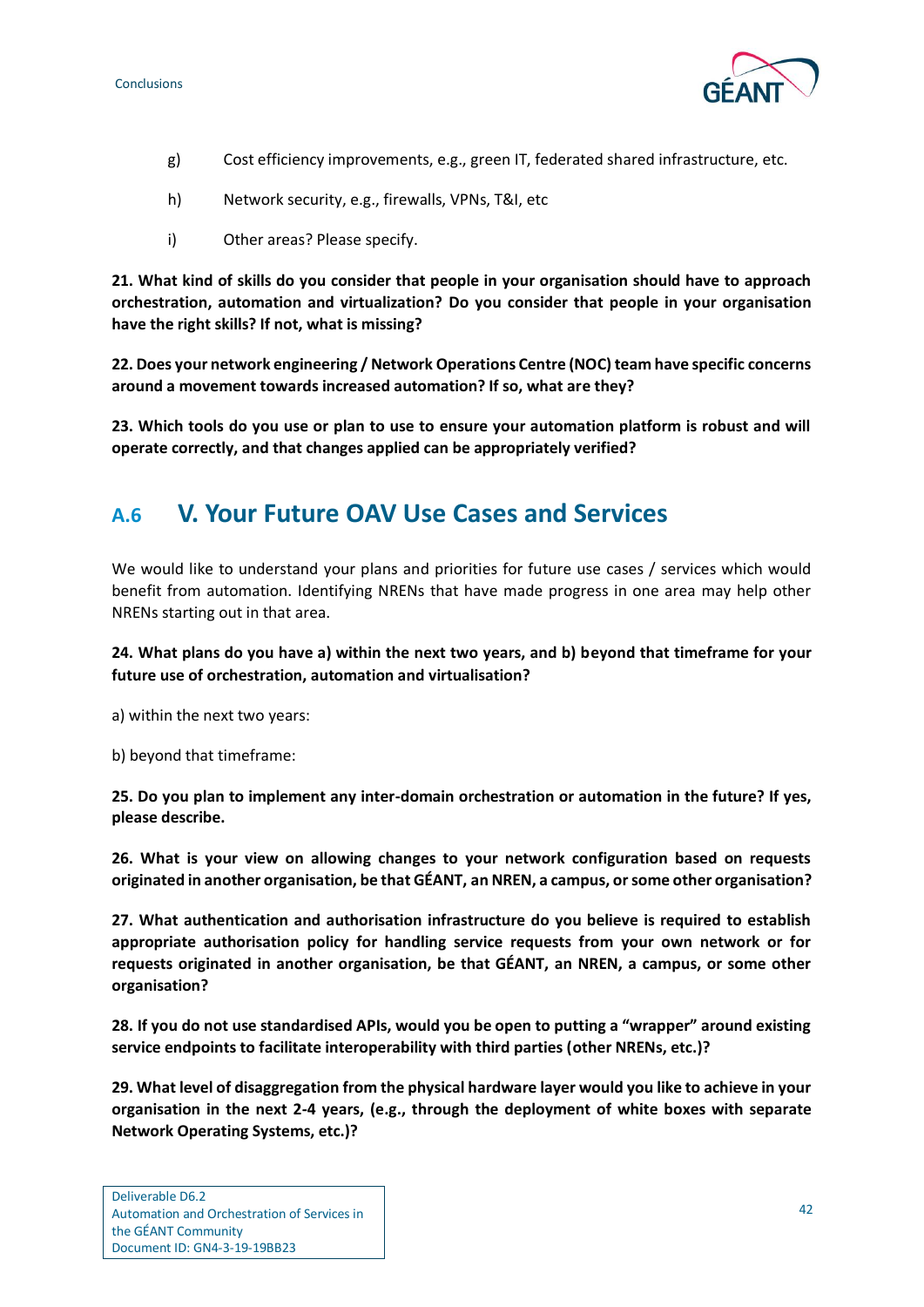

## <span id="page-46-0"></span>**A.7 VI. How can the GÉANT Community / the GÉANT Project help you?**

This survey is seeking to build consensus around use cases for OAV within the GÉANT and NREN community, and to identify future work in WP6 that can deliver the maximum benefit and best value for that community.

**30. Do you collaborate with GÉANT or other NRENs on network and service orchestration and automation? If so, for what scenarios or use cases?** 

**31. Are there NRENs who you consider to be good examples of best OAV practice? Who? Why?** 

**32. How can the GÉANT project assist you in your journey towards greater automation and orchestration of your services? Which of the following would you find useful:** 

- a) providing data model(s)
- b) providing methodology
- c) providing training (please specify the topic)
- d) developing software (please specify which)
- e) providing a tool(s) / automation repository
- f) or other ways (please specify):

**33. Would you consider taking part in a pilot use case involving automatic inter-domain network or service orchestration with full/partial control given to other parties over your network slice? If yes, is there a particular pilot use case that would be of most interest to you?** 

**34. How likely is your NREN to use a full OSS/BSS turn-key solution provided by a third party, e.g., a system integrator, a commercial OSS/BSS suite or GÉANT?** 

### <span id="page-46-1"></span>**A.8 VII. Concluding Comments**

This section allows you to add any other comments or information you think is relevant to the survey and its goals.

**35. Please enter any additional comments or suggestions you may have:** 

#### **Thank you very much for taking the time to fill in the survey!!!**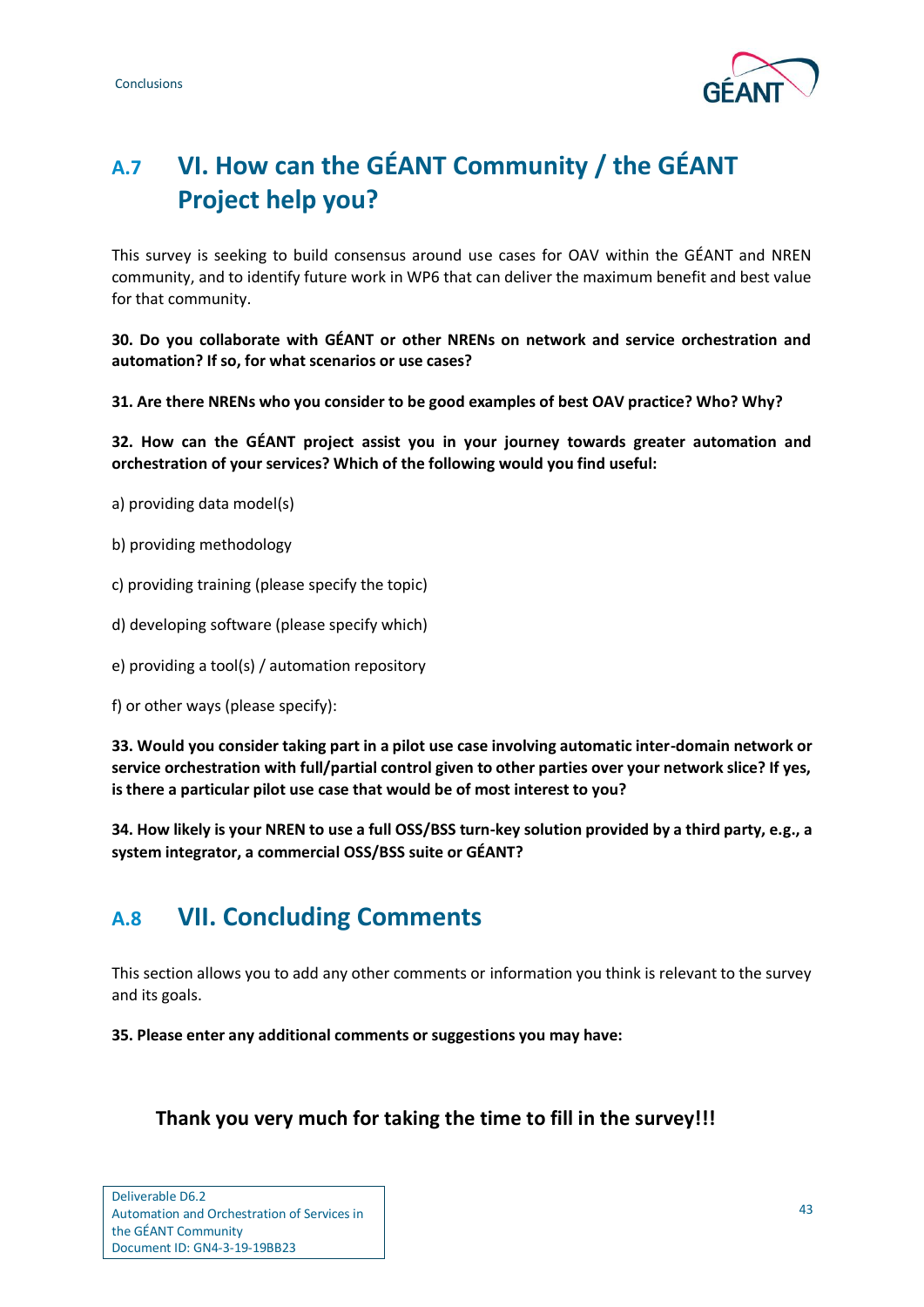

# <span id="page-47-0"></span>**References**

<span id="page-47-15"></span><span id="page-47-14"></span><span id="page-47-13"></span><span id="page-47-12"></span><span id="page-47-11"></span><span id="page-47-10"></span><span id="page-47-9"></span><span id="page-47-8"></span><span id="page-47-7"></span><span id="page-47-6"></span><span id="page-47-5"></span><span id="page-47-4"></span><span id="page-47-3"></span><span id="page-47-2"></span><span id="page-47-1"></span>

| [17STF]    | OAV presentation - STF presentation:                                       |
|------------|----------------------------------------------------------------------------|
|            | https://wiki.geant.org/download/attachments/121365843/WP6%20OAV%           |
|            | 20-%20STF%20Dublin-                                                        |
|            | v03.pdf?version=1&modificationDate=1562160805945&api=v2                    |
|            | https://wiki.geant.org/display/APM/17th+STF+-+Dublin%2C+July+2019          |
|            | (eduGAIN access required)                                                  |
| [ACIDD]    | https://www.atlassian.com/continuous-delivery/principles/continuous-       |
|            | integration-vs-delivery-vs-deployment                                      |
| [AJCICD]   | https://www.redhat.com/en/blog/integrating-ansible-jenkins-cicd-process    |
| [ANS]      | Reshma Ahmed, "What Is Ansible? - Configuration Management And             |
|            | Automation With Ansible", edureka DevOps, 2019                             |
| [ANSIBLE]  | https://www.ansible.com/                                                   |
| [ASA]      | Wittig, Andreas; Wittig, Michael (2016). Amazon Web Services in Action.    |
|            | Manning Press. p. 93. ISBN 978-1-61729-288-0                               |
| [AUTOJ]    | Dana Cooperson, Hansang (Andy) He, "Automation is a Journey, Not a Big     |
|            | Bang", White Paper, April 2019                                             |
| [BPIAM]    | Blue Planet, "Blue Planet Intelligent Automation Platform", product        |
|            | brochure, 2019                                                             |
| [BPS]      | Blue Planet, "BLUE PLANET SERVICES Solutions Driving Agility and Business  |
|            | Outcomes", Data Sheet, 2019                                                |
| [BPSS]     | Blue Planet, "BLUE PLANET SOFTWARE SUITE Network transformation at         |
|            | the speed of business", 2017                                               |
| [Cloudify] | <b>Cloudify Documentation Center</b>                                       |
| [CN]       | Madison Emery, "NetDevOps: what does it even mean?", Cumulus               |
|            | Networks, 2017                                                             |
| [CSNO]     | Cisco, "Cisco Network Services Orchestrator Enabled by Tail-f Data Sheet", |
|            | <b>June 2019</b>                                                           |
| $[D7.2]$   | Deliverable D7.2 Systems and Processes Architecture for eInfrastructure    |
|            | Integration,                                                               |
|            | https://www.geant.org/Projects/GEANT Project GN4/deliverables/D7-          |
|            | 2_Systems-and-Processes-Architecture-for-e-Infrastructure-Integration.pdf  |
| $[D7.5]$   | Deliverable D7.5 Multi-Domain eInfrastructure Orchestration                |
|            | https://intranet.geant.org/gn4/2/Activities/JRA1/Deliverables%20Docume     |
|            | nts/Multi-Domain%20e-Infrastructure%20Orchestration/D7.5 Multi-            |
|            | Domain-eInfrastructure-Orchestration.pdf                                   |
|            |                                                                            |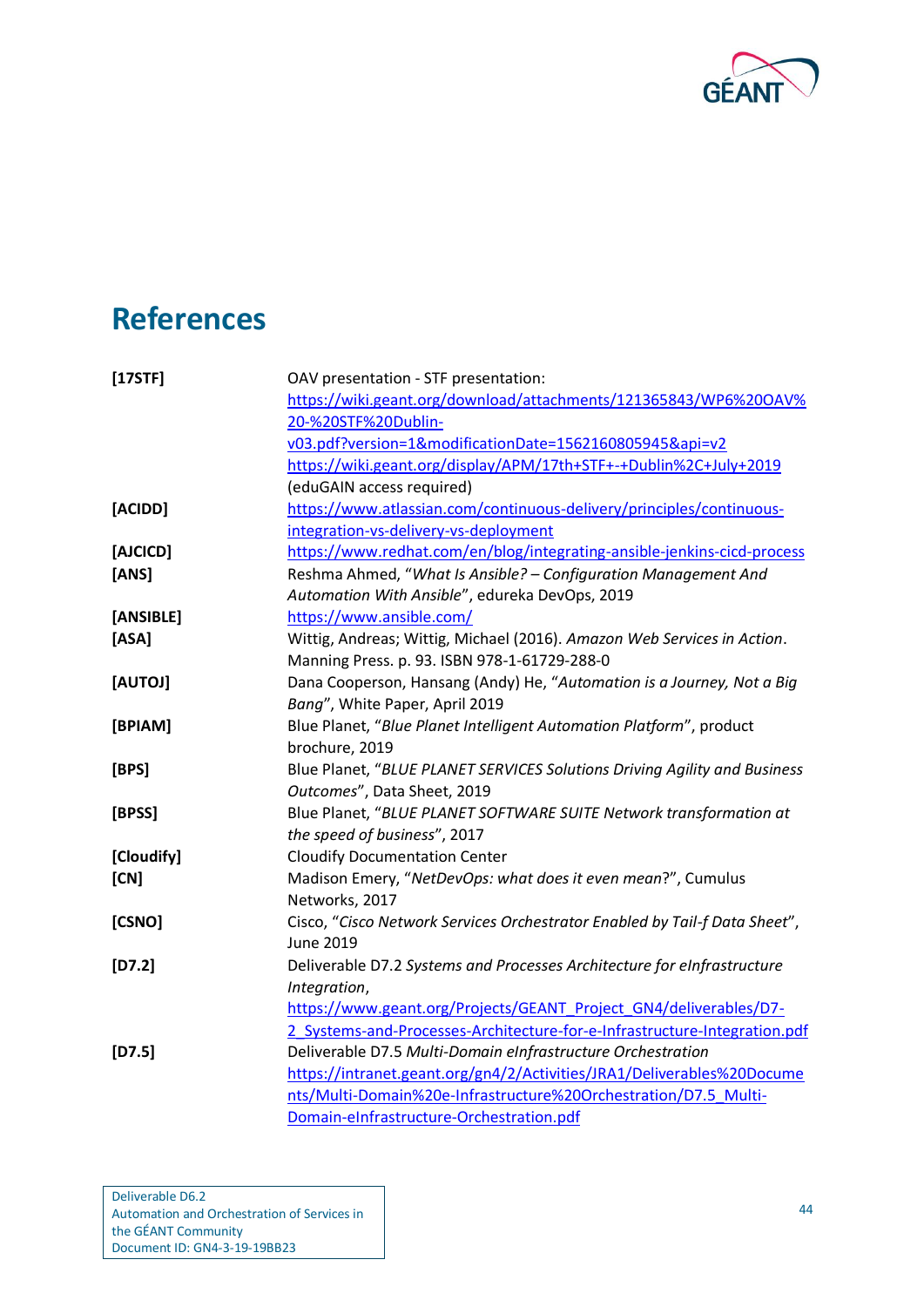

<span id="page-48-19"></span><span id="page-48-18"></span><span id="page-48-15"></span><span id="page-48-9"></span><span id="page-48-8"></span><span id="page-48-7"></span><span id="page-48-5"></span><span id="page-48-3"></span><span id="page-48-2"></span><span id="page-48-1"></span>

| $[D8.5]$   | Deliverable D8.5 Service Provider Architecture Pilot v1.0                   |
|------------|-----------------------------------------------------------------------------|
|            | https://www.geant.org/Projects/GEANT Project GN4/deliverables/D8.5-         |
|            | SPA Pilot Service.pdf                                                       |
| $[D8.7]$   | Deliverable D8.7 Network Management as a Service Production Service         |
|            | https://www.geant.org/Projects/GEANT Project GN4/deliverables/D8.7%         |
|            | 20Network%20Management%20as%20a%20Service%20Production%20Ser                |
|            | vice.pdf                                                                    |
| $[D8.8]$   | Deliverable D8.8 Integrated Services Framework and Network Services         |
|            | Development Roadmap - Follow-Up                                             |
|            | https://www.geant.org/Projects/GEANT Project GN4/deliverables/D8-           |
|            | 8 Integrated-Services-Framework-Roadmap-Follow-up.pdf                       |
| $[D8.9]$   | Deliverable D8.9 GÉANT Testbeds Service 6.0                                 |
|            | https://www.geant.org/Projects/GEANT Project GN4/deliverables/D8.9 G        |
|            | E%CC%81ANT-Testbeds-Service-6.0.pdf                                         |
| [D8.11]    | Deliverable D8.11 Service Provider Architecture Pilot Follow-up             |
|            | https://www.geant.org/Projects/GEANT Project GN4/deliverables/D8.11         |
|            | %20Service%20Provider%20Architecture%20Pilot%20Follow-up.pdf                |
|            |                                                                             |
| [DEVOPS]   | Bass L., Weber I., Zhu L., "DevOps: A software architect's perspective",    |
|            | Addison-Wesley Professional, 2015                                           |
| [Docker]   | https://docs.docker.com/compose/                                            |
| [DynPaC]   | Deliverable D7.3 Overview of SDN Pilots Description and Findings: Part B    |
| [EPL]      | https://wiki.mef.net/display/CESG/E-Line                                    |
| [ESCAPE]   | Extensible Service ChAin Prototyping Environment, EU FP7 UNIFY project      |
| [ETSI]     | https://www.etsi.org/technologies/nfv                                       |
| [FSSW]     | GN4-3 Future Service Strategy Workshop                                      |
|            | https://wiki.geant.org/display/gn43wp3/GN4-                                 |
|            | 3+Future+Service+Strategy+Workshop (eduGAIN access required)                |
| [GÉANTOAV] | Automation and Orchestration, GÉANT, TNC BoF session presentation,          |
|            | https://wiki.geant.org/display/OAV/OAV+BoF+@+TNC19?preview=/12379           |
|            | 3644/123793908/TNC19-OAV-GE%CC%81ANT%20Mian%20Usman.pdf                     |
| [GIBNM]    | Research and Markets, "Global Intent Based Networking Market 2019-          |
|            | 2024: IBN by Technology, Infrastructure, Solutions, Deployment Type,        |
|            | Network and Connection, Organization Type, and Industry Verticals",         |
|            | February 2019                                                               |
| [GIT]      | https://git-scm.com/                                                        |
| [GNCOM]    | GÉANT NREN Compendium, https://compendium.geant.org/                        |
| [Gohan]    | Gohan Simple and unified cloud service architecture                         |
| [GTS]      | https://www.geant.org/Services/Connectivity and network/GTS                 |
| [JNKNS]    | https://jenkins.io/                                                         |
| [LSA]      | Cisco Public, "Architecture for Lifecycle Service Automation: Cisco Network |
|            | Services Orchestrator Enabled by Tail-f", White Paper, 2016[MANO]           |
|            | ETSI, "Network Functions Virtualisation (NFV) Management and                |
|            | Orchestration", ETSI GS NFV-MAN 001, 2014                                   |
| [MEF]      | Metro Ethernet Forum, https://www.mef.net/                                  |
| [MEFLSO]   | Service Operations Specification MEF 55, Lifecycle Service Orchestration    |
|            | (LSO): Reference Architecture and Framework, March 2016                     |
|            | https://www.mef.net/Assets/Technical Specifications/PDF/MEF 55.pdf          |
|            |                                                                             |

<span id="page-48-20"></span><span id="page-48-17"></span><span id="page-48-16"></span><span id="page-48-14"></span><span id="page-48-13"></span><span id="page-48-12"></span><span id="page-48-11"></span><span id="page-48-10"></span><span id="page-48-6"></span><span id="page-48-4"></span><span id="page-48-0"></span>Deliverable D6.2 Automation and Orchestration of Services in the GÉANT Community Document ID: GN4-3-19-19BB23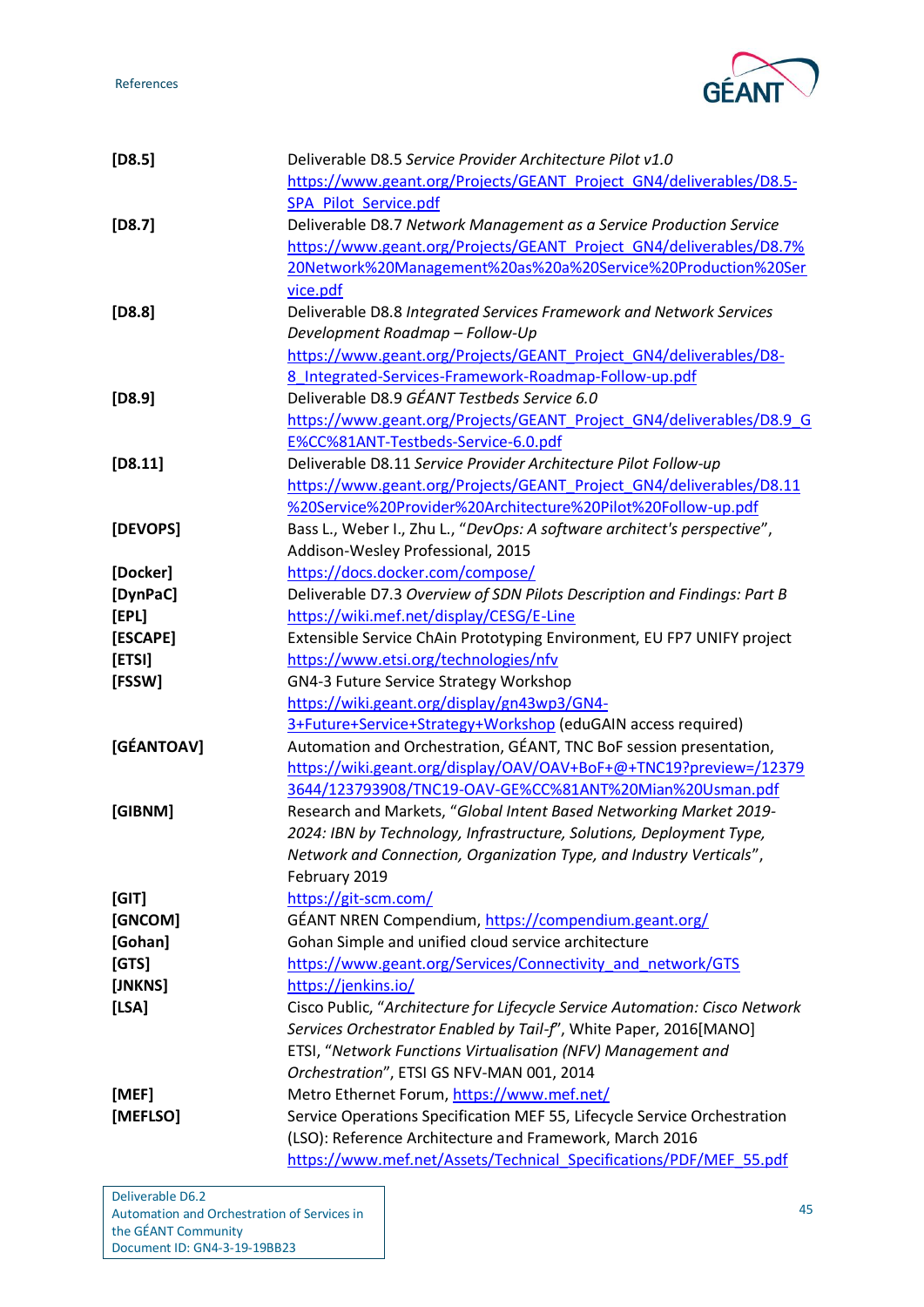References



<span id="page-49-27"></span><span id="page-49-26"></span><span id="page-49-25"></span><span id="page-49-24"></span><span id="page-49-23"></span><span id="page-49-22"></span><span id="page-49-21"></span><span id="page-49-20"></span><span id="page-49-19"></span><span id="page-49-18"></span><span id="page-49-17"></span><span id="page-49-16"></span><span id="page-49-15"></span><span id="page-49-14"></span><span id="page-49-13"></span><span id="page-49-12"></span><span id="page-49-11"></span><span id="page-49-10"></span><span id="page-49-9"></span><span id="page-49-8"></span><span id="page-49-7"></span><span id="page-49-6"></span><span id="page-49-5"></span><span id="page-49-4"></span><span id="page-49-3"></span><span id="page-49-2"></span><span id="page-49-1"></span><span id="page-49-0"></span>

| [NAC]         | Hank Preston, "What does 'Network as code' mean?", Cisco Blog, 2018                                                               |
|---------------|-----------------------------------------------------------------------------------------------------------------------------------|
| [NAOMS]       | Analysis Mayson, "Network Automation and Orchestration: Worldwide                                                                 |
|               | Market Shares 2017", October 2018                                                                                                 |
| [NDOCP]       | Hank Preston, "Part 2: NetDevOps Goes Beyond Infrastructure as Code",                                                             |
|               | Cisco Blog, 2017                                                                                                                  |
| [NEPS]        | Dana Cooperson, "Network equipment providers led the 2017 NFV/SDN                                                                 |
|               | network automation and orchestration spending", November 2018                                                                     |
| [NetDevOps]   | Steven Armstrong, "DevOps for Networking", PACKT Publishing, 2016                                                                 |
| [NFV]         | https://www.etsi.org/technologies/nfv                                                                                             |
| [NGOSS]       | SDX Central, "2017 Next-Gen OSS and the Rise of LSO Report", Market                                                               |
|               | Report, 2017                                                                                                                      |
| [NMaaS]       | https://www.geant.org/Services/Connectivity and network/NMaaS                                                                     |
| [NSI]         | https://redmine.ogf.org/projects/nsi-wg                                                                                           |
| [NSOBA]       | Cisco Public, "Cisco Network Services Orchestrator (NSO): The Bridge to                                                           |
|               | Automation", White Paper, 2019                                                                                                    |
|               |                                                                                                                                   |
| [OAVSurvey]   | Survey results by topic (eduGAIN access required):                                                                                |
|               | https://wiki.geant.org/display/gn43wp3/GN4-                                                                                       |
|               | 3+Future+Service+Strategy+Workshop?preview=/120492175/122756591/2                                                                 |
|               | 019-05-09-OAV-Survey-Results-by-Topic.pdf                                                                                         |
| [ONAP]        | Linux Foundation, ONAP - Open Network Automation Platform                                                                         |
| [ONAPA]       | ONAP, "Architecture Overview", White paper, 2019                                                                                  |
| [ONAPD]       | LFnetworking, "ONAP Doubles-Down on Deployments, Drives Commercial                                                                |
|               | Activity Across Open Source Networking Stack with 'Dublin' Release", July                                                         |
|               | 2019                                                                                                                              |
| [Open Baton]  | Fraunhofer, "Open Baton: An extensible and customizable NFV MANO-                                                                 |
|               | compliant framework"                                                                                                              |
| [OpenNSA]     | https://github.com/NORDUnet/opennsa                                                                                               |
| [OSM]         | <b>ETSI Open Source MANO</b>                                                                                                      |
| [OSMSF]       | White Paper: OSM Scope and Functionality                                                                                          |
|               |                                                                                                                                   |
| [OSMOB]       | White Paper: OSM VNF Onboarding Guidelines                                                                                        |
| [OSNSO]       | Nathan de Sousa, F. Saraiva, Danny A. Lachos Perez, Raphael V. Rosa,                                                              |
|               | Mateus AS Santos, and Christian Esteve Rothenberg, "Network service                                                               |
|               |                                                                                                                                   |
|               | orchestration: A survey", Computer Communications, 2019                                                                           |
| [PATENTSVIEW] | http://www.patentsview.org/                                                                                                       |
| [perfSONAR]   | https://www.perfsonar.net/                                                                                                        |
| [pSAUT]       | https://docs.google.com/presentation/d/1Ncffed99m8Jfklj4xpjFVil0R7opb                                                             |
|               | XdE gf7ftc4-QM/edit?usp=sharing                                                                                                   |
| [pSDI4R]      | https://indico.egi.eu/indico/event/3455/session/7/contribution/64/materi                                                          |
|               | al/slides/1.pdf                                                                                                                   |
| [pSGHUB]      | https://github.com/perfsonar/                                                                                                     |
| [pSGN]        | https://www.geant.org/Services/Connectivity and network/Pages/perfSO                                                              |
|               | NAR.aspx                                                                                                                          |
| [pSMAP]       | https://www.perfsonar.net/deploy/who-is-uisng/                                                                                    |
| [SDNO]        | Market research report, "SDN Orchestration Market by Component                                                                    |
|               | (Solutions, Services), Organization Size (Large Enterprises, Small & Medium-                                                      |
|               | Sized Enterprises), End User (Cloud Service Providers, Telecom Service<br>Providers), Region - Global Forecast to 2022", Jan 2018 |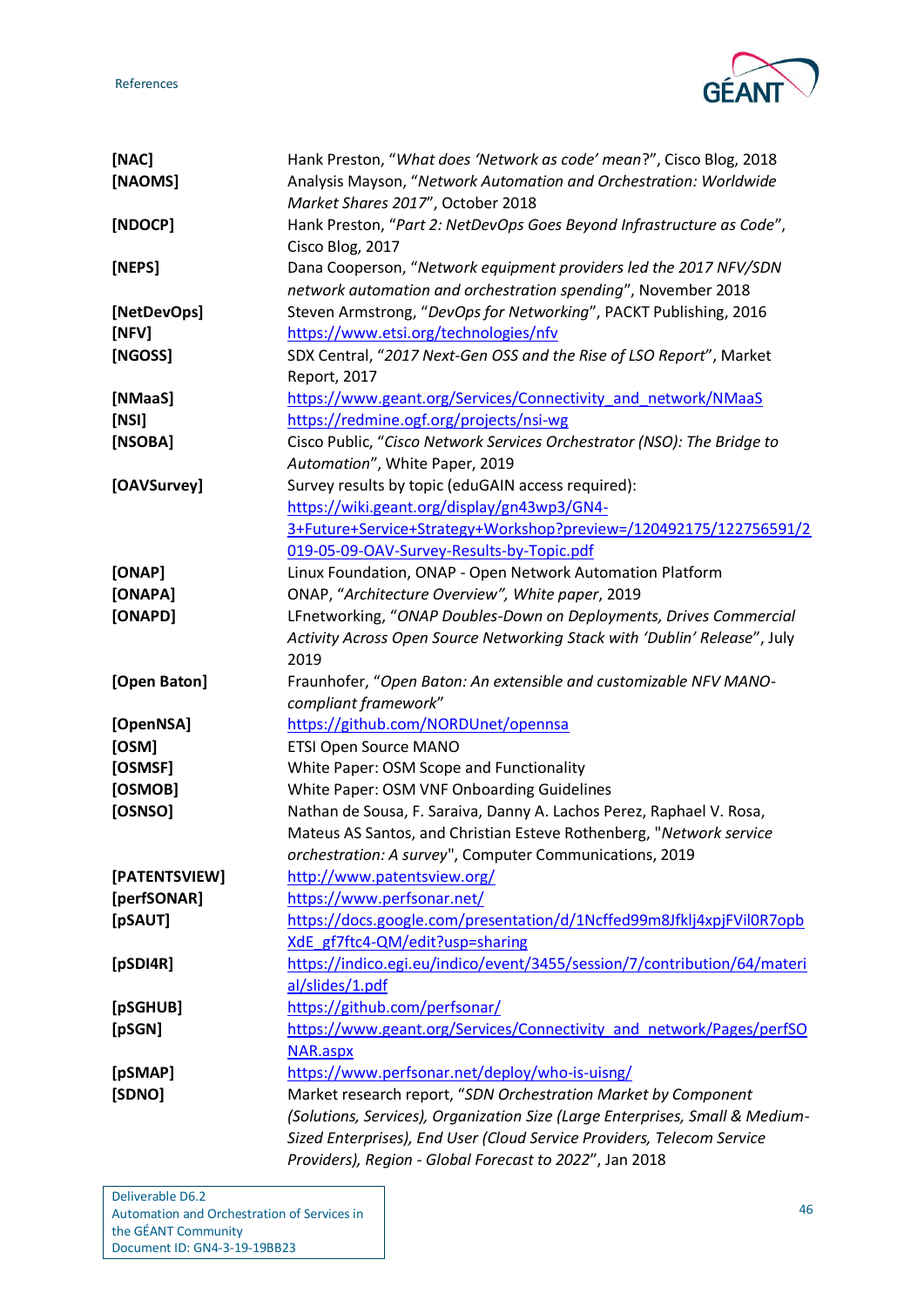

<span id="page-50-10"></span><span id="page-50-9"></span><span id="page-50-8"></span><span id="page-50-7"></span><span id="page-50-6"></span><span id="page-50-5"></span><span id="page-50-4"></span><span id="page-50-3"></span><span id="page-50-2"></span><span id="page-50-1"></span><span id="page-50-0"></span>

| [Tacker]       | Tacker - OpenStack NFV Orchestration                               |
|----------------|--------------------------------------------------------------------|
| [TeNOR]        | TeNOR - the T-NOVA Orchestrator platform                           |
| [TERRA]        | https://www.terraform.io/                                          |
| [TMF]          | TM Forum https://www.tmforum.org/                                  |
| [TMFFx]        | TM Forum Frameworx https://www.tmforum.org/tm-forum-frameworx/     |
| [TMFOpenAPIs]  | TM Forum Open APIs https://www.tmforum.org/open-apis/              |
| <b>[TNC19]</b> | TNC 2019, https://tnc19.geant.org/                                 |
| [TNC19OAVBoF]  | https://wiki.geant.org/display/OAV/OAV+BoF+@+TNC19                 |
| [X-MANO]       | Francescon, Antonio, et al. "X-MANO: Cross-domain management and   |
|                | orchestration of network services" 2017 IEEE Conference on Network |
|                | Softwarization (NetSoft). IEEE, 2017.                              |
| [XOS]          | <b>XOS Overview</b>                                                |
| [YAMLL]        | http://www.yamllint.com/                                           |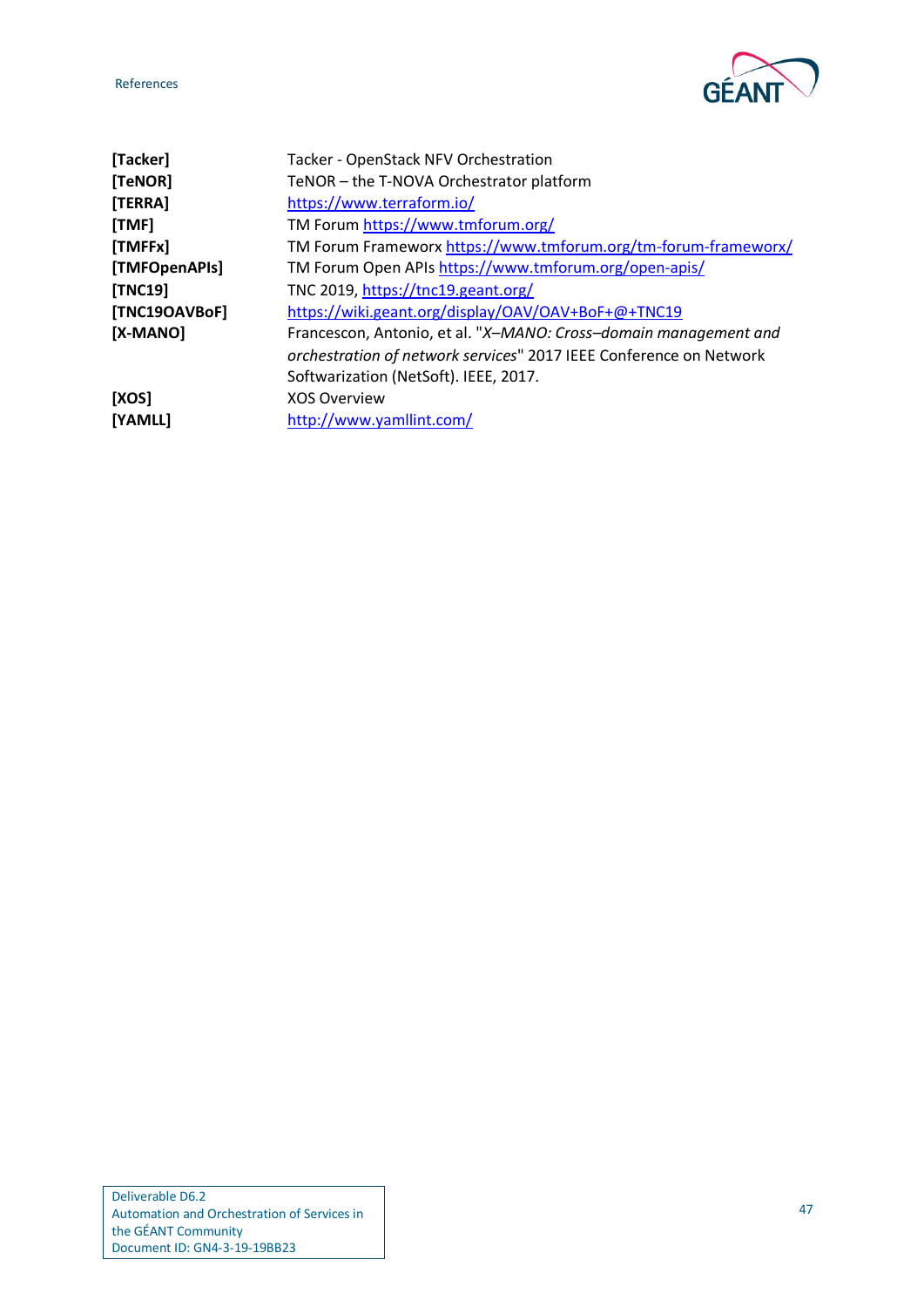

# <span id="page-51-0"></span>**Glossary**

| AAI           | Authentication and Authorisation Infrastructure        |
|---------------|--------------------------------------------------------|
| <b>API</b>    | <b>Application Programming Interface</b>               |
| <b>APM</b>    | <b>Access Port Manager</b>                             |
| <b>AWS</b>    | Amazon Web Services                                    |
| <b>BMS</b>    | <b>Bare Metal Server</b>                               |
| <b>BoF</b>    | Birds-of-a-Feather                                     |
| <b>BSS</b>    | <b>Business Support System</b>                         |
| <b>CBP</b>    | Ciena Blue Planet                                      |
| <b>CCS</b>    | <b>Consolidated Connection Service</b>                 |
| <b>CD</b>     | <b>Continuous Deployment</b>                           |
| <b>CI</b>     | Continuous Integration                                 |
| <b>CSP</b>    | <b>Communications Service Provider</b>                 |
| <b>DCN</b>    | <b>Data Communication Network</b>                      |
| <b>EMS</b>    | Element Management System                              |
| <b>EPL</b>    | <b>Ethernet Private Line</b>                           |
| <b>ESC</b>    | <b>Elastic Services Controller</b>                     |
| <b>ETSI</b>   | <b>European Telecommunications Standards Institute</b> |
| <b>EVPN</b>   | <b>Ethernet Virtual Private Network</b>                |
| GΑ            | <b>GÉANT General Assembly</b>                          |
| <b>GCS</b>    | General Connection Service                             |
| gOCX          | <b>GÉANT Open Cloud Exchange</b>                       |
| <b>GTS</b>    | <b>GÉANT Testbeds Service</b>                          |
| <b>GVM</b>    | <b>Generalised Virtualisation Model</b>                |
| <b>laC</b>    | Infrastructure as Code                                 |
| <b>IBN</b>    | <b>Intent-Based Networking</b>                         |
| <b>IDS</b>    | <b>Intrusion Detection System</b>                      |
| <b>IEEE</b>   | Institute of Electrical and Electronics Engineers      |
| <b>IETF</b>   | <b>Internet Engineering Task Force</b>                 |
| <b>ITU</b>    | <b>International Telecommunication Union</b>           |
| <b>JRA</b>    | Joint Research Activity                                |
| <b>MANO</b>   | Management and Orchestration                           |
| <b>MD-VPN</b> | Multi-Domain Virtual Private Network                   |
| <b>MDSO</b>   | <b>Multi-Domain Service Orchestration</b>              |
| <b>MEF</b>    | Metro Ethernet Forum                                   |
| <b>MPLS</b>   | Multi-Protocol Label Switching                         |
| <b>MS</b>     | Microsoft                                              |
| <b>NaC</b>    | Network as Code                                        |

Deliverable D6.2 Automation and Orchestration of Services in the GÉANT Community Document ID: GN4-3-19-19BB23